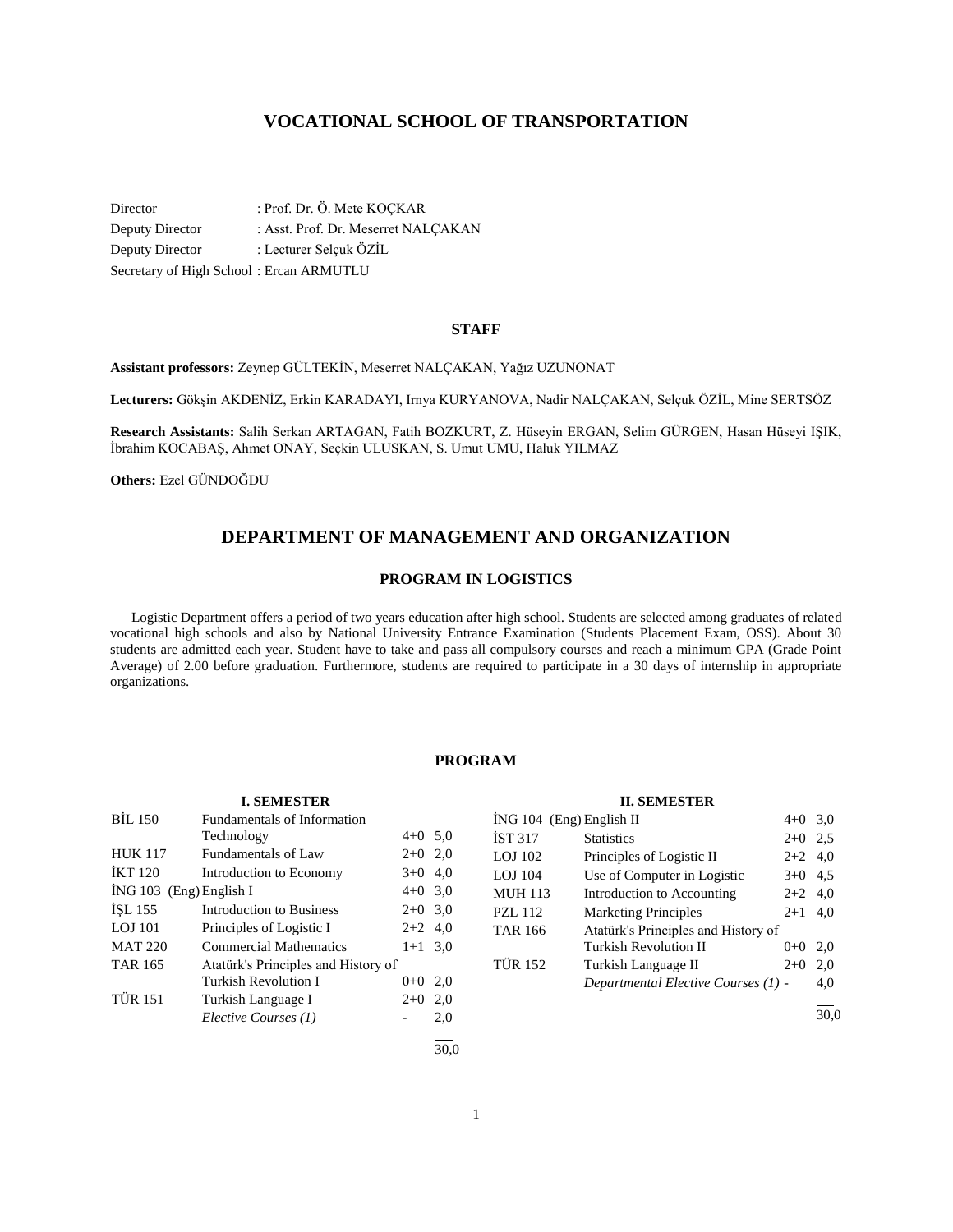# **III. SEMESTER**

| LOJ 201        | Technology Use in Logistic                | $2+0$ 2,0 |      |
|----------------|-------------------------------------------|-----------|------|
| LOJ 205        | Management of Storage and Ware            |           |      |
|                | House                                     | $2+1$ 3.5 |      |
| LOJ 207        | <b>Customs Transactions and Practices</b> | $2+0$ 2.0 |      |
| <b>PZL 239</b> | <b>Physical Distribution Management</b>   | $3+0$ 4.5 |      |
| <b>PZL 241</b> | <b>Industrial Marketing</b>               | $2+0$ 2,0 |      |
|                | Departmental Elective Courses (0)         |           | 16.0 |

30,0

l

# **DEPARTMENTAL ELECTIVE COURSES**

| <b>BOP 108</b> | Research Techniques and Seminar  | $2 + 1$ | 2,0 |
|----------------|----------------------------------|---------|-----|
| <b>CEV 204</b> | <b>Environmental Protection</b>  | $2+0$   | 3,0 |
| <b>EMY 225</b> | Urbanization and Environment     |         |     |
|                | Problems                         | $2+0$   | 2,0 |
| <b>ETK 203</b> | <b>Professional Ethics</b>       | $2+0$   | 3,0 |
| <b>HUK 223</b> | Labor and Social Security Law    | $2+0$   | 3,0 |
| <b>ISL 218</b> | Risk and Insurance               | $2+0$   | 3,0 |
| ISL 421        | Entrepreneurship                 | $2+0$   | 3,0 |
| LOJ 106        | Information Systems in Logistics | $2+0$   | 4,0 |
| <b>LOJ 208</b> | Hazardous Materials              | $2+0$   | 3,0 |
| $LOJ$ 211      | <b>Vocational English</b>        | $2+0$   | 3,0 |
| LOJ 213        | <b>Project Management</b>        | $2+0$   | 3,0 |
| LOJ 214        | <b>Logistics Costs Analysis</b>  | $2+0$   | 3,0 |
| <b>PZL 455</b> | Supply Chain Management          | $2+0$   | 3,0 |
| <b>SEK 107</b> | <b>Commercial Documents</b>      | $2+0$   | 3,0 |
| <b>SHU 428</b> | Logistics Management             | $2+0$   | 3,0 |

## **IV. SEMESTER**

|         | HUK 128 Law of Transportation     | $2+1$ 4,0 |     |
|---------|-----------------------------------|-----------|-----|
| İKT 228 | <b>International Economy</b>      | $2+0$ 2,0 |     |
| IST 226 | <b>Operations Research</b>        | $2+0$ 3,0 |     |
| İSL 212 | <b>Inventory Management</b>       | $2+0$ 3.5 |     |
| LOJ 206 | Practices of Logistic             | $0+6$ 6.0 |     |
| SHU 426 | <b>Transportation Policies</b>    | $2+0$ 3.5 |     |
|         | Departmental Elective Courses (3) |           | 8,0 |
|         |                                   |           |     |

 $\frac{1}{30,0}$ 

| TİC 106         | International Trade Theory       | $3+0$ 4.0 |  |
|-----------------|----------------------------------|-----------|--|
| TIC 214 E-Trade |                                  | $1+1$ 2.0 |  |
|                 | TKY 204 Total Quality Management | $2+0$ 2.0 |  |

# **ELECTIVE COURSES**

|                | BEÖ 155 Physical Education            | $2+0$ 2,0 |     |
|----------------|---------------------------------------|-----------|-----|
|                | KÜL 199 Cultural Activities           | $0+2$ 2,0 |     |
|                | MÜZ 151 Short History of Music        | $2+0$ 3,0 |     |
|                | MÜZ 155 Turkish Folk Music            | $2+0$ 2,0 |     |
|                | MÜZ 157 Traditional Turkish Art Music | $2+0$ 2,0 |     |
|                | SAN 155 Hall Dances                   | $0+2$ 2,0 |     |
|                | SNT 155 History of Art                | $2+0$ 2,0 |     |
|                | SOS 155 Folkdance                     | $2+0$ 2,0 |     |
| THU 201        | <b>Community Services</b>             | $0+2$ 2,0 |     |
| <b>TIY 308</b> | Republic Era Turkish Theatre          | $2+0$     | 3,0 |
|                |                                       |           |     |

# **DEPARTMENT OF MOTOR VEHICLES AND TRANSPORTATION TECHNOLOGY**

# **AIRCRAFT TECHNOLOGY PROGRAM**

## **PROGRAM**

### **I. SEMESTER**

| BIL 150        | Fundamentals of Information             |           |      |
|----------------|-----------------------------------------|-----------|------|
|                | Technology                              | $4+0$ 5.0 |      |
| <b>ILT 105</b> | General and Technical Communication 2+0 |           | 2.0  |
| <b>ING 103</b> | English I                               | $4 + 0$   | 3,0  |
| <b>MAT 121</b> | Mathematics I                           | $3+1$     | 4,0  |
| TAR 165        | Atatürk's Principles and History of     |           |      |
|                | Turkish Revolution I                    | $0+0$ 2,0 |      |
| <b>TEK 107</b> | Scientific Principles of Technology     | $3+1$ 4,0 |      |
| <b>TRS</b> 123 | <b>Technical Drawing</b>                | $2+2$ 4,0 |      |
| <b>TÜR 151</b> | Turkish Language I                      | $2+0$     | 2,0  |
| <b>UCT 101</b> | Airplane Knowledge I                    | $2+0$     | 2,0  |
|                | Elective Courses (1)                    |           | 2,0  |
|                |                                         |           | 30.0 |

### **II. SEMESTER**

|                | ELO 108 Basic Electricity and Electronics   | $2+2$ 5,0 |  |
|----------------|---------------------------------------------|-----------|--|
| <b>ING 104</b> | English II                                  | $4+0$ 3,0 |  |
|                | MAT 122 Mathematics II                      | $3+1$ 4,0 |  |
|                | TAR 166 Atatürk's Principles and History of |           |  |
|                | Turkish Revolution II                       | $0+0$ 2,0 |  |
|                | TÜR 152 Turkish Language II                 | $2+0$ 2,0 |  |
|                | UÇT 102 Airplane Knowledge II               | $2+1$ 4.0 |  |
|                | UCT 104 Aircraft Materials                  | $2+1$ 4,0 |  |
|                | UÇT 106 Aircraft Hardware                   | $3+2$ 6,0 |  |
|                |                                             |           |  |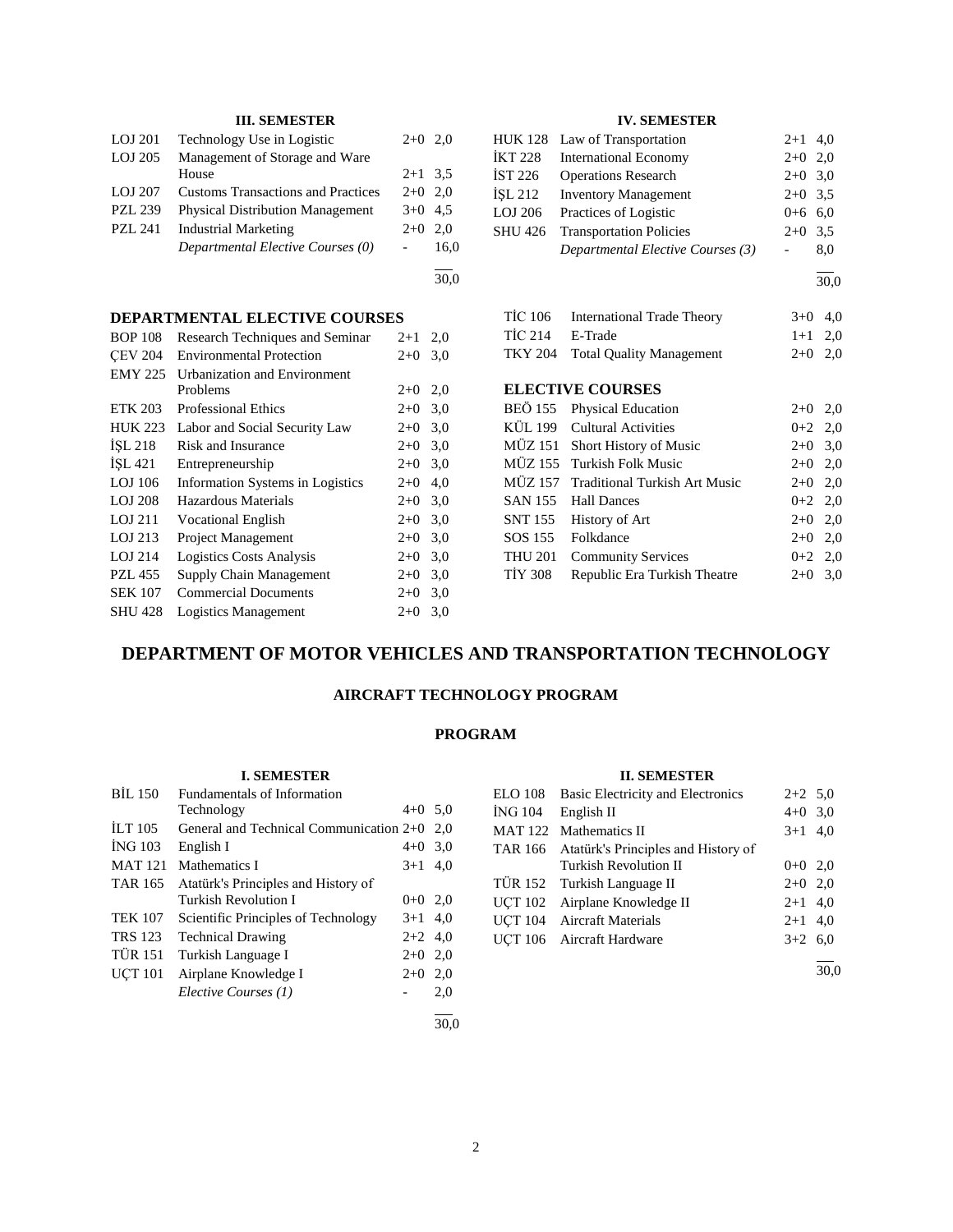|  | <b>III. SEMESTER</b> |
|--|----------------------|
|--|----------------------|

| <b>UCT 201</b> | Aircraft Maintenance, Repair and            |           |      |                | HYO 306 Computer Aided Design    | $3+0$ 4.5 |           |
|----------------|---------------------------------------------|-----------|------|----------------|----------------------------------|-----------|-----------|
|                | Manufacturing I                             | $3+3$ 7,0 |      | <b>UCT 202</b> | Aircraft Maintenance, Repair and |           |           |
| <b>UCT 203</b> | <b>Aircraft Structures</b>                  | $2+3$ 6.0 |      |                | Manufacturing II                 | $3+4$ 8.5 |           |
| <b>UCT 205</b> | <b>Aviation Legislation and Regulations</b> | $2+0$ 3.0 |      | UCT 204        | <b>Aircraft Propellers</b>       | $2+1$ 4,0 |           |
| <b>UCT 207</b> | Human Factors                               | $2+0$ 3.0 |      | <b>UCT 210</b> | Aircraft Engines II              | $2+2$ 5,0 |           |
| <b>UCT 209</b> | Aircraft Engines I                          | $2+1$ 4,0 |      | <b>UCT 212</b> | Aircraft Systems II              | $3+3$ 8.0 |           |
| <b>UCT 211</b> | Aircraft Systems I                          | $2+3$ 5.0 |      |                |                                  |           |           |
|                | Elective Courses (1)                        |           | 2,0  |                |                                  |           | 30,0      |
|                |                                             |           | 30.0 |                |                                  |           |           |
|                | <b>ELECTIVE COURSES</b>                     |           |      | <b>SAN 155</b> | <b>Hall Dances</b>               |           | $0+2$ 2.0 |
| <b>BEÖ</b> 155 | <b>Physical Education</b>                   | $2+0$ 2,0 |      | THU 201        | <b>Community Services</b>        |           | $0+2$ 2.0 |
| KÜL 199        | <b>Cultural Activities</b>                  | $0+2$ 2,0 |      |                |                                  |           |           |

### **PROGRAM IN RAIL TRANSPORT MECHANIC TRAINING**

 Transportation both in local and countrywide scale is important and got complex relationships with various factors. The recent changes in daily life generated a demand for time, comfort, safety and economy. The role of railway transportation in industrial and economic growth is well understood. The new concepts in signalling and traffic administration made it easier to manage complex networks of railways. Railway has a greater role in transportation. The need of skilled labour in train driving is a growing demand. The construction of subways also generated a demand in skilled technicians. The purpose of the program is graduate the train drivers highly skilled and equipped with technical information and appliances in the industry. TCDD and Anadolu University signed a protocol, which TCDD equipment is supplied and professionals are holding lectures.

#### **PROGRAM**

## **I. SEMESTER** BİL 150 Fundamentals of Information Technology 4+0 5,0  $i$ NG 103 English I 4+0 3,0 MAT 169 Mathematics I  $3+0$  3,0 RAY 101 Introduction to Railway Transportation 3+0 5,0 RAY 103 Work Safety 2+0 3,5 RAY 115 Scientific Principles of Technology I 2+0 2,0 TAR 165 Atatürk's Principles and History of Turkish Revolution I  $0+0$  2,0 TRS 102 Technical Drawing 2+2 4,5 TÜR 151 Turkish Language I  $2+0$  2,0  $\overline{a}$ 30,0

#### **III. SEMESTER**

| <b>MLZ</b> 104 | Handling                                     | $2+2$ 3.0 |     |
|----------------|----------------------------------------------|-----------|-----|
|                | RAY 201 Urban Railway Transportation Systems |           |     |
|                |                                              | $3+0$ 4,0 |     |
|                | RAY 203 Basics of Engine                     | $2+2$ 4,0 |     |
|                | RAY 207 Electric Engines                     | $2+2$ 4,0 |     |
| RAY 249        | Railway System Traffic II                    | $3+0$ 4.0 |     |
|                | RAY 251 Train Mechanics I                    | $3+0$ 3.0 |     |
| RAY 253        | <b>Towing Vehicles</b>                       | $2+2$ 4,0 |     |
|                | Departmental Elective Courses (1)            |           | 4,0 |
|                |                                              |           |     |

|         | <b>II. SEMESTER</b>                    |           |      |
|---------|----------------------------------------|-----------|------|
| ELE 102 | <b>Basics of Electricity</b>           | $2+2$ 3.0 |      |
| ÍNG 104 | English II                             | $4+0$ 3,0 |      |
| MAT 170 | Mathematics II                         | $3+0$ 3.0 |      |
| MEK 104 | <b>Statics Strength of Materials</b>   | $3+0$ 4.5 |      |
| RAY 104 | Introduction to Machines               | $2+2$ 4.5 |      |
| RAY 116 | Scientific Principles of Technology II | $2+0$ 2,0 |      |
| RAY 148 | Railway System Traffic I               | $3+0$ 4,0 |      |
| TAR 166 | Atatürk's Principles and History of    |           |      |
|         | Turkish Revolution II                  | $0+0$ 2,0 |      |
| TÜR 152 | Turkish Language II                    | $2+0$     | 2,0  |
|         | Elective Courses (1)                   |           | 2,0  |
|         |                                        |           | 30.0 |

**IV. SEMESTER**

#### **IV. SEMESTER**

| <b>RAY 202</b> | Urban Railway Transportation         |           |     |
|----------------|--------------------------------------|-----------|-----|
|                | Systems II                           | $3+0$     | 4.0 |
|                | RAY 234 (Eng) Technical English      | $3+0$ 3,0 |     |
| <b>RAY 245</b> | <b>Telecommunication Technique</b>   | $2+0$     | 2.0 |
| <b>RAY 246</b> | Train Driving Signal Technique       | $2+0$     | 2,0 |
| <b>RAY 248</b> | Train Drive Techniques               | $2+2$ 3,0 |     |
| <b>RAY 252</b> | Train Mechanics II                   | $3+0$     | 3,0 |
| RAY 256        | Railway Cars                         | $2+0$     | 3,0 |
| <b>RAY 258</b> | Railway Networks                     | $2+0$     | 2,0 |
|                | <b>Departmental Elective Courses</b> |           |     |
|                | (I)                                  |           | 4,0 |
|                | Elective Courses (1)                 |           | 4,0 |
|                |                                      |           |     |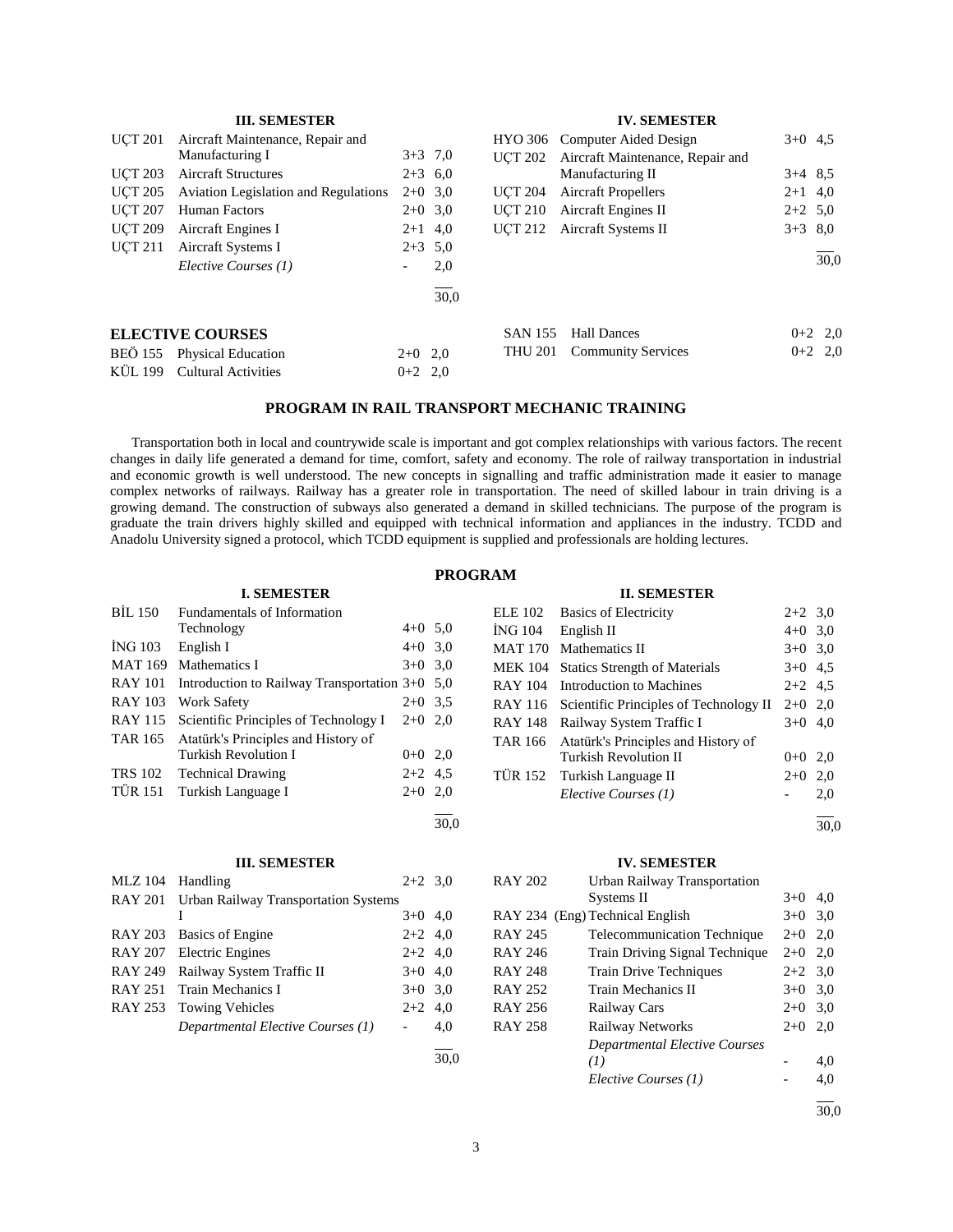## **DEPARTMENTAL ELECTIVE COURSES**

| ISL 220        | Labor Legislation                         | $2+2$     | 4.0 |
|----------------|-------------------------------------------|-----------|-----|
| <b>RAY 206</b> | Trains and Roundhouses                    | $2+2$ 4,0 |     |
| <b>RAY 228</b> | Introduction to Human Resources           | $2+2$ 4,0 |     |
| <b>RAY 229</b> | Introduction to Electric-Electronics      | $2+2$ 4.0 |     |
| <b>RAY 231</b> | Introduction to Railway System            |           |     |
|                | Administration                            | $2+2$ 4,0 |     |
| <b>RAY 237</b> | <b>Historical Development of Railways</b> | $2+2$ 4,0 |     |
| <b>RAY 241</b> | Locomotive Failure and Maintenance        |           |     |
|                | Techniques                                | $3+0$ 2,0 |     |
| <b>RAY 243</b> | <b>Electrical Management Plants</b>       | $3+0$ 2,0 |     |
| <b>RAY 247</b> | Train Air Conditioning                    | $2+2$     | 4,0 |
| <b>RAY 254</b> | European Union Transportation             |           |     |
|                | Legislation                               | $2+2$ 4.0 |     |
| <b>RAY 261</b> | Railway System Vehicle                    |           |     |
|                | Mechatronics I                            | $3+1$     | 4.0 |
|                |                                           |           |     |

|         | RAY 262 Railway System Vehicle<br>Mechatronics II | $3+1$ 4,0 |  |
|---------|---------------------------------------------------|-----------|--|
| RAY 264 | Cultural Values in Railway                        |           |  |
|         | Transportation                                    | $2+2$ 4.0 |  |
| RAY 266 | New Approaches in Railroad Traffic                |           |  |
|         | Management                                        | $2+2$ 4.0 |  |
| RAY 268 | Scientific Principles in Railway                  |           |  |
|         | Engineering                                       | $2+2$ 4,0 |  |
| TOP 102 | Surveying                                         | $2+2$ 4.5 |  |
|         | <b>ELECTIVE COURSES</b>                           |           |  |
|         | BEÖ 155 Physical Education                        | $2+0$ 2,0 |  |
|         | KÜL 199 Cultural Activities                       | $0+2$ 2,0 |  |
|         | THU 205 Community Services                        | $0+2$ 4.0 |  |
|         |                                                   |           |  |

#### **PROGRAM IN RAILROAD CONSTRUCTION**

 Transportation both in local and countrywide scale is important and got complex relationships with various factors. The recent changes in daily life generated a demand for time, comfort, safety and economy. The role of railway transportation in industrial and economic growth is well understood. The new concepts in signalling and traffic administration made it easier to manage complex networks of railways. Railway has a greater role in transportation. The need of skilled labour in construction and maintenance is a growing demand. The construction of subways also generated a demand in skilled technicians. The purpose of the program is graduate the technicians highly skilled and equipped with technical information and appliances in the industry. TCDD and Anadolu University signed a protocol, which TCDD equipment is supplied and professionals are holding lectures.

## **PROGRAM**

#### **I. SEMESTER**

| <b>BIL 150</b> | Fundamentals of Information                      |           |      |
|----------------|--------------------------------------------------|-----------|------|
|                | Technology                                       | $4+0$ 5.0 |      |
| ING 103        | English I                                        | $4+0$ 3.0 |      |
| <b>MAT 169</b> | Mathematics I                                    | $3+0$ 3.0 |      |
| <b>RAY 101</b> | Introduction to Railway Transportation $3+0$ 5,0 |           |      |
| <b>RAY 103</b> | Work Safety                                      | $2+0$ 3.5 |      |
| <b>RAY 115</b> | Scientific Principles of Technology I            | $2+0$ 2.0 |      |
| TAR 165        | Atatürk's Principles and History of              |           |      |
|                | Turkish Revolution I                             | $0+0$ 2.0 |      |
| <b>TRS 102</b> | <b>Technical Drawing</b>                         | $2+2$ 4.5 |      |
| <b>TÜR 151</b> | Turkish Language I                               | $2+0$ 2.0 |      |
|                |                                                  |           | 30.0 |

#### **III. SEMESTER**

| MEK 211 Soil Mechanics                       | $3+0$ 4.0 |  |
|----------------------------------------------|-----------|--|
| RAY 201 Urban Railway Transportation Systems |           |  |
|                                              | $3+0$ 4.0 |  |
| RAY 217 Infrastructure and Maintenance       | $2+2$ 4.0 |  |
| RAY 221 Road Machines                        | $2+0$ 2.0 |  |
| TRA 203 Bridges and Tunnels                  | $3+0$ 4.0 |  |

#### **II. SEMESTER**

| ING 104        | English II                             | $4+0$ 3,0 |     |
|----------------|----------------------------------------|-----------|-----|
|                | MAT 170 Mathematics II                 | $3+0$ 3,0 |     |
|                | MEK 104 Statics Strength of Materials  | $3+0$ 4.5 |     |
| <b>RAY 102</b> | Railway System Traffic                 | $3+0$ 4,0 |     |
| <b>RAY 116</b> | Scientific Principles of Technology II | $2+0$ 2,0 |     |
| <b>RAY 118</b> | <b>Construction Materials</b>          | $3+0$ 3.0 |     |
| <b>TAR 166</b> | Atatürk's Principles and History of    |           |     |
|                | Turkish Revolution II                  | $0+0$ 2.0 |     |
| <b>TOP 102</b> | Surveying                              | $2+2$ 4.5 |     |
|                | TÜR 152 Turkish Language II            | $2+0$     | 2,0 |
|                | Elective Courses (1)                   |           | 2,0 |
|                |                                        |           |     |

30,0

## **IV. SEMESTER**

| RAY 202 | Urban Railway Transportation |           |  |
|---------|------------------------------|-----------|--|
|         | Systems II                   | $3+0$ 4.0 |  |
| RAY 220 | Superstructure Technique and |           |  |
|         | Maintenance                  | $3+2$ 4.0 |  |
| RAY 222 | Rail Welding                 | $2+2$ 3.0 |  |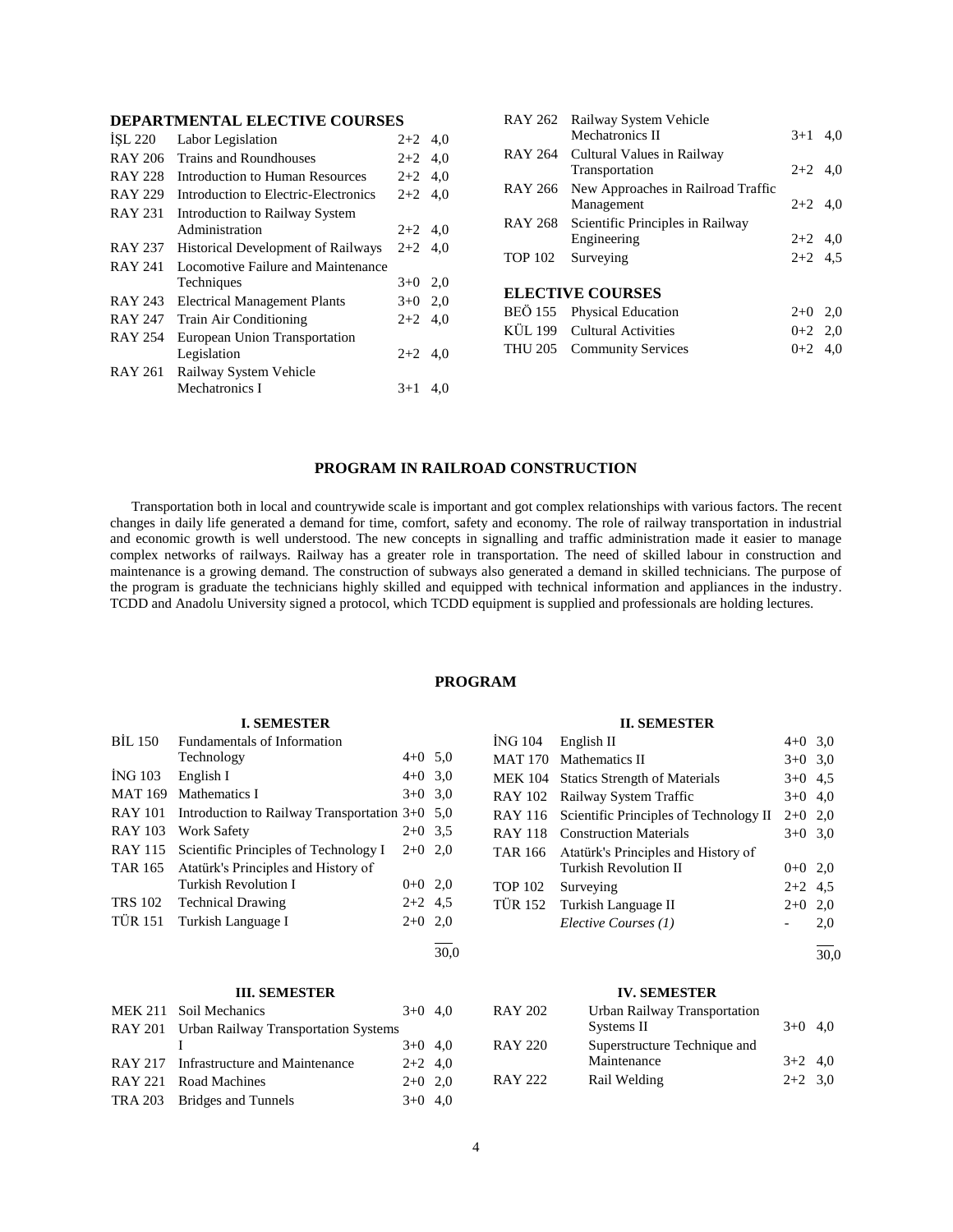|                           | Departmental Elective Courses (3)                            | $\overline{\phantom{0}}$ | 12,0 | <b>RAY 224</b> | Railroad Project and Railroad<br>Technique                   | $2+2$ 4,0                |            |
|---------------------------|--------------------------------------------------------------|--------------------------|------|----------------|--------------------------------------------------------------|--------------------------|------------|
|                           |                                                              |                          | 30,0 |                | RAY 234 (Eng) Technical English                              | $3+0$ 3.0                |            |
|                           |                                                              |                          |      |                | Departmental Elective Courses<br>(2)<br>Elective Courses (1) | $\overline{\phantom{a}}$ | 8,0<br>4,0 |
|                           |                                                              |                          |      |                |                                                              |                          | 30,0       |
|                           | <b>DEPARTMENTAL ELECTIVE COURSES</b>                         |                          |      | RAY 264        | Cultural Values in Railway                                   |                          |            |
| <b>ISL 220</b>            | Labor Legislation                                            | $2+2$ 4,0                |      |                | Transportation                                               |                          | $2+2$ 4.0  |
| <b>RAY 228</b>            | Introduction to Human Resources                              | $2+2$ 4,0                |      | RAY 266        | New Approaches in Railroad Traffic                           |                          |            |
| <b>RAY 229</b>            | Introduction to Electric-Electronics                         | $2+2$ 4,0                |      |                | Management                                                   | $2+2$                    | 4,0        |
| <b>RAY 231</b>            | Introduction to Railway System<br>Administration             | $2+2$ 4,0                |      | RAY 268        | Scientific Principles in Railway<br>Engineering              |                          | $2+2$ 4,0  |
| RAY 233                   | Introduction to Machinery                                    | $2+2$ 4,0                |      | TRA 223        | Geotechnics for Roads                                        |                          | $2+2$ 4,0  |
| <b>RAY 237</b><br>RAY 261 | Historical Development of Railways<br>Railway System Vehicle | $2+2$ 4,0                |      |                | <b>ELECTIVE COURSES</b>                                      |                          |            |

|  | ELECTIVE COURSES            |           |  |
|--|-----------------------------|-----------|--|
|  | BEÖ 155 Physical Education  | $2+0$ 2.0 |  |
|  | KÜL 199 Cultural Activities | $0+2$ 2.0 |  |
|  | SAN 155 Hall Dances         | $0+2$ 2.0 |  |
|  | THU 205 Community Services  | $0+2$ 4.0 |  |

#### **PROGRAM IN RAILROAD ELECTRIC AND ELECTRONICS TECHNOLOGY**

 Transportation both in local and countrywide scale is important and got complex relationships with various factors. The recent changes in daily life generated a demand for time, comfort, safety and economy. The role of railway transportation in industrial and economic growth is well understood. The new concepts in signalling and traffic administration made it easier to manage complex networks of railways. Railway has a greater role in transportation. The need of skilled labour in electrics and electronics is a growing demand. The construction of subways also generated a demand in skilled technicians. The purpose of the program is graduate the technicians highly skilled and equipped with technical information and appliances in the industry. TCDD and Anadolu University signed a protocol, which TCDD equipment is supplied and professionals are holding lectures.

## **PROGRAM**

## **I. SEMESTER**

Mechatronics I 3+1 4,0

Mechatronics II  $3+1$  4,0

RAY 262 Railway System Vehicle

| <b>BIL 150</b> | Fundamentals of Information                      |           |  |
|----------------|--------------------------------------------------|-----------|--|
|                | Technology                                       | $4+0$ 5.0 |  |
| <b>İNG 103</b> | English I                                        | $4+0$ 3,0 |  |
| <b>MAT 169</b> | Mathematics I                                    | $3+0$ 3.0 |  |
| <b>RAY 101</b> | Introduction to Railway Transportation $3+0$ 5,0 |           |  |
| <b>RAY 103</b> | <b>Work Safety</b>                               | $2+0$ 3.5 |  |
| RAY 115        | Scientific Principles of Technology I            | $2+0$ 2,0 |  |
| TAR 165        | Atatürk's Principles and History of              |           |  |
|                | Turkish Revolution I                             | $0+0$ 2,0 |  |
| <b>TRS 102</b> | <b>Technical Drawing</b>                         | $2+2$ 4.5 |  |
| <b>TÜR 151</b> | Turkish Language I                               | $2+0$ 2,0 |  |
|                |                                                  |           |  |

# $\frac{1}{30.0}$

## **III. SEMESTER**

| RAY 201 Urban Railway Transportation   |           |  |
|----------------------------------------|-----------|--|
| Systems I                              | $3+0$ 4.0 |  |
| RAY 209 Energy Plants                  | $2+2$ 4,0 |  |
| RAY 211 Electrical Management Plants I | $2+2$ 3.0 |  |
| RAY 213 Communication Technology       | $2+2$ 3.0 |  |
|                                        |           |  |

#### **II. SEMESTER**

| ING 104 English II                             | $4+0$ 3.0 |     |
|------------------------------------------------|-----------|-----|
| MAT 170 Mathematics II                         | $3+0$ 3,0 |     |
| RAY 102 Railway System Traffic                 | $3+0$ 4,0 |     |
| RAY 106 Circuit Analysis                       | $4+2$ 7,0 |     |
| RAY 110 Measurement Technique                  | $2+2$ 5,0 |     |
| RAY 116 Scientific Principles of Technology II | $2+0$ 2.0 |     |
| TAR 166 Atatürk's Principles and History of    |           |     |
| <b>Turkish Revolution II</b>                   | $0+0$ 2,0 |     |
| TÜR 152 Turkish Language II                    | $2+0$     | 2,0 |
| Elective Courses (1)                           |           | 2.0 |
|                                                |           |     |

30,0

#### **IV. SEMESTER**

| <b>RAY 202</b> | Urban Railway Transportation              |           |  |
|----------------|-------------------------------------------|-----------|--|
|                | Systems II                                | $3+0$ 4.0 |  |
| <b>RAY 212</b> | Electrical Management Plants II $2+2$ 3,0 |           |  |
| <b>RAY 214</b> | <b>Communication Technology II</b>        | $2+2$ 3.0 |  |
| <b>RAY 218</b> | <b>Telephone Station Technology</b>       | $2+0$ 2,0 |  |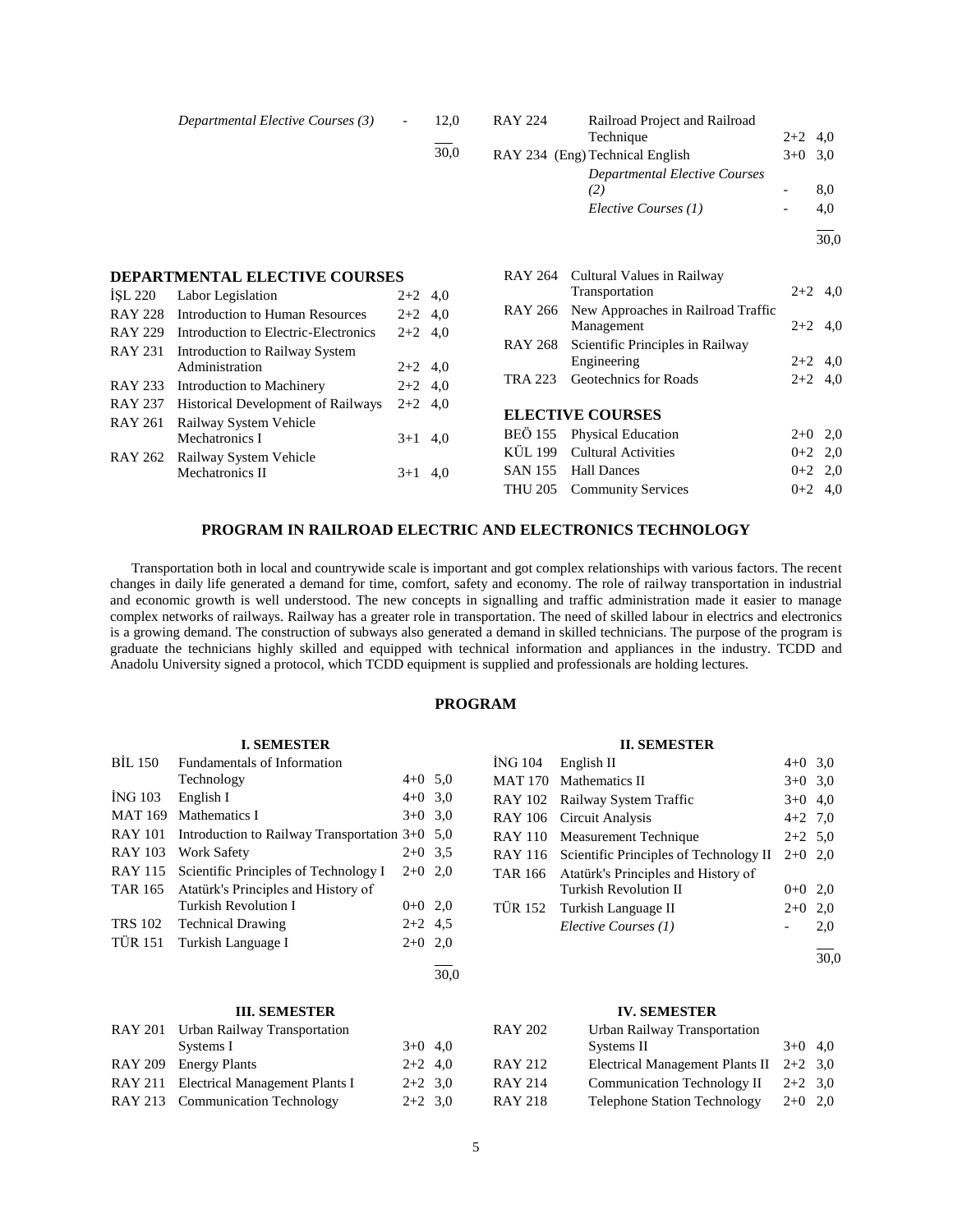| RAY 235 Electronics               | $3+2$ 4.0        |      |
|-----------------------------------|------------------|------|
| Departmental Elective Courses (3) | $\sim$ 100 $\mu$ | 12.0 |
|                                   |                  |      |

## **DEPARTMENTAL ELECTIVE COURSES**

| <b>ISL 220</b> | Labor Legislation                       | $2+2$ 4,0 |     |
|----------------|-----------------------------------------|-----------|-----|
| <b>RAY 228</b> | <b>Introduction to Human Resources</b>  | $2+2$ 4,0 |     |
| <b>RAY 230</b> | <b>Introduction to Railway Networks</b> | $2+2$ 4.0 |     |
| <b>RAY 231</b> | <b>Introduction to Railway System</b>   |           |     |
|                | Administration                          | $2+2$ 4,0 |     |
| <b>RAY 233</b> | Introduction to Machinery               | $2+2$ 4,0 |     |
| <b>RAY 237</b> | Historical Development of Railways      | $2+2$ 4,0 |     |
| <b>RAY 242</b> | Computer Aid Circuit Analysis           | $2+2$ 4,0 |     |
| <b>RAY 244</b> | Digital Electronic                      | $2+2$ 4,0 |     |
| <b>RAY 261</b> | Railway System Vehicle                  |           |     |
|                | Mechatronics I                          | $3+1$     | 4.0 |
| RAY 262        | Railway System Vehicle                  |           |     |
|                | Mechatronics II                         | $3+1$     | 4.0 |
|                |                                         |           |     |

| <b>RAY 236</b> | RAY 234 (Eng) Technical English<br>Signal Technique | $3+0$<br>$2+2$ 3.0 | 3.0  |
|----------------|-----------------------------------------------------|--------------------|------|
|                | Departmental Elective Courses                       |                    |      |
|                | (2)                                                 |                    | 8,0  |
|                | Elective Courses (1)                                |                    | 4.0  |
|                |                                                     |                    | 30.0 |
|                |                                                     |                    |      |

| RAY 264 Cultural Values in Railway         |           |  |
|--------------------------------------------|-----------|--|
| Transportation                             | $2+2$ 4.0 |  |
| RAY 266 New Approaches in Railroad Traffic |           |  |
| Management                                 | $2+2$ 4,0 |  |
| RAY 268 Scientific Principles in Railway   |           |  |
| Engineering                                | $2+2$ 4.0 |  |
| TOP 102 Surveying                          | $2+2$ 4.5 |  |
|                                            |           |  |

## **ELECTIVE COURSES**

| BEÖ 155 Physical Education  | $2+0$ 2.0 |  |
|-----------------------------|-----------|--|
| KÜL 199 Cultural Activities | $0+2$ 2.0 |  |
| SAN 155 Hall Dances         | $0+2$ 2.0 |  |
| THU 205 Community Services  | $0+2$ 4.0 |  |
|                             |           |  |

## **PROGRAM IN RAILROAD MACHINE TECHNOLOGY**

 Transportation both in local and countrywide scale is important and got complex relationships with various factors. The recent changes in daily life generated a demand for time, comfort, safety and economy. The role of railway transportation in industrial and economic growth is well understood. The new concepts in signalling and traffic administration made it easier to manage complex networks of railways. Railway has a greater role in transportation. The need of skilled labour in mechanics is a growing demand. The construction of subways also generated a demand in skilled technicians. The purpose of the program is graduate the technicians highly skilled and equipped with technical information and appliances in the industry. TCDD and Anadolu University signed a protocol, which TCDD equipment is supplied and professionals are holding lectures.

## **PROGRAM**

## **II. SEMESTER**

| <b>ELE 102</b> | <b>Basics of Electricity</b>           | $2+2$ 3,0 |     |
|----------------|----------------------------------------|-----------|-----|
| ING 104        | English II                             | $4+0$ 3,0 |     |
| <b>MAT 170</b> | Mathematics II                         | $3+0$ 3.0 |     |
| <b>MEK 104</b> | <b>Statics Strength of Materials</b>   | $3+0$ 4.5 |     |
| <b>RAY 102</b> | Railway System Traffic                 | $3+0$ 4.0 |     |
| <b>RAY 104</b> | Introduction to Machines               | $2+2$ 4.5 |     |
| RAY 116        | Scientific Principles of Technology II | $2+0$ 2.0 |     |
| TAR 166        | Atatürk's Principles and History of    |           |     |
|                | Turkish Revolution II                  | $0+0$ 2.0 |     |
| <b>TÜR 152</b> | Turkish Language II                    | $2+0$     | 2,0 |
|                | Elective Courses (1)                   |           | 2,0 |
|                |                                        |           |     |

 $\frac{1}{30.0}$ 

# **IV. SEMESTER**

| <b>RAY 202</b> | Urban Railway Transportation  |           |  |
|----------------|-------------------------------|-----------|--|
|                | Systems II                    | $3+0$ 4,0 |  |
| <b>RAY 204</b> | Railway Cars                  | $2+2$ 4.0 |  |
| <b>RAY 206</b> | <b>Trains and Roundhouses</b> | $2+2$ 4.0 |  |
| <b>RAY 208</b> | <b>Basics of Brake</b>        | $2+2$ 4.0 |  |

# **I. SEMESTER**

| <b>BIL 150</b> | <b>Fundamentals of Information</b>               |           |     |
|----------------|--------------------------------------------------|-----------|-----|
|                | Technology                                       | $4+0$ 5.0 |     |
| <b>ING 103</b> | English I                                        | $4+0$ 3.0 |     |
| <b>MAT 169</b> | Mathematics I                                    | $3+0$     | 3.0 |
| <b>RAY 101</b> | Introduction to Railway Transportation $3+0$ 5,0 |           |     |
| <b>RAY 103</b> | Work Safety                                      | $2+0$ 3.5 |     |
| <b>RAY 115</b> | Scientific Principles of Technology I            | $2+0$ 2.0 |     |
| <b>TAR 165</b> | Atatürk's Principles and History of              |           |     |
|                | Turkish Revolution I                             | $0+0$ 2.0 |     |
| <b>TRS 102</b> | <b>Technical Drawing</b>                         | $2+2$ 4.5 |     |
| <b>TÜR 151</b> | Turkish Language I                               | $2+0$     | 2.0 |
|                |                                                  |           |     |

## **III. SEMESTER**

| MLZ 104 Handling |                                              | $2+2$ 3.0 |  |
|------------------|----------------------------------------------|-----------|--|
|                  | RAY 120 Train Mechanics                      | $2+2$ 3.0 |  |
|                  | RAY 201 Urban Railway Transportation Systems |           |  |
|                  |                                              | $3+0$ 4.0 |  |
|                  | RAY 203 Basics of Engine                     | $2+2$ 4,0 |  |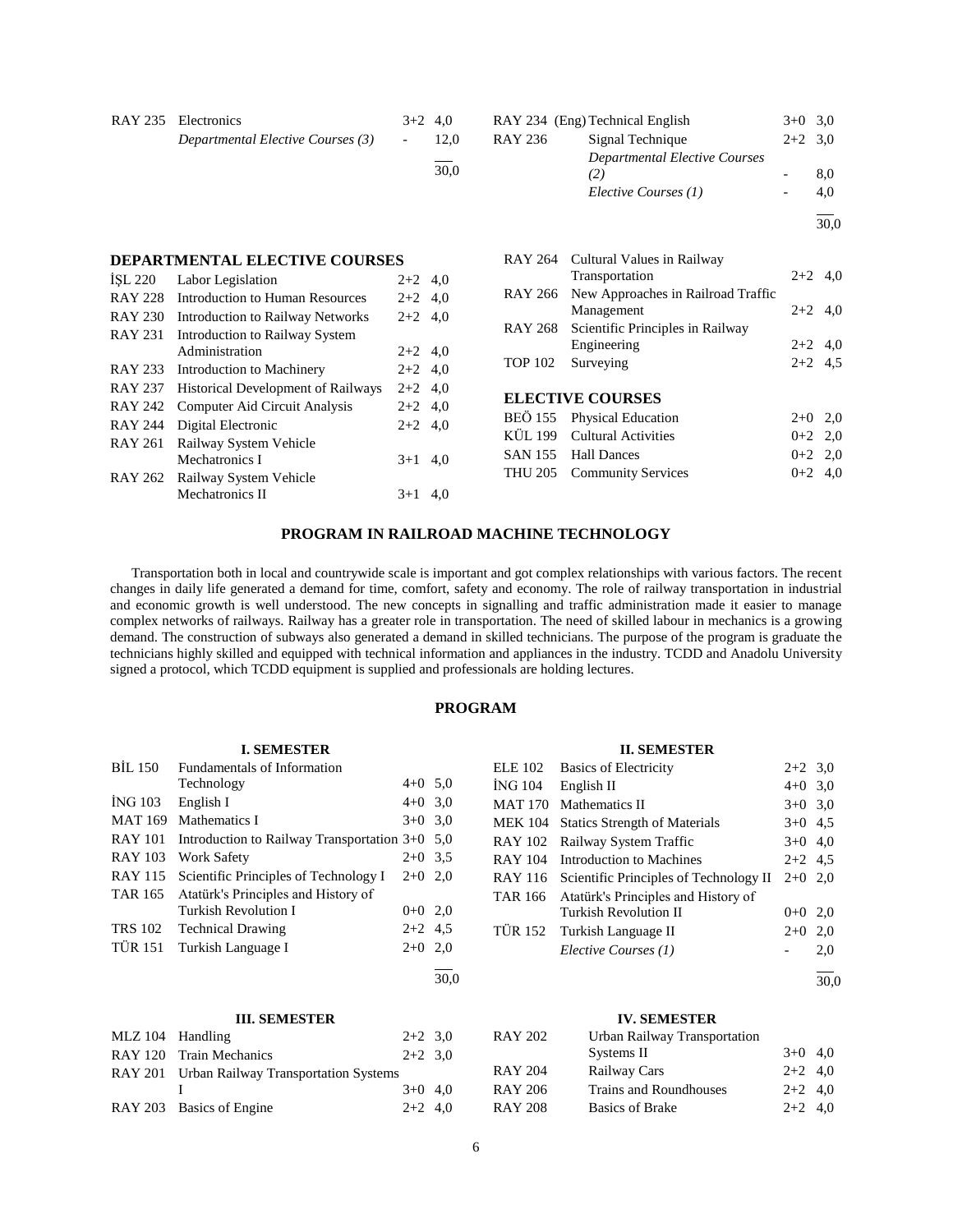| RAY 207 Electric Engines          | $2+2$ 4.0  |     |
|-----------------------------------|------------|-----|
| RAY 239 Towing Vehicles I         | $2+2$ 4.0  |     |
| Departmental Elective Courses (2) | $\sim$ $-$ | 8.0 |
|                                   |            |     |

 $\frac{1}{30,0}$ 

## **DEPARTMENTAL ELECTIVE COURSES**

| ISL 220        | Labor Legislation                         | $2+2$     | 4.0 |
|----------------|-------------------------------------------|-----------|-----|
| <b>RAY 105</b> | Introduction to Locomotive Electrical     |           |     |
|                | <b>Systems</b>                            | $3+1$     | 4,0 |
| <b>RAY 228</b> | Introduction to Human Resources           | $2+2$ 4,0 |     |
| <b>RAY 229</b> | Introduction to Electric-Electronics      | $2+2$ 4.0 |     |
| <b>RAY 230</b> | Introduction to Railway Networks          | $2+2$ 4.0 |     |
| <b>RAY 231</b> | Introduction to Railway System            |           |     |
|                | Administration                            | $2+2$ 4,0 |     |
| <b>RAY 237</b> | <b>Historical Development of Railways</b> | $2+2$ 4.0 |     |
| <b>RAY 261</b> | Railway System Vehicle                    |           |     |
|                | Mechatronics I                            | $3+1$     | 4.0 |
| RAY 262        | Railway System Vehicle                    |           |     |
|                | Mechatronics II                           | $3+1$     | 4.0 |

|         | RAY 234 (Eng) Technical English      | $3+0$ 3.0 |      |
|---------|--------------------------------------|-----------|------|
| RAY 240 | <b>Towing Vehicles II</b>            | $2+2$ 3.0 |      |
|         | <b>Departmental Elective Courses</b> |           |      |
|         | (I)                                  |           | 4.0  |
|         | Elective Courses (1)                 |           | 4.0  |
|         |                                      |           | 30,0 |

|                | RAY 264 Cultural Values in Railway<br>Transportation     | $2+2$ 4,0 |     |
|----------------|----------------------------------------------------------|-----------|-----|
|                | RAY 266 New Approaches in Railroad Traffic<br>Management | $2+2$ 4,0 |     |
|                | RAY 268 Scientific Principles in Railway                 |           |     |
|                | Engineering                                              | $2+2$ 4,0 |     |
| <b>TOP 102</b> | Surveying                                                | $2+2$ 4,5 |     |
|                | <b>ELECTIVE COURSES</b>                                  |           |     |
|                | BEÖ 155 Physical Education                               | $2+0$     | 2,0 |
|                | KÜL 199 Cultural Activities                              | $0+2$ 2.0 |     |

SAN 155 Hall Dances 0+2 2,0 THU 205 Community Services 0+2 4,0

# **DEPARTMENT OF TRANSPORTATION SERVICES**

## **PROGRAM IN CIVIL AVIATION CABIN SERVICES**

 Civil Aviation Cabin Services Programme offers a period of two years education after high school. Students are selected among graduates of relateel vocational high schools and also by National University Entrance Examination (Students Placement Exam, OSS). About 100 students are admitted each year. Students have to take and pass all compulsory courses and reach a minimum GPA (Grade Point Average) of 2.00 before graduation Furthermore, students are required to participate in a 30 days of internship in approprıate organizations.

## **PROGRAM**

|                | <b>I. SEMESTER</b>                      |                          |      |                | <b>II. SEMESTER</b>                      |                          |      |
|----------------|-----------------------------------------|--------------------------|------|----------------|------------------------------------------|--------------------------|------|
| <b>ANT 310</b> | Swimming                                | $1+2$ 3,0                |      |                | ING 116 (Eng) English Speaking Skills II | $1+1$ 2.5                |      |
| BIL 150        | Fundamentals of Information             |                          |      | SAĞ 116        | Health Information and First Aid         |                          |      |
|                | Technology                              | $4+0$ 5.0                |      |                | in the Cabin                             | $1+2$ 3,0                |      |
| <b>HYO 111</b> | Introduction to Civil Aviation          | $1+1$ 2.0                |      | <b>SHK 102</b> | Meteorology                              | $2+0$ 3,0                |      |
| ILT $201$      | Interpersonal Communication             | $3+0$ 4.5                |      | <b>SHK 106</b> | Introduction to Cabin Attendant          | $1+2$ 3.0                |      |
|                | İNG 115 (Eng) English Speaking Skills I | $1+1$ 2.5                |      | <b>TAR 166</b> | Atatürk's Principles and History of      |                          |      |
| <b>SHK 101</b> | Knowledge of Basic Flight and           |                          |      |                | Turkish Revolution II                    | $0+0$ 2,0                |      |
|                | Aircraft                                | $1+1$ 2.0                |      | <b>TÜR 152</b> | Turkish Language II                      | $2+0$ 2,0                |      |
| <b>TAR 165</b> | Atatürk's Principles and History of     |                          |      |                | Departmental Elective Courses (0) -      |                          | 8,5  |
|                | Turkish Revolution I                    | $0+0$ 2,0                |      |                | Elective Courses (1)                     | $\overline{\phantom{a}}$ | 2,0  |
| <b>TÜR 151</b> | Turkish Language I                      | $2+0$                    | 2.0  |                | <i>Foreign Language Courses II (1)</i>   |                          | 4,0  |
|                | Departmental Elective Courses (1) -     |                          | 3,0  |                |                                          |                          |      |
|                | Foreign Language Courses $I(1)$         | $\overline{\phantom{a}}$ | 4,0  |                |                                          |                          | 30,0 |
|                |                                         |                          | 30.0 |                |                                          |                          |      |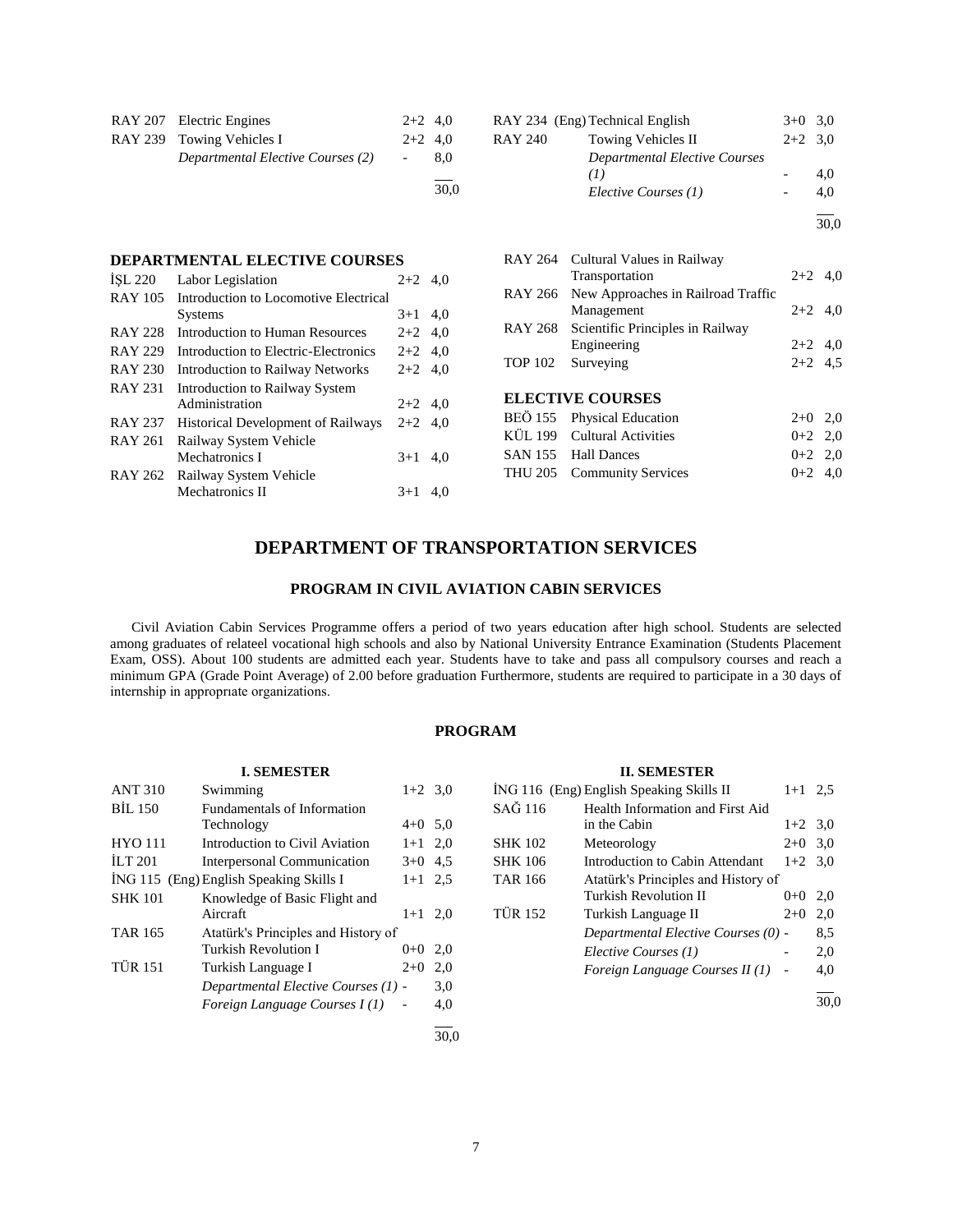## **III. SEMESTER**

| HYO 227        | Airport and Flight Security               | $3+0$ 3.0 |     |
|----------------|-------------------------------------------|-----------|-----|
|                | ING 217 (Eng) English Speaking Skills III | $3+4$ 7,0 |     |
| <b>SHK 201</b> | <b>Normal Safety Procedures</b>           | $1+3$ 3.5 |     |
| <b>SHK 205</b> | <b>In-Flight Customer Services</b>        | $1+2$ 3.0 |     |
| <b>SHK 207</b> | Passenger Service                         | $1+1$     | 2.0 |
|                | Departmental Elective Courses (0) -       |           | 7.5 |
|                | Foreign Language Courses III (1) -        |           | 4,0 |
|                |                                           |           |     |

 $\frac{1}{30.0}$ 

## **DEPARTMENTAL ELECTIVE COURSES**

| <b>HTK 406</b> | <b>Aviation Psychology</b>            | $3+0$   | 4,5 |
|----------------|---------------------------------------|---------|-----|
| <b>HYO 303</b> | <b>Model Aircraft Constmetion</b>     | $1+2$   | 3,0 |
| <b>HYO 308</b> | Organizational Behavior               | $3+0$   | 3,0 |
| <b>HYO 451</b> | <b>General Aviation</b>               | $3+0$   | 3,5 |
| <b>ILT 303</b> | Communication and Persuasion          | $3+0$   | 4,5 |
| <b>ILT 356</b> | Non-Verbal Communication              | $3+0$   | 3,5 |
| ILT 363        | Verbal Communication                  | $3+0$   | 4,5 |
| ISL 102        | Management and Organization           | $3+0$   | 4,0 |
| ISL 213        | Human Sources Management              | $2+0$   | 3,0 |
| İŞL 352        | Organizational Communication          | $2+0$   | 3,0 |
| <b>SHK 103</b> | Professional English I                | $2 + 1$ | 3,0 |
|                | SHK 104 (Eng) Professional English II | $2+1$   | 4,0 |
|                | SHK 107 (Eng) English in Real Life I  | $3+0$   | 4,0 |
|                | SHK 108 (Eng) English in Real Life II | $3+0$   | 4,0 |
| <b>SHK 203</b> | Basic Service Knowledge               | $1+1$   | 2,0 |
| <b>SHK 204</b> | In-Flight Services                    | $1+1$   | 2,0 |
| <b>SHK 206</b> | <b>CRS</b> Application                | $1+3$   | 3,5 |
| <b>SHK 212</b> | Ground Handling and Operation         | $1+1$   | 2,0 |
| <b>TÜR 215</b> | Sign Language                         | $1+1$   | 3,0 |

## **ELECTIVE COURSES**

| BEÖ 155 Physical Education            | $2+0$ 2,0 |  |
|---------------------------------------|-----------|--|
| KÜL 199 Cultural Activities           | $0+2$ 2,0 |  |
| MÜZ 151 Short History of Music        | $2+0$ 3.0 |  |
| MÜZ 155 Turkish Folk Music            | $2+0$ 2,0 |  |
| MÜZ 157 Traditional Turkish Art Music | $2+0$ 2.0 |  |
|                                       |           |  |

## **IV. SEMESTER**

|                | ING 218 (Eng) English Speaking Skills IV | $2+3$ 5.5 |      |
|----------------|------------------------------------------|-----------|------|
| <b>SHK 202</b> | <b>Emergency Procedures</b>              | $1+3$ 3.5 |      |
| <b>SHK 208</b> | Dangerous Goods                          | $1+1$ 2,0 |      |
| <b>SHK 210</b> | In-Flight Resource Management            | $1+2$ 3.0 |      |
|                | Departmental Elective Courses (0) -      |           | 12.0 |
|                | Foreign Language Courses $IV(1)$ -       |           | 4,0  |
|                |                                          |           |      |

30,0

| SAN 155 Hall Dances                  | $0+2$ 2,0 |  |
|--------------------------------------|-----------|--|
| SNT 155 History of Art               | $2+0$ 2,0 |  |
| SOS 155 Folkdance                    | $2+0$ 2.0 |  |
| THU 201 Community Services           | $0+2$ 2,0 |  |
| TİY 308 Republic Era Turkish Theatre | $2+0$ 3.0 |  |

## **FOREIGN LANGUAGE COURSES**

| FRA 255 (Fra) French I      | $3+0$     | 4,0 |
|-----------------------------|-----------|-----|
| FRA 256 (Fra) French II     | $3+0$     | 4,0 |
| FRA 357 (Fra) French III    | $3+0$     | 4,0 |
| FRA 358 (Fra) French IV     | $3+0$ 4,0 |     |
| ISP 154 $(Spa)$ Spanish I   | $3+0$     | 4,0 |
| $ISP 255$ (Spa) Spanish II  | $3+0$ 4,0 |     |
| $ISP 257$ (Spa) Spanish III | $3+0$ 4,0 |     |
| ISP 358 (Spa) Spanish IV    | $3+0$ 4,0 |     |
| ITA 255 $(Ita)$ Italian I   | $3+0$ 4,0 |     |
| ITA 256 $(Ita)$ Italian II  | $3+0$ 4,0 |     |
| ITA 357 (Ita) Italian III   | $3+0$ 4,0 |     |
| ITA 358 $(Ita)$ Italian IV  | $3+0$ 4,0 |     |
| JAP 301 (Jap) Japanese I    | $4+0$ 4,0 |     |
| JAP 302 (Jap) Japanese II   | $4+0$ 4,0 |     |
| JAP 403 (Jap) Japanese III  | $4+0$ 4,0 |     |
| JAP 404 (Jap) Japanese IV   | $4+0$ 4,0 |     |
| RUS 255 (Rus) Russian I     | $3+0$ 4,0 |     |
| RUS 256 (Rus) Russian II    | $3+0$     | 4,0 |
| RUS 357 (Rus) Russian III   | $3+0$ 4,0 |     |
| RUS 358 (Rus) Russian IV    | $3+0$     | 4,0 |

## **ROGRAM IN RAILROAD TRANSPORTATION MANAGEMENT**

 Transportation both in local and countrywide scale is important and got complex relationships with various factors. The recent changes in daily life generated a demand for time, comfort, safety and economy. The role of railway transportation in industrial and economic growth is well understood. The new concepts in signalling and traffic administration made it easier to manage complex networks of railways. Railway has a greater role in transportation. The need of skilled labour in management is a growing demand. The construction of subways also generated a demand in skilled technicians. The purpose of the program is graduate the technicians highly skilled and equipped with technical information and appliances in the industry. TCDD and Anadolu University signed a protocol, which TCDD equipment is supplied and professionals are holding lectures.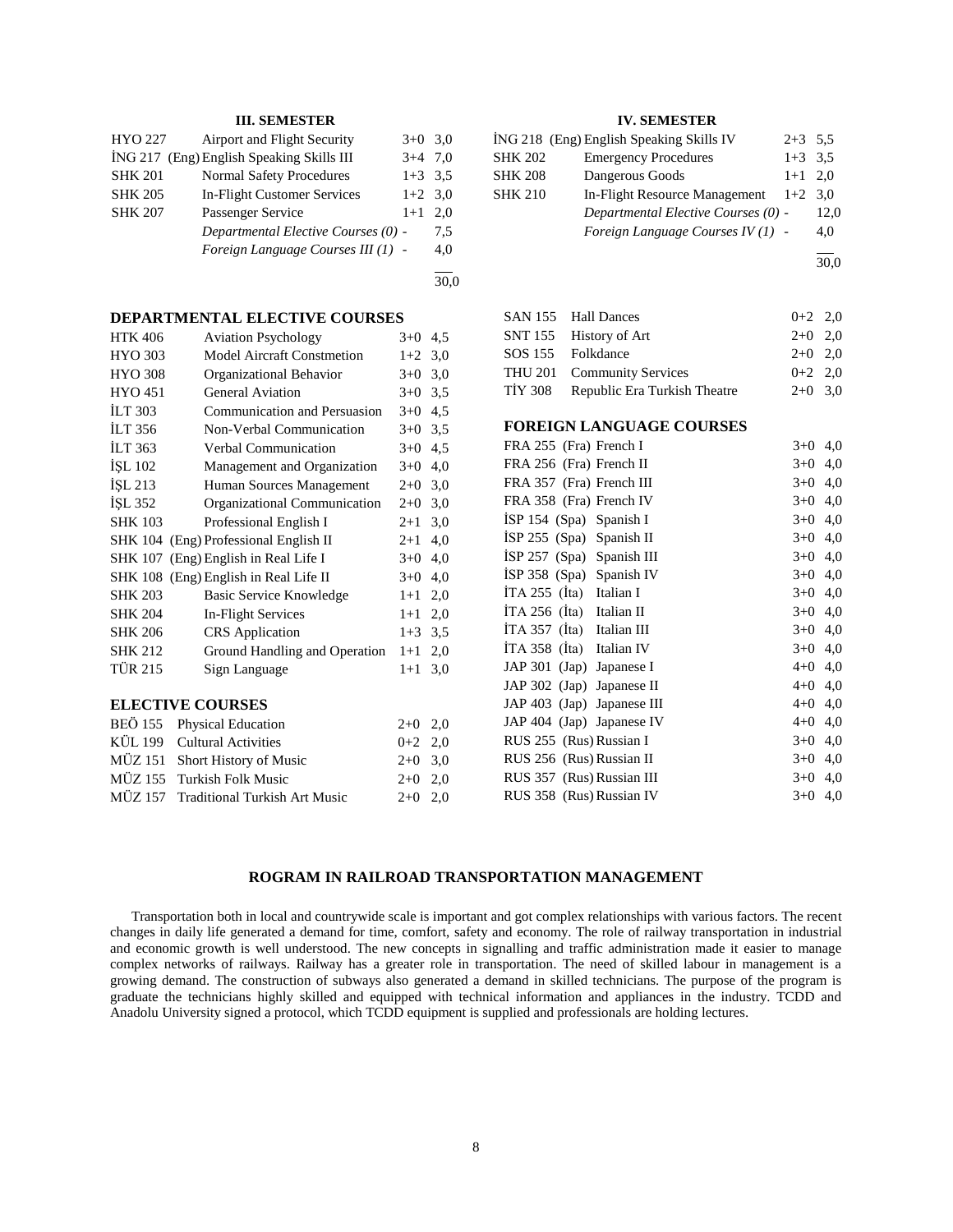# **PROGRAM**

# **I. SEMESTER**

| <b>BIL 150</b> | Fundamentals of Information                |           |      |
|----------------|--------------------------------------------|-----------|------|
|                | Technology                                 | $4+0$ 5,0 |      |
| <b>ING 103</b> | English I                                  | $4+0$ 3.0 |      |
| <b>MAT 169</b> | Mathematics I                              | $3+0$ 3.0 |      |
| <b>RAY 101</b> | Introduction to Railway Transportation 3+0 |           | 5,0  |
| <b>RAY 103</b> | Work Safety                                | $2+0$ 3.5 |      |
| RAY 115        | Scientific Principles of Technology I      | $2+0$ 2.0 |      |
| <b>TAR 165</b> | Atatürk's Principles and History of        |           |      |
|                | <b>Turkish Revolution I</b>                | $0+0$ 2,0 |      |
| <b>TRS 102</b> | <b>Technical Drawing</b>                   | $2+2$ 4.5 |      |
| <b>TÜR 151</b> | Turkish Language I                         | $2+0$     | 2,0  |
|                |                                            |           |      |
|                |                                            |           | 30.0 |

# **III. SEMESTER**

|                | нь орлер нам                      |           |     |
|----------------|-----------------------------------|-----------|-----|
| <b>HUK 154</b> | Commercial Law                    | $2+0$ 3.0 |     |
| <b>IKT 214</b> | <b>Transportational Economics</b> | $2+0$     | 2,0 |
| <b>PZL 401</b> | Marketing                         | $2+0$ 3,0 |     |
| <b>RAY 201</b> | Urban Railway Transportation      |           |     |
|                | Systems I                         | $3+0$ 4,0 |     |
|                | RAY 223 Railway System Management | $2+2$ 3,0 |     |
|                | RAY 225 Train and Wagon Planning  | $3+2$ 4.0 |     |
| RAY 227        | Railway Transportation I          | $3+0$     | 3,0 |
|                | Departmental Elective Courses (2) |           | 8,0 |
|                |                                   |           |     |

## **DEPARTMENTAL ELECTIVE COURSES**

| ISL 220        | Labor Legislation                         | $2+2$     | 4,0 |
|----------------|-------------------------------------------|-----------|-----|
| LOJ 212        | Logistics Management                      | $2+2$     | 4.0 |
| <b>PZL 456</b> | Services Marketing                        | $3+0$     | 4,5 |
| <b>RAY 107</b> | <b>Transportation of Dangerous</b>        |           |     |
|                | <b>Substances</b>                         | $3+1$     | 4.0 |
| <b>RAY 228</b> | Introduction to Human Resources           | $2+2$ 4.0 |     |
| <b>RAY 229</b> | Introduction to Electric-Electronics      | $2+2$ 4.0 |     |
| <b>RAY 230</b> | <b>Introduction to Railway Networks</b>   | $2+2$ 4.0 |     |
| <b>RAY 233</b> | Introduction to Machinery                 | $2+2$ 4,0 |     |
| <b>RAY 237</b> | <b>Historical Development of Railways</b> | $2+2$ 4.0 |     |
| <b>RAY 260</b> | <b>Transportation Management</b>          | $2+2$ 4,0 |     |
| <b>RAY 261</b> | Railway System Vehicle                    |           |     |
|                | Mechatronics I                            | $3+1$     | 4.0 |
|                |                                           |           |     |

# **II. SEMESTER**

| <b>ING 104</b> | English II                             | $4+0$ 3,0 |      |
|----------------|----------------------------------------|-----------|------|
| <b>ISL 101</b> | <b>Introduction to Business</b>        | $3+0$ 4.5 |      |
| <b>MAT 170</b> | Mathematics II                         | $3+0$ 3.0 |      |
| <b>MUH 151</b> | Introduction to Accounting             | $3+0$ 4.5 |      |
| <b>RAY 102</b> | Railway System Traffic                 | $3+0$ 4.0 |      |
| <b>RAY 116</b> | Scientific Principles of Technology II | $2+0$ 2.0 |      |
| <b>RAY 120</b> | Train Mechanics                        | $2+2$ 3.0 |      |
| <b>TAR 166</b> | Atatürk's Principles and History of    |           |      |
|                | Turkish Revolution II                  | $0 + 0$   | 2,0  |
| <b>TÜR 152</b> | Turkish Language II                    | $2+0$     | 2,0  |
|                | Elective Courses (1)                   |           | 2,0  |
|                |                                        |           | 30.0 |

## **IV. SEMESTER**

| ÍSN 102 | <b>Public Relations</b>              | $3+0$ | 3,0 |
|---------|--------------------------------------|-------|-----|
| İST 201 | <b>Statistics</b>                    | $3+0$ | 3,0 |
| RAY 202 | Urban Railway Transportation         |       |     |
|         | Systems II                           | $3+0$ | 4,0 |
| RAY 226 | <b>International Railway</b>         |       |     |
|         | Transportation                       | $3+0$ | 3,0 |
|         | RAY 234 (Eng) Technical English      | $3+0$ | 3,0 |
| RAY 238 | Railway Systems Cost Analysis        | $2+0$ | 2,0 |
|         | <b>Departmental Elective Courses</b> |       |     |
|         | (2)                                  |       | 8,0 |
|         | Elective Courses (1)                 |       | 4,0 |
|         |                                      |       |     |

30,0

|                | RAY 262 Railway System Vehicle           |           |  |
|----------------|------------------------------------------|-----------|--|
|                | Mechatronics II                          | $3+1$ 4.0 |  |
|                | RAY 264 Cultural Values in Railway       |           |  |
|                | Transportation                           | $2+2$ 4,0 |  |
| RAY 266        | New Approaches in Railroad Traffic       |           |  |
|                | Management                               | $2+2$ 4,0 |  |
|                | RAY 268 Scientific Principles in Railway |           |  |
|                | Engineering                              | $2+2$ 4,0 |  |
| <b>TOP 102</b> | Surveying                                | $2+2$ 4.5 |  |
|                |                                          |           |  |
|                | <b>ELECTIVE COURSES</b>                  |           |  |
|                | BEÖ 155 Physical Education               | $2+0$ 2,0 |  |
|                | KÜL 199 Cultural Activities              | $0+2$ 2.0 |  |
|                | SAN 155 Hall Dances                      | $0+2$ 2.0 |  |

THU 205 Community Services 0+2 4,0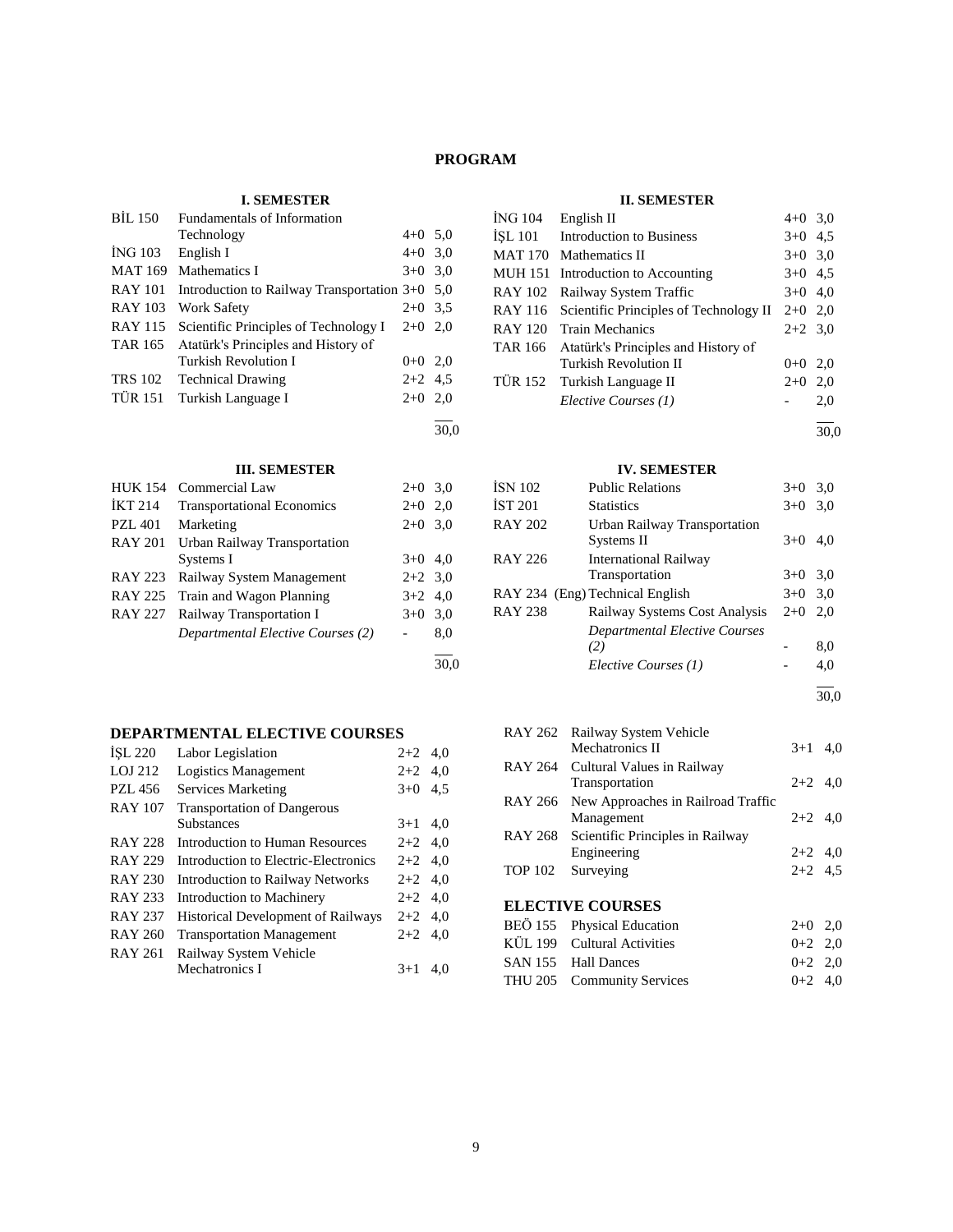#### **PROGRAM IN TRANSPORTATION AND TRAFFIC SERVICES**

 Scientific and technological improvements of our times have effected society and human life in many ways and increased life standards with new technology and equipments. Transportation vehicles; have positive effects in economic, social and cultural improvements. The fact that the number of vehicles and drivers has increased has created the concept of "Traffic Safety". Traffic safety concept includes deaths, injuries, physical disabilities, social-economical losses, relatives of dead and wounded, and psychological, social effects, environmental pollution. Traffic accidents occured without concern of time, person and location effect all people in society and therefore interest public opinion. In developed countries; there are many projects about traffic safety, and there are institutions educating people about traffic, and highway transportation,also educating experts and producing various research. Depending on the results of these researchs, new plans and social campaigns are being held. Besides the increase in number of motor vehicles and drivers, improvements in the country, the increase in population, unsystematic city planning increase the possibility of traffic accidents and causes difficulties for the solution of the traffic safety problem. Traffic safety; can be solved by the improvements in infrastructure and training of more people about traffic.Highway Transportation and Traffic Program held by Porsuk Vocational School aims at supplying the labor force necessary for highway transportation and traffic.

## **PROGRAM**

#### **I. SEMESTER**

| <b>BIL 150</b> | Fundamentals of Information                   |           |     |
|----------------|-----------------------------------------------|-----------|-----|
|                | Technology                                    | $4+0$ 5.0 |     |
| ING 103        | English I                                     | $4+0$ 3,0 |     |
| IST 201        | <b>Statistics</b>                             | $3+0$ 3,0 |     |
|                | MAT 169 Mathematics I                         | $3+0$ 3,0 |     |
| <b>MEK 103</b> | <b>Vehicle Mechanics</b>                      | $3+2$ 5,0 |     |
|                | RAY 115 Scientific Principles of Technology I | $2+0$ 2,0 |     |
|                | TRA 101 Introduction to Transportation and    |           |     |
|                | Traffic Technique                             | $3+0$ 5.0 |     |
|                | TÜR 151 Turkish Language I                    | $2+0$ 2,0 |     |
|                | Elective Courses (1)                          |           | 2,0 |
|                |                                               |           |     |

30,0

| <b>III. SEMESTER</b>                 |          |  |
|--------------------------------------|----------|--|
| HHK 153 Fundamentals Concents of Law | $2+0.30$ |  |

|                | TIOIX 199 - Fundamentais Concepts of Law | $2 + 0$ , $0 + 2$ |     |
|----------------|------------------------------------------|-------------------|-----|
|                | MEK 211 Soil Mechanics                   | $3+0$ 4.0         |     |
| PSI 203        | <b>Traffic Psychology</b>                | $2+0$ 2,0         |     |
| SAĞ 102        | First Aid                                | $2+0$ 2.5         |     |
| TAR 165        | Atatürk's Principles and History of      |                   |     |
|                | <b>Turkish Revolution I</b>              | $0+0$ 2,0         |     |
| <b>TRA 201</b> | Traffic Planning and Application I       | $2+2$ 4.5         |     |
| <b>TRA 217</b> | Road Projects and Highway                |                   |     |
|                | Techniques                               | $2+2$ 4,0         |     |
|                | Departmental Elective Courses (2)        |                   | 8,0 |
|                |                                          |                   |     |

#### **II. SEMESTER**

| ÍNG 104 | English II                                     | $4+0$ 3,0 |  |
|---------|------------------------------------------------|-----------|--|
|         | MAT 170 Mathematics II                         | $3+0$ 3.0 |  |
|         | MEK 104 Statics Strength of Materials          | $3+0$ 4.5 |  |
|         | RAY 116 Scientific Principles of Technology II | $2+0$ 2,0 |  |
|         | TOP 102 Surveying                              | $2+2$ 4.5 |  |
|         | TRA 104 Traffic Regulations and Law            | $2+0$ 2.5 |  |
| TRA 106 | <b>Transportation Politics and Planning</b>    | $3+0$ 4,0 |  |
| TRS 102 | <b>Technical Drawing</b>                       | $2+2$ 4.5 |  |
|         | TÜR 152 Turkish Language II                    | $2+0$ 2,0 |  |
|         |                                                |           |  |

 $\frac{1}{30,0}$ 

#### **IV. SEMESTER**

| <b>IKT 214</b> | <b>Transportational Economics</b>                            | $2+0$     | 2,0 |
|----------------|--------------------------------------------------------------|-----------|-----|
| <b>TAR 166</b> | Atatürk's Principles and History<br>of Turkish Revolution II | $0 + 0$   | 2,0 |
| <b>TRA 202</b> | <b>Traffic Planning and Application</b>                      |           |     |
|                | П                                                            | $2+2$ 3.0 |     |
| <b>TRA 203</b> | <b>Bridges and Tunnels</b>                                   | $3+0$ 4,0 |     |
| <b>TRA 204</b> | Road Superstructure                                          | $2+0$ 2,0 |     |
| <b>TRA 210</b> | Accident Location, Investigation                             |           |     |
|                | and Consultative Authority                                   | $2+2$ 3,0 |     |
|                | TRA 212 (Eng) Technical English                              | $3+0$ 3,0 |     |
| <b>TRA 214</b> | Computer Applications in Traffic                             |           |     |
|                | Planning                                                     | $2+2$ 3.0 |     |
|                | <b>Departmental Elective Courses</b>                         |           |     |
|                | (I)                                                          |           | 4,0 |
|                | Elective Courses (1)                                         |           | 4,0 |
|                |                                                              |           |     |

30,0

## **DEPARTMENTAL ELECTIVE COURSES**

| ISN 102 | <b>Public Relations</b><br>$3+0$ 3.0                    |  |
|---------|---------------------------------------------------------|--|
|         | PSİ 208 Conflict and Stress Management<br>$3+0$ 5.0     |  |
|         | TRA 206 International Traffic Law Enforcement $3+0$ 4.0 |  |

| TRA 209 Traffic Documentation Operations | $3+0$ 4.0 |  |
|------------------------------------------|-----------|--|
| TRA 211 Traffic Education                | $3+0$ 4.0 |  |
| TRA 213 Highway Services and Maintenance | $3+0$ 4.0 |  |
| TRA 215 Motorized Vehicle Technology     | $3+0$ 4.0 |  |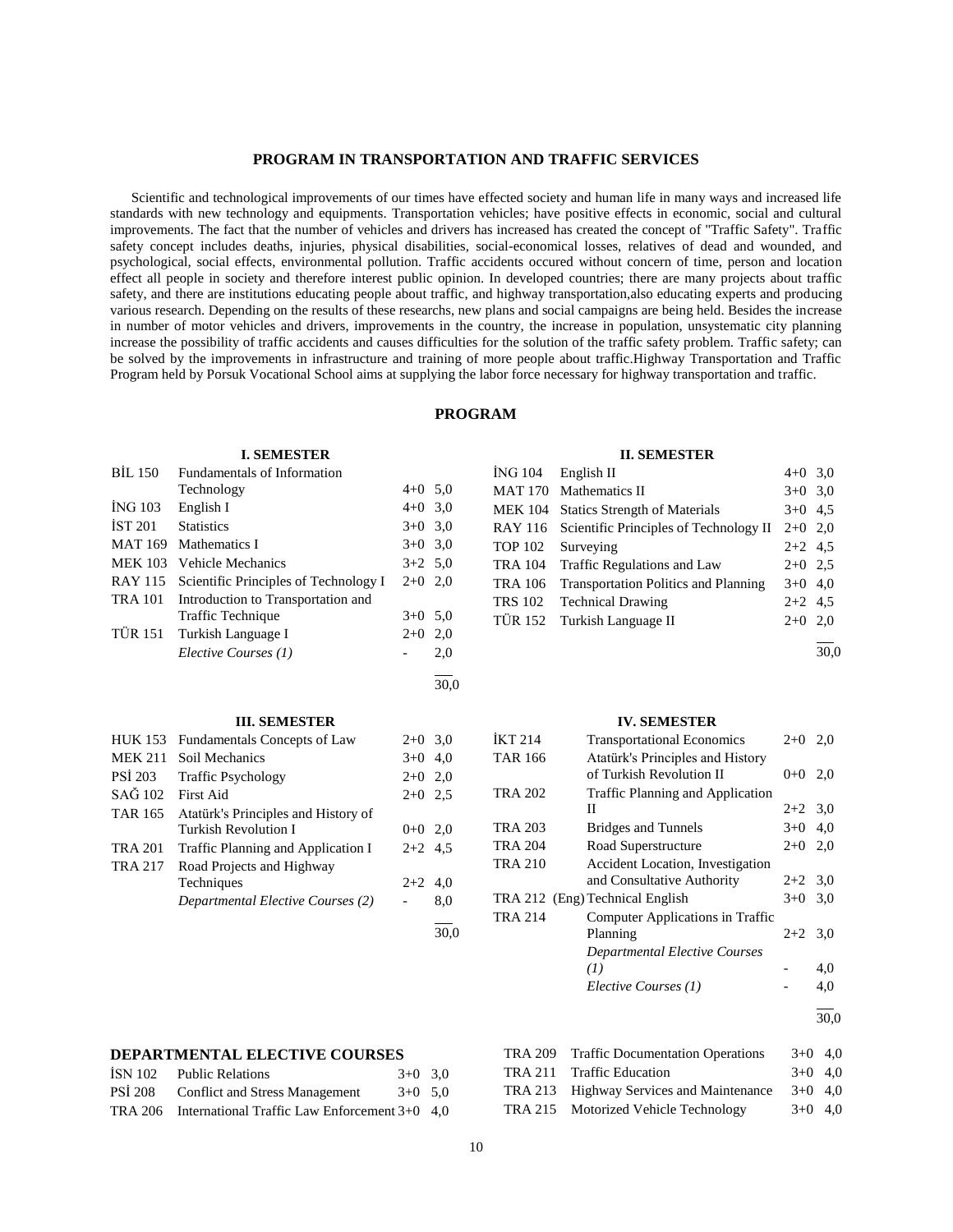| TRA 216 Highway Traffic Safety Control     | $3+0$ 4.0 |  |
|--------------------------------------------|-----------|--|
| TRA 219 Traffic Audits and Regulations     | $3+0$ 4.0 |  |
| TRA 221 Geographic Information Systems and |           |  |
| Road Modeling                              | $3+0$ 4.0 |  |
| TRA 223 Geotechnics for Roads              | $2+2$ 4.0 |  |

## **ELECTIVE COURSES**

| BEÖ 155 Physical Education  | $2+0$ 2,0 |  |
|-----------------------------|-----------|--|
| KÜL 199 Cultural Activities | $0+2$ 2.0 |  |
| SAN 155 Hall Dances         | $0+2$ 2.0 |  |
| THU 205 Community Services  | $0+2$ 4.0 |  |

## **COURSE CONTENTS**

## Teaching Phases in Swimming: Adaptation to Water, Respiration, Adaptation of Eyes, Floating, Advancing in water; Swimming Techniques and Analyses: Freestyle, Backstroke, Butterfly, Breaststroke; Rules of Competitions and officiating; Triathlon; Organization in Swimming;

FINA; Dimensions of Swimming Pools; Biomechanics of

**ANT 310 Swimming 1+2 3,0**

**BEÖ 155 Physical Education 2+0 2,0** Definition of Physical Education and Sports; Aims,

Swimming.

Disadvantages of Inactive Life; Various Activities for Physical Education; Recreation; Human Physiology; First Aid; Sports Branches: Definition, Rules and Application; Keep Fit Programs.

#### **BİL 150 Fundamentals of Information Technology 4+0 5,0**

Introduction to Computer: History of Computer; Operating Systems: Introduction to operating systems; Office Software-Word Processors and Document Systems: General Characteristics of the Office Software; Office-Software-Spreadsheets Programs: Spreadsheets Programs; Office Software-Presentation Programs: Presentation Programs; E Mail-Personal Communication Management: General Characteristics of the E Mailing System; Effective use of the Internet and Internet Security; Network Technologies. Computer Hardware and Error Detection: Types of Computers; Social Networks and Social Media: Social Media and Introduction to Social Media; Special Application Software: Multimedia; Law and Ethics of Informatics: Intellectual Property and Informatics Law; E-Learning: Developments in E-Learning; E-Government Applications; Computer and Network Security; Latest Strategic Technologies of Informatics: Factors Affecting Technological Developments.

#### **BOP 108 Research Techniques and Seminar 2+1 2,0**

Research Techniques: Importance of Research; Basic Concepts and Tecniques of Data Collection; Selection of Research Topics; Following Topical Developments in Computer Technology; Topic Selection on the Basis of Technological Innovations in the Field; Resources; Following relevant publications such as books and periodicals; Using the Internet and library; Reporting and Presenting Research Topics.

# **ÇEV 204 Environmental Protection 2+0 3,0**

Definitions of Environment and History of Environment: Environment, Environmental science, Pollution, Ecology, Nature, Environmental protection, Waste, Recycling;

Environmental rights and Environmental Regulations: Laws 2872 and 5491 on Environment; Natural Resources and their Pollution: Air pollution, Water pollution, Soil pollution, Noise, pollution; Waste Management: Waste regulations, Waste control, Waste reduction; Safeguards against Pollution: International health and security alerts, Occupational health and safety regulations, Environmental protection measures, Personal protection measures.

**ELE 102 Basics of Electricity 2+2 3,0** Formation and Properties of Electricity; Basic Electrical Laws; Direct Current and Alternative Current Sources;<br>Electricity-Work and Electricity-Power Relations; Electricity-Work and Electricity-Power Transformers and Electrical Installation Schemes; Operations and Connections of Electric Motors; Equipments Used in Electrical Installations; Stable Electrical Plants; Energy Sources.

**ELO 108 Basic Electricity and Electronics 2+2 5,0** Electron Theory: Structure Of The Electric Charges and Atoms, Molecules, Distribution in Ions, Conductors, Molecular Structure Of Semiconductors and insulators; Static Electricity and Transmission: Static Electricity and Electrostatic Loads Distribution, Coulomb's Law, Electricity Solids, Liquids, Gases and İn Vacuum Transmission; Electrical Terminology: Electromotor Force, Voltage, Current, Resistance, Conductivity, Conventional Current, Elektron Flow, Electricity Production Methods; Direct Current Supplies, Batteries and Types, Serial and Parallel Batteries, Internal Resistance and Its Effects, Thermocouples, Photocells Study; Alternating Current Theory: Sinüsoidal Waves, Phase, Period, Frequency, Voltage, Current and Power; Triangle / Square Waves; Principles Of Single Phase and Three Phase, Electronic Equipment: Electronic Equipment İn Aircraft, Flight Computers: Basic Computer Structures; Electrostatic Sensitive Devices, Protection Against Electric Shock.

#### **EMY 225 Urbanization and**

**Environment Problems 2+0 2,0**

Urbanization; Causes of Urbanization; City Planning; Residence Policy: Slum House, Metropolitan territories planning; Metropolitan Management and Public Utilities; Metropolitan Management in Turkey; Environmental Urbanization; Environment and Envorinmental Problems; Envorinmental Pollution and Protecting.

## **ETK 203 Professional Ethics 2+0 3,0**

Ethics and Moral Concepts: Ethics, Relationship between ethics and morals; Moral Values; Rules of ethic; Relationship between ethics and society; Results of positive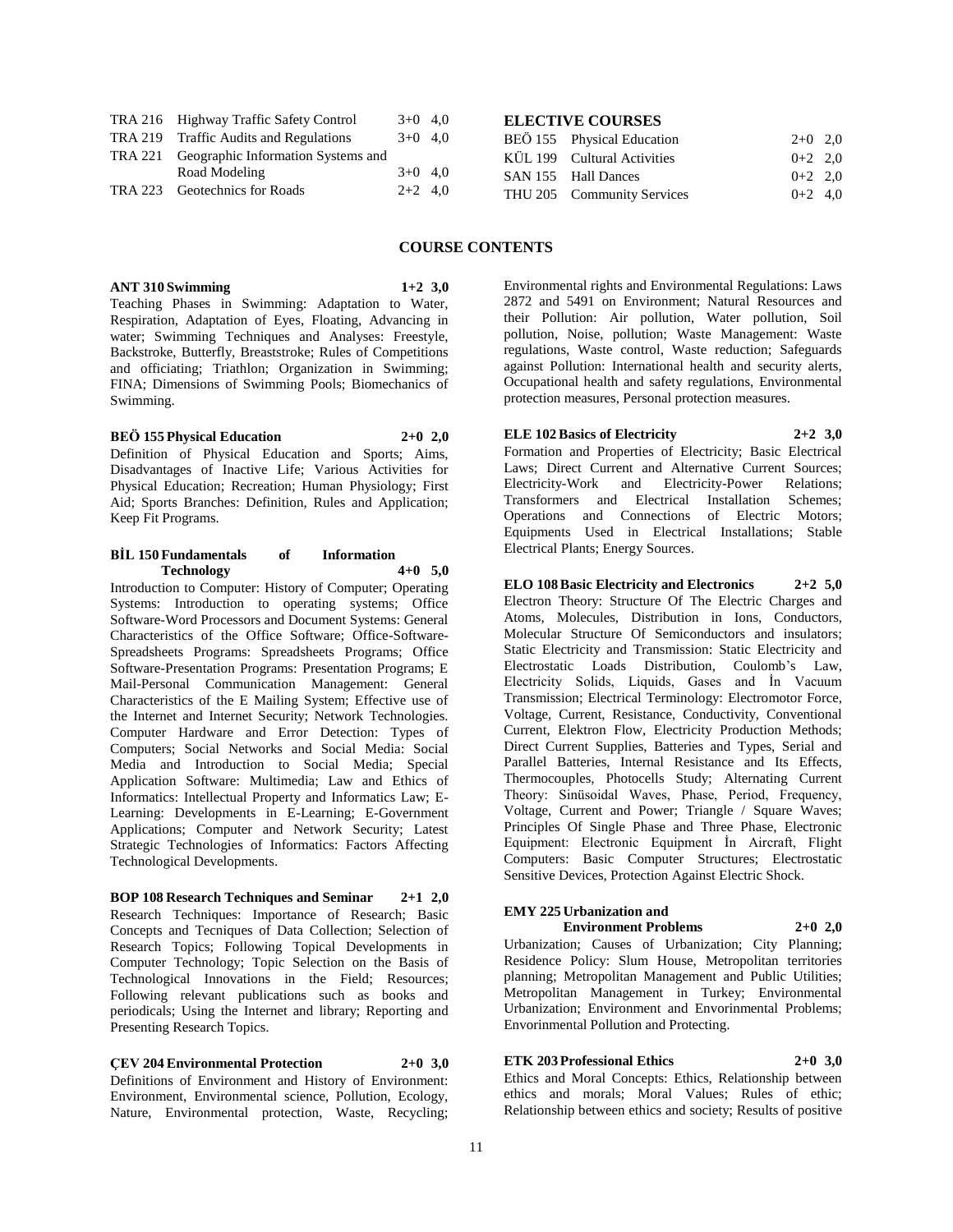ethics behavior; Factors of individual ethical behavior; Systems of Ethics; Ethics of intended result; Rules of ethics; Ethics of social contract; Personal ethics; Social life ethics; Factors involved in Moral values; Profession ethics; Principles of ethics in business life; Analysis of unethical behavior in business life; Prevention of unethical behavior; Effects of organizational culture and ethical behavior in business; Creating ethical climate in business; Effects of positive moral conditions in business and their effect on employees; Professional degeneration and results of unethical behavior in professional life; Social responsibility.

#### **FRA 255 French I 3+0 4,0**

Language Functions: Greetings, Invitations, accepting or refusing invitations; Vocabulary Knowledge: Nourishment, Accommodation, Clothing and colors, Bairams and activities; Grammar: Expressions showing quantity, Demonstrative and possessive adjectives, Prepositions and time indicators, Stressed personal pronouns, Imperatives, Verbs with double pronouns; Learning About French Culture: An area in France: La Baurgogne; Pronunciation, Semi-vowels, Gliding.

## **FRA 256 French II 3+0 4,0**

Language functions: Imperatives and wishes; Evaluation, Proving and Thanking; Vocabulary: Nourishment, Accommodation, Clothing and colors, Bairams and activities; Ordinal Numbers; Grammar: Expressions showing quantity, Demonstrative and Possessive Adjectives, Prepositions and Time indicators, Stressed personal pronouns: Imperative moods, Verbs with double pronouns; Learning about Target Culture: An Area in France: La Bourgogne; Pronunciation: Intonation, Semi-Vowels, Gliding.

#### **FRA 357 French III 3+0 4,0**

Language Functions: Expressing One's Opinion, Asking for Somebody's Opinion, Giving Negative Reaction,<br>Confirmation, Asking for Explanation, Making Confirmation, Asking for Explanation, Making Suggestions; Vocabulary: Education, Transportation, Communication, Family, Health; Grammar: Pronouns, Indirect Speech, Futur Proche and Future Tense, Passé Composé, Imparfait, Negation; Pronunciation: Intonation, Gliding, Vowels; Learning about French Culture: Regions and Social Life in France.

#### **FRA 358 French IV 3+0 4,0**

Language Functions: Expressing Wishes, Prohibition and Acceptance, Expressing Opinions and Debating, Expressing Regrets; Vocabulary: Press and Media, Weather Forecast and Seasons, Means of Communication; Grammar: Compound Pronouns, Comparatives, Futur, Imperatives, Passé Recent - Présent Continu, Conditionnel, Impersonnel<br>Verbs, Group III Verbs, Conditional Clauses; Verbs, Group III Verbs, Conditional Clauses; Pronunciation: Intonation, Complex Sounds; Learning about French Culture: Regional Life, Economical and Ecological Problems, Traditions and Modern Life.

# **HTK 406 Aviation Psychology 3+0 4,5**

Definition of Aviation Psychology and History; Human Information Processing; Vigilance and Attention; Senses

and Perception; Definition of Attention: Main factors affecting person's attention level, Attention in working group; Perception: Senses and functions of perception; Memory and Learning: Basic forms and types of memory; Definition of Motivation: Relationship between motivation and learning, Performance and attention; Personality: Definition, Developing stages, Personality disorders; Human Error and Decision Making; Communication: Various levels of communication, Communication practice in regard to preventing or solving conflicts; Stress Management Techniques.

# **HUK 117 Fundamentals of Law 2+0 2,0**

Systems of Law: The Turkish law system; Branchs and Sources of Law; The Turkish Judgement System; Judgement System and Types of Lawsuit; Legal Actions: Relationships and treatments; Personality Concept; Classified of Persons: Real and legal Persons; Efficiencies of Persons: Right efficiency, Action efficiency; Relationship, Residence; Inheritance Concept and Legal Inheritors; Rights, Examined of The Private Rights; Acquiring of Rights and Goodwill Rules: Losing and Protection of Rights and Proof Responsibility; Ownership Right, Purview and Types of Ownership Right; Obligation Concept and Types of Contract; Laws of Independent Accountancy and Financial Adviser.

#### **HUK 128 Law of Transportation 2+1 4,0**

Legislation of Investment and Incentive in Foreign Trade: Case Studies and Practices; Protection and Limitation: Quotas, Damping and Government Grants: Case Studies and Practices; International Transportation and Legislation of Logistic: Case Studies; Contract Regulations for International Transportation; Rights and Charges Caused by Contracts; Association of Transportation: IATA, FIATA, IRU; Promotion and Practices.

**HUK 153 Fundamentals Concepts of Law 2+0 3,0** Social Rules and Law; Concept of Law and Legal Sanctions; Characteristics of Legal Rules; Sources of Law; Branchs of Law; Definition and Types of Legal Rights; Legal Capacity: As subject of rights, Capacity to act; Kinship; Domicile; Protection of Personality; Possession; Ownership; Obligation and Responsibility; Judiciary Systems.

#### **HUK 154 Commercial Law 2+0 3,0**

Commercial Law Concept and Commercial Enterprise; Merchant; Commercial Name; Commercial Register; Unfair Competition; Commercial Reports; Merchant Assistant; Current Account; Partnership Concept; Definition and Elements of Partnership; Collective Partnerships:<br>Establishment, Operation, Ending; Commanded Establishment, Operation, Ending; Commanded Partnership: Establishment, Operation, Ending; Joint Stock Corporation: Establishment, Operation, Ending; Limited Company: Establishment, Operation, Ending.

# **HUK 223 Labor and Social Security Law 2+0 3,0**

Individual Labor ;Law Labor Law; General Information and Characteristics of Labor Law; Historical Background of Labor Law in the World and Turkey, Explaining Basic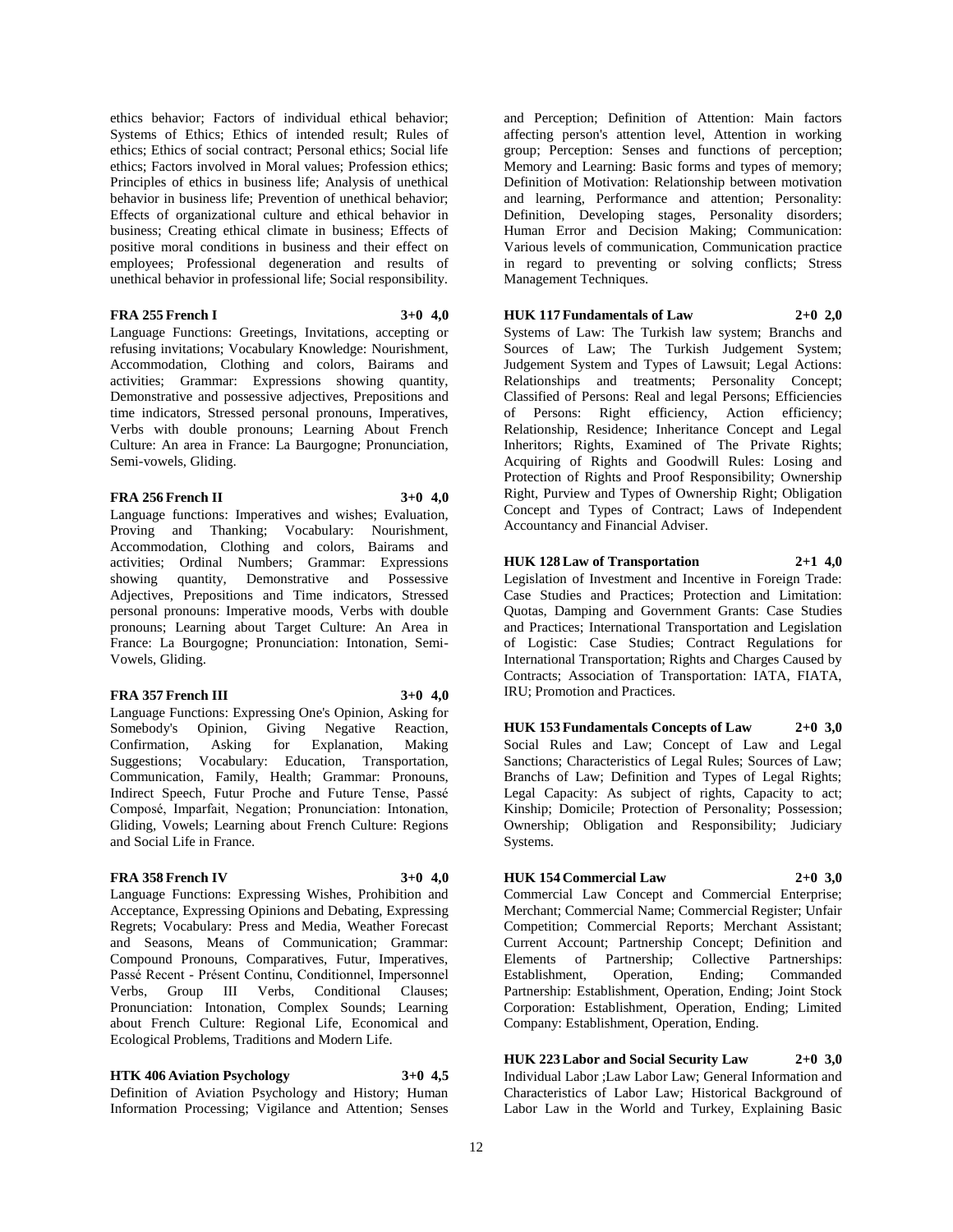Principles; Legal Regulations; Basics of Labor Law: Employers, Apprentice and trainees, Deputy employee, Secondary employees; Work Place and Organization; Definition of Contracts; Types of Contracts and Contract Obligations; Case Studies in Contract Services; Arrangements at Work Place; Periods of Work, Breaks, Paid Holidays and Inspection of Work; Collective Labor Law Regulating Formation of Unions, Collective Labor Contracts; Strike and Lockout; Collective Labor Agreements; Institutions Acting on Behalf of Employee and Employers; Labor Conflicts and Solutions, Social Security Law;, Universal Dimensions and Contemporary Trends in Social Security; Institutions of Obligatory Social Security in Turkey, Management of Institutions of Social Insurance, Social Insurance Institutions; Liabilities, Responsibilities of Social Insur

**HYO 111 Introduction to Civil Aviation 1+1 2,0** Terms/ Aviation terminology: Aviation Alphabet, Basic concepts, Codes of airport an airlines, Abbreviations, National and International Regulations, National and International Civil Aviation Authorities; Air Transportation Sectors: The general structure of the sector, Airlines, airports, Ground Handlings; Audits of Civil Aviation and Audit Procedures; travel Geography, Countries, Cultural diversity.

**HYO 227 Airport and Flight Security 3+0 3,0** Security Related Definitions; International and National Legislation on Aviation Security; Airport Security; Security areas and security measures; Passenger Terminal Security: Security systems; Human Factor in Aviation Security; Role of Cabin Attendants in Aviation Security: Cabin crew collaboration; Unlawful Acts: Bomb threats in aircraft, Detection of suspicious substances, Hijacking, Disruptive passengers, Sabotage and suicide attack; Aircraft Security: Preflight security check; Cockpit Security; Transport of Weapons and Explosives.

#### **HYO 303 Model Aircraft Constmetion 1+2 3,0** Introduction to Building Model Aircraft; Flight Principles of Model Aircraft; Major Parts of Model Aircraft: Wing, Structure, Landing gear, Tail, Flight controls, Engines; Types of Model Aircraft: Free flight models, Radio controlled models; Plans and Building Materials; Building Techniques; Flying Techniques.

#### **HYO 306 Computer Aided Design 3+0 4,5**

Basic Concepts: Introduction, User Interfaces, Workspaces, Description of The Menus; Wired Geometry and Surface Modeling: Basic Geometric Elements, 3D Wired Geometry and Advantages, Construction Techniques of Basic and Advanced Surface Elements; Part Design: Profile Drawing, Line, Plane and 3D Operations, Part Analysis; Assembly Design: Adding, Modifying and Constraining Assembly Components, Assembly Analysis; Drafting for Manufacturing: Basic and Auxiliary Views, Sectioning Techniques, Drawing Standards, Dimensioning and Pivoting.

## **HYO 308 Organizational Behavior 3+0 3,0**

Introduction to Organizational Behavior and Scientific Foundations of Organizational Behavior; Historical Development of Organizational Behavior; An Individual and Personality in Organization; Attitudes and Job Satisfaction; Foundations of Personal Differences, Biographical Characteristics; Abilities and Learning; Organizational Culture; Groups and Group Dynamics in Organizations; Working with Group Techniques and Participant Management; Motivation Process and Theories of Motivation; Leadership and Theories of Leadership; Conflict; Stress and Stress Management; Organizational Environment and Technology; Organizational Change; Organizational Improvement.

#### **HYO 451 General Aviation 3+0 3,5**

Concept and Content of General Aviation; Development of General Aviation; Regulations in General Aviation; Practices of General Aviation in the World; General Aviation in Turkey: Training facilities, Air taxi operations, Aircraft rent, Corporate aviation, Personal and private purposes in general aviation, Sport, Demonstrational and promotional purposes in general aviation; Types of Aircraft Used in General Aviation; Future of General Aviation.

## **İKT 120 Introduction to Economy 3+0 4,0**

Economics Science and Main Concepts of Economics; Generation and Historical Evolution of Economics Science; Relations with Other Sciences and Importance in Everyday Life; Economic Organization and Basic Economic Systems; Supply and Demand Concepts in Macroeconomics; Factors Effecting Supply and Demand; Elasticity of Supply and Demand; Market Concept: Components, Types and competitive market; Utility; Consumer Equity; Identity Curve Analysis and Budget Line; Production Factors; Production Function Analysis and Cost Analysis; Pricing of Production Factors from Production Interest and Income Distribution; National Income from Macroeconomics Approach: calculating national iIncome; Money and Characteristics: Money types, Functions and policies of money; Economic Instabilities; Inflation; Unemployment and Cyclical Fluctuations; Growing and Development of an Economy; Panel Decisions and Applications.

#### **İKT 214 Transportational Economics 2+0 2,0**

Basic Concepts: Demand, Asset-service; Production costs: Total, Variable, Constant, Marginal cost; Transportation Economy: Economical, social and political functions of transportation economy; Approach to Micro and Macro Economy: Demand and equilibrium in transportation; Properties of Transportation; Transportation subsystems; Transportation and Politics in Developed Countries, Benefit-Cost Analysis of Consistency of Transportation System Choosing; Interaction Between Transportation System and Environment; Traffic Accidents and Economical Losts; Economical Analysis of Transportation System in Turkey.

**İKT 228 International Economy 2+0 2,0** Economic Growth and International Trade: Globalization in World Economy; International Economic Integration;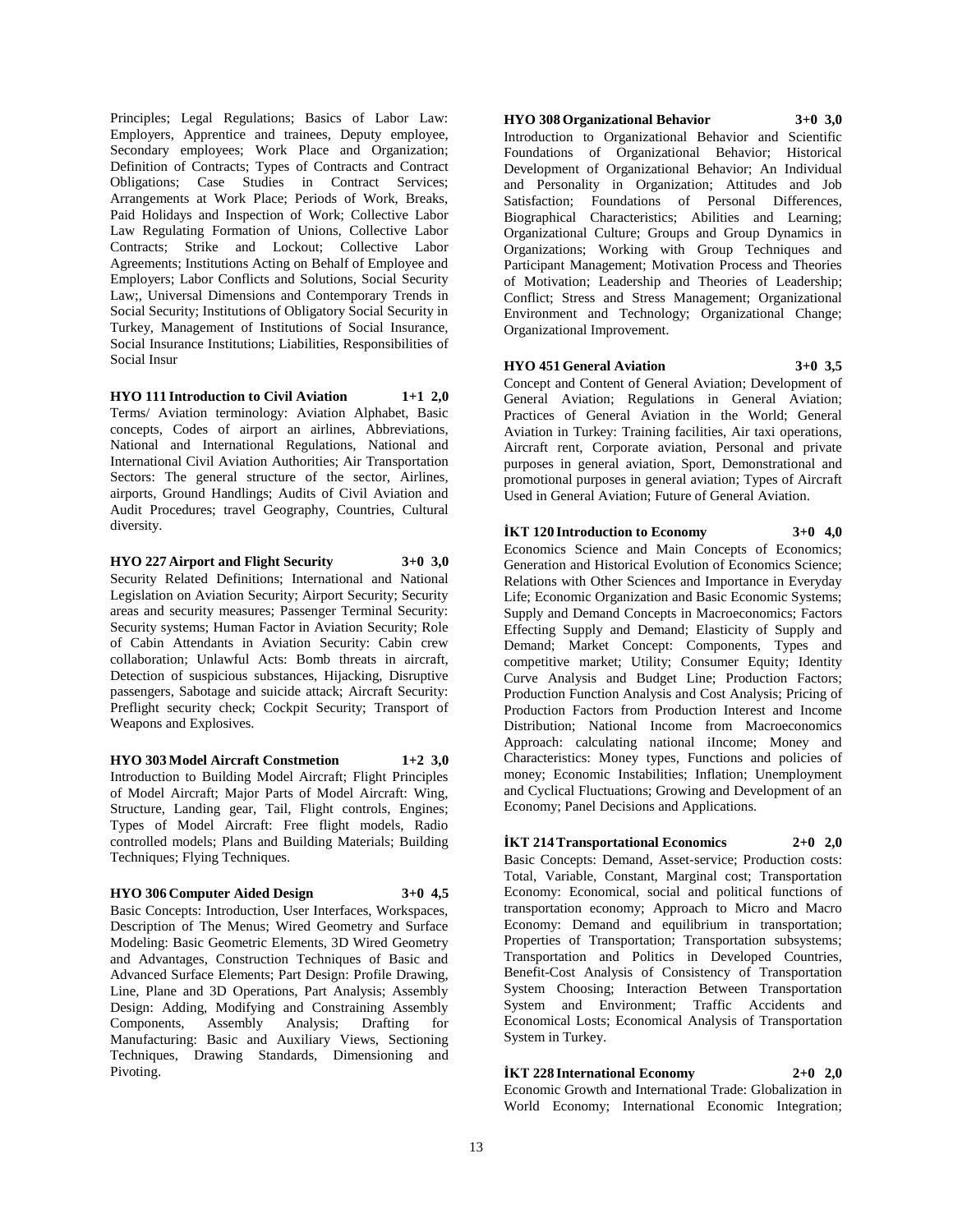International Economic Policies; Trade Restrictions; Dumping; Export Subsidies; Foreign Exchange Markets; Balance of Payments; International Monetary Systems; International Credit Markets; International Monetary Fund and Turkey; International Investment Analysis.

## **İLT 105 General and**

#### **Technical Communication 2+0 2,0**

Definition and Type of Communication: Communication and it's basic concepts, Types of communication; Oral Communication: Techniques, Principles and necessity of oral communication, It's effects on daily life; Written Communication; examples of written language, The kinds of written text used for institutional communication at business Life; Applying Communication Techniques at Business Life; Graphics Communication; Purpose of using Graphic and Schemes Communication; Communication via Technological Devices; Convenience provided by Technologic Equipments.

## **İLT 201 Interpersonal Communication 3+0 4,5**

Verbal Communication; Speaking Skills As Dimension of Interpersonal Communication; Listening Capabilities As Dimension of Interpersonal Communication; Non-Verbal Communication; Signs And Meanings; Stress And Stress Management; Group; Group Dynamics; Small Group Characteristics; Persuasion; Speaking And Listening; Time And Time Management; Interpersonal Communication; History of Communication Research.

#### **İLT 303 Communication and Persuasion 3+0 4,5**

Communication in organizations; Group Communication; Concept of persuasion, historical perspective of persuasion and theories of persuasion; Sources of persuasion in organizations, persuasion for organizational goals, management in organizations and persuasion, motivation in organizations and persuasion; Conflicts in organizations and persuasion, decision making in organizations and persuasion, leadership and persuasion, personality and persuasion; Persuasion tactics in organizations and persuasion, classification of persuasion tactics, types of persuaders and persuaded, bottom-up and top-down persuasion; Resistance to persuasion; Instruments and media used for persuasion in organizations; Barriers to persuasive process.

## **İLT 356 Non-Verbal Communication 3+0 3,5**

The concept of non-verbal communication; Importance of non-verbal communication in daily life; Communication environment; Effects of environment in human communication; The use of personal field in communication; Cultural differences in non-verbal communication; Effects of physical characteristics in human communication; Emotional expressions in nonverbal communication; Non-verbal speech and listening; Mimics, gestures, positioning, appearance, touching, facial expressions, eye movements and control of voice in nonverbal communication; Non-verbal communication skills in various contexts.

#### **İLT 363 Verbal Communication 3+0 4,5**

Importance of speech in effective communication process; Meaning and definition of speaking: Speaking and the components of communication process; Types of speech; Elements of speech; Appropriate use of vocabulary, style, and language; Deciding on topics, goals, and argumentative styles; Public Speech: Perceiving the self and the others, benefiting from feedback, self-esteem and fear of stage; Listening activity: Listening for understanding; Types of listening and effective listening; Using materials during speech; Nonverbal communication and speaking; Speaking mistakes; Pronunciation errors, behavioral control; Analysis of effective and ineffective speeches.

#### **İNG 103 English I 4+0 3,0**

Articles; Prepositions: Place, Time, Movement; Singular and Plural Nouns: Countable and Uncountable nouns; Tenses: Simple present tense, Present continuous tense, Past simple tense, Future tense, Present perfect tense; Modals: Will, Should, Shouldn't Must, Mustn't, Can; Comparisons; Pronouns: Subject, Object, Demonstrative, Possessives; Adjectives; Statements: Positive, Negative, Question; Conjunctions: And, But, When, While, Because.

#### **İNG 103 English I 4+0 3,0**

Articles; Prepositions: Place, Time, Movement; Singular and Plural Nouns: Countable and Uncountable nouns; Tenses: Simple present tense, Present continuous tense, Past simple tense, Future tense, Present perfect tense; Modals: Will, Should, Shouldn't Must, Mustn't, Can; Comparisons; Pronouns: Subject, Object, Demonstrative, Possessives; Adjectives; Statements: Positive, Negative, Question; Conjunctions: And, But, When, While, Because.

#### **İNG 104 English II 4+0 3,0**

Tenses: Present simple, Present continuous, Past simple, Past continuous, Will and going to, Present perfect continuous, Past perfect simple; Modals: Might, Could, Can, Must, May; Adverbs: Adverbs of manner, Purpose, Location; Adjectives: Order of adjectives, Comparative, Superlative forms; Passive Voice: Present, Past, Future, Modal passive; Conditionals; Relative Clauses; Reported Speech; Infinitive and Gerund; Noun Clauses; Adverbial Clauses; Comparison and Contrast.

## **İNG 104 English II 4+0 3,0**

Tenses: Present simple, Present continuous, Past simple, Past continuous, Will and going to, Present perfect continuous, Past perfect simple; Modals: Might, Could, Can, Must, May; Adverbs: Adverbs of manner, Purpose, Location; Adjectives: Order of adjectives, Comparative, Superlative forms; Passive Voice: Present, Past, Future, Modal passive; Conditionals; Relative Clauses; Reported Speech; Infinitive and Gerund; Noun Clauses; Adverbial Clauses; Comparison and Contrast.

**İNG 115 English Speaking Skills I 1+1 2,5** Required phrases for everyday English; Greeetings, Introducing, Asking for and giving directions. Social Life: giving an order and paying the bill at restaurants, pubs and bars, Making reservations, shopping. Improvement of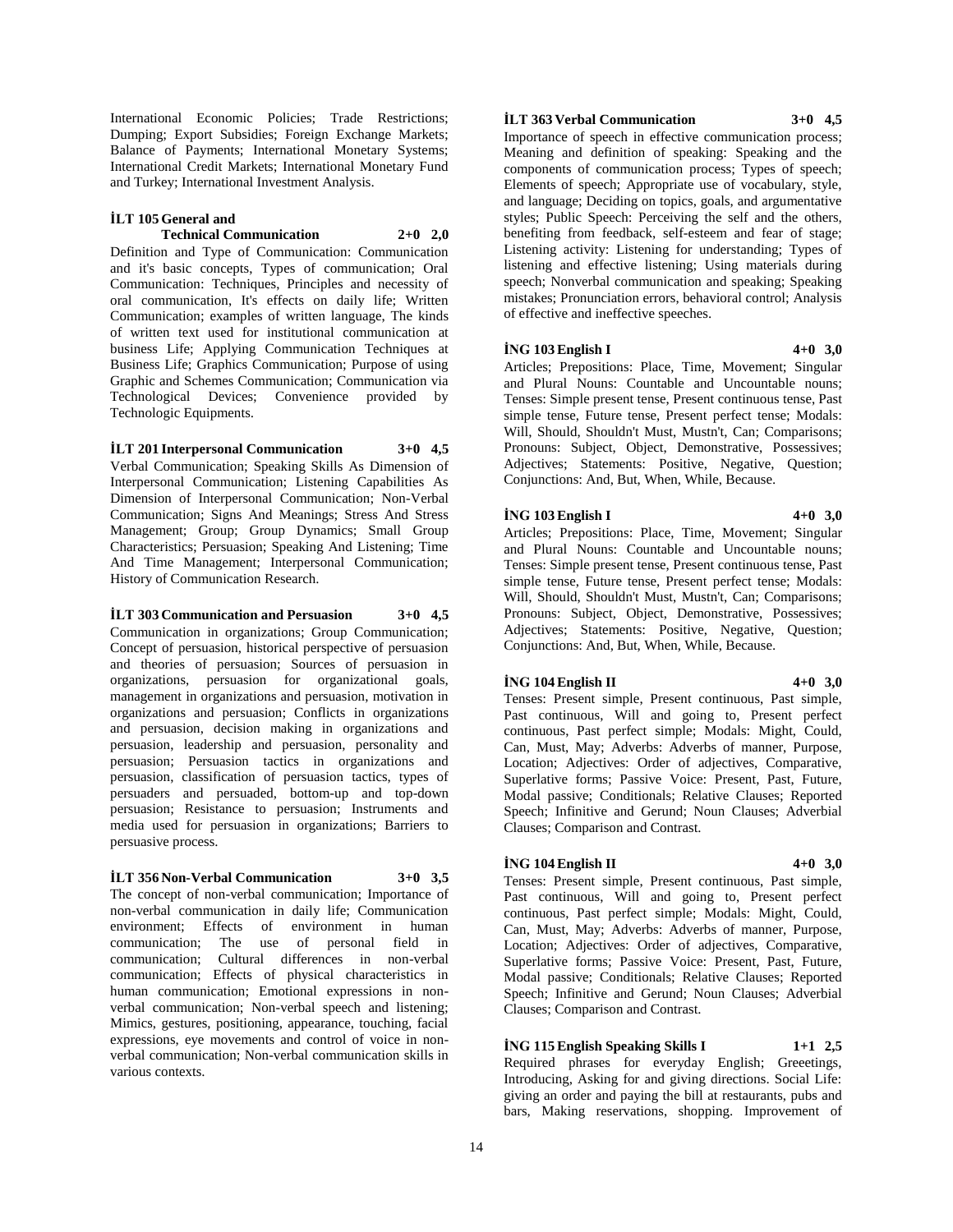listening skills, Pronunciation: improvement of pronunciation and understanding.

**İNG 116 English Speaking Skills II 1+1 2,5** Daily life and social expressions at advanced level. Asking for information about transportation. Various expressions for various situations. Expressions for formal/official situations. Asking for an appointment, job situations. Asking for an appointment, job applications/interview, form filling. Formal and informal telephone conversations. Dealing with various accents and register, exercises to improve speaking skills, exercises on problematic sounds and words.

#### **İNG 217 English Speaking Skills III 3+4 7,0**

Improvement of listening skills, the importance of pronunciation in oral communication, presentation of communication skills and use of them effectively, utilizing effective tone of voice and body language, teaching vocabulary for, word formation and phrases required by cabin attendants.

## **İNG 218 English Speaking Skills IV 2+3 5,5**

Improvement of listening skills, importance of pronunciation in oral communication, communication skills required in the professional area, improvement of English pronunciation, increasing the level of comprehensibility; words, phrases, and sentences required by flight crew in case of emergency.

#### **İSN 102 Public Relations 3+0 3,0**

Fundamentals of Public Relations; Historical Development of Public Relations in Turkey and in the World; Development of Public Relations in Private and Public Sector; Career Development in Public Relations; Place of Public Relations Department in an Organization; Interdepartmental Public Relations; Research in Public Relations; Planning a Public Relations Campaign: Identifying problems, Determining objectives, Application and evaluation; Materials Used in Public Relations: Written, Audio-visual and other materials.

#### **İSP 154 Spanish I 3+0 4,0**

Saying hello, Introduction, Spanish Alphabet, Pronunciation exercises, Numbers in Spanish, Country names, Nationalities, Personal pronouns, Verb conjugations in Present tense, Use of Ser-Estar and Haber verbs, Demonstrative Pronouns, Grammatical Gender in Spanish, Asking for directions, Giving directions, Asking for time and telling time, Describing people and objects, Comparatives, Shopping, Imperative sentences in Spanish, Use of Poder, Gustar, Querer and Tener verbs, Vocabulary building: Objects in the classroom, Objects at home, Occupations, Food and description of clothes.

## **İSP 255 Spanish II 3+0 4,0**

Polite requests, Asking for permission, Present Perfect tense, Past Perfect tense, Reqular conjugation of verbs, Irregular conjugation of verbs, Asking for opinions, Description of event and people in past tense, Talking about past habits, Future tense, Talking about future plans, Vocabulary building: Parts of body, Colors, Fruits and

vegetables, Talking about health, Use of Ser and Estar verbs in Present Perfect and Past Tense, Use of past tense forms.

## **İSP 257 Spanish III 3+0 4,0**

Regular and Irregular Verbs in Imperatives, Negative Forms of Imperatives, Verb Conjugations, Present Perfect Tense, Simple Past Tense, Past Continuous Tense, Past Perfect Continuous Tense, Verb Conjugations in all Tenses, The Use and Comparison of Past Tenses, Future Tense, Future Tense with 'ir+a infinitive', The terms of Traveling, Talking about Climate and Geography, Use of Gustar - Encantar - Odiar - Preferir Verbs, Tambien - Tampoco, Ordering at a Restaurant, Conjunctions, Vocabulary Building.

### **İSP 358 Spanish IV 3+0 4,0**

Introduction to Subjunctives; Verb Forms of Subjunctives; Verb Forms of Future Tense; Use of Future Tense; Making Suggestions; Accepting and Rejecting Suggestions; Analyzing Various Past Tenses; Verb Forms and Use of Perfect Subjunctives; Verb forms and Use of Present Perfect Tense; Verb Forms and Use of Perfect Modals; Vocabulary Building; Pair and Group Work for Spoken Spanish; Introducing Simple Reading Passages.

#### **İST 201 Statistics 3+0 3,0**

Definition of Statistics: Data collection; Data presentation techniques, Distribution theory; Sampling: errors, Estimation of population parameters; Hypothesis Testing: Hypothesis testing for two populations, Comparisons of ratios, Hypothesis testing for large and small samples; The Chi-Square Distribution and Chi-Square Testing; Correlation: Simple linear correlation coefficient, Regression coefficient, Forecasting, Determination coefficient.

#### **İST 226 Operations Research 2+0 3,0**

Introduction to Operations Research, Model Concept and Model Building, Optimization with Linear Programming: Graphic Method, Solution with Lindo, Transportation and Appointment Problems, PERT/CPM Network Models, Travelling Salesman Problems: Shortest path problem - Maximum flow problem, Queuing Models.

Types of indexes.

**İST 317 Statistics 2+0 2,5** Definition of Statistics: Fundamental concepts in statistics, Data collection techniques, Classification of data, Frequency distributions; Graphs; Averages; Means; Variability: Range, Standard deviation, Moments; Normal Distribution: Normal distribution function, Calculation of the area under the normal curve; Sampling Theory; Indexes:

## **İŞL 101 Introduction to Business 3+0 4,5**

Concept of business: Economic systems, Production factors, Needs and wants, Demand, Goods and services, Consumption and consumer; Success criterion: Efficiency and related concepts; Characteristics of Businesses: Goals and functions of businesses, Relationships with the environment and responsibilities of businesses, Grouping of businesses; Foundation of businesses: Foundation decision, Determining plant location; Extending Businesses; Business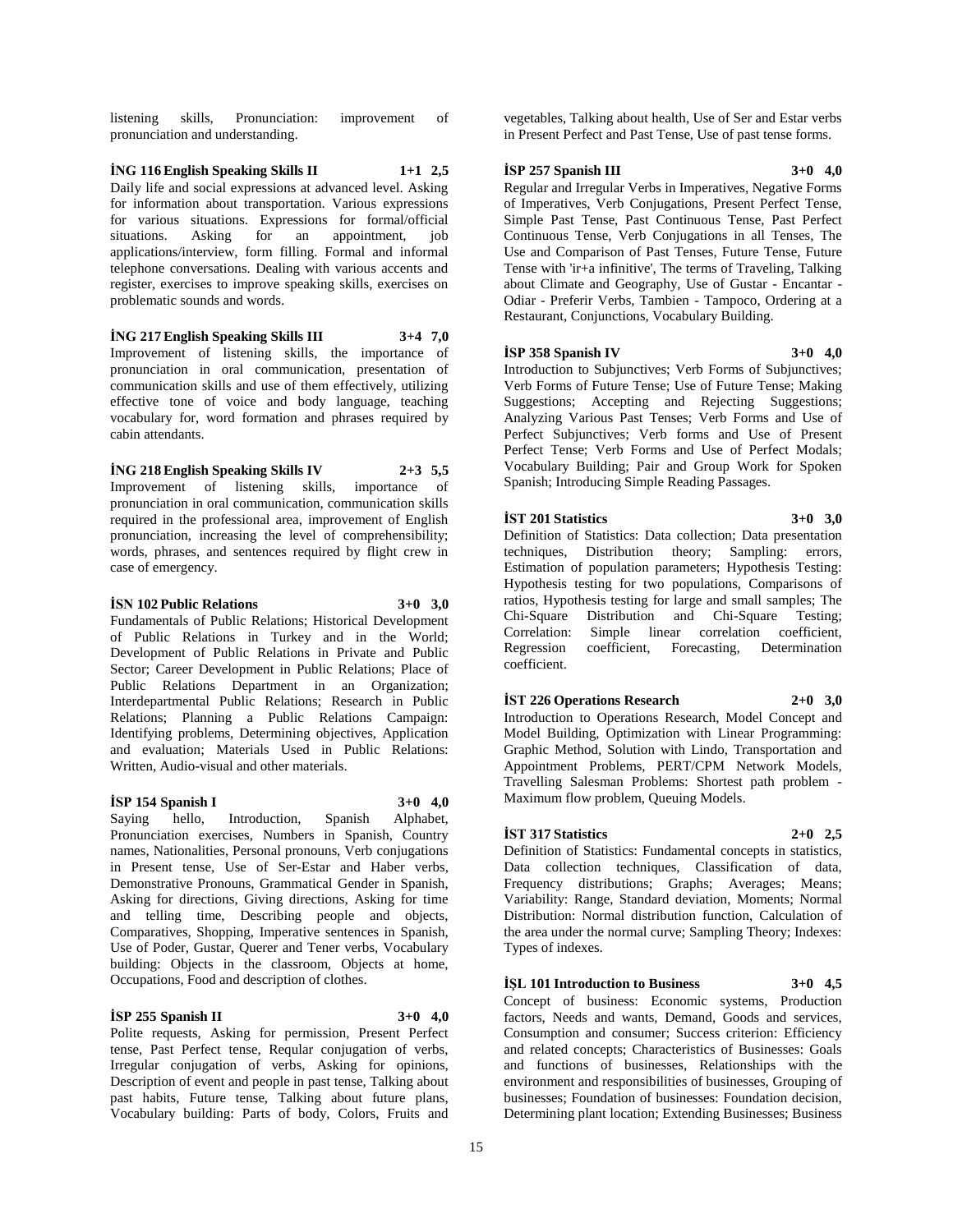ethics and social responsibility ( Ethical and moral rules); Concept of management; Functions of management; Human resources management; Functions of human resources management; Principles of marketing.

**İŞL 102 Management and Organization 3+0 4,0** Management: Definition, Significance of Management for Business Enterprises; Development of Management Science: Classical, Behavioral and Modern Theories; Management Systems; Decision Making and Planning; Concepts of Authority and Power: Characteristics of Authority and Power, Delegation of Authority; Organization: Characteristics and Principles; Comparison of Organization and Planning Processes; Departmentalization; Staffing: Fundamentals, Staffing Process; Leading: Fundamentals, Leading Process; Organizational Structures: Development and Varieties of Organizational Structures; Controlling: Fundamentals and Controlling Process.

## **İŞL 155 Introduction to Business 2+0 3,0**

Introduction to Business: Basic concepts, External environment of business enterprises; Structure of Business Enterprises; Foundations of Business Enterprises: Stages, Feasibility decisions; Functions of Business Enterprises: Management, Marketing, Production and financing; Cost Concept: Variable and fixed costs, Unit and total costs, Job order costing system, Process costing, Case studies.

**İŞL 212 Inventory Management 2+0 3,5** Inventory; Content; Inventory Management; Importance for Companies; Functions of Inventory; Inventory Control; The Purpose of Inventory Control; Inventory Systems; Inventory Costs; ABC Approach; Inventory Models; Effects of Discounts on the Costs of Inventory; Determining where to Order.

#### **İŞL 213 Human Sources Management 2+0 3,0**

Introduction To Staff Management; Basic Functions; Organizing; Planning of Work Force; Methods; Planning Means; Work Analysis; Work Definitions; Work Necessities; Hiring: Finding; Selecting; Training; Staff Training; Methods; Principles; Evaluating; Staff Evaluating; Methods; Evaluation Mistakes; Discipline; Types; Forming The System; Punishment Application; Salary Management; Salary Methods; Staff services.

#### **İŞL 218 Risk and Insurance 2+0 3,0**

Insurance: Basic Concepts; Risk: Definition, Sources of Risk; Insurance Contracts; Insurance Compensation: Definition, Calculating Insurance Compensation; Insurance Sector: Types of Insurance; Contributions of Insurance Sector in Turkey Economy; Insurance Transactions in Logistics, Types of Insurance in Logistics, Obligation of Insurance in Logistics: Profit and Principles.

#### **İŞL 220 Labor Legislation 2+2 4,0**

Constitution, Law, Covenant and Regulation Concepts; Labor Laws in History; The Aim and Scope of Labor Law No. 4857; Labor Agreement Types and Regulations Related to The Annulment of Labor Agreements; Wages in Labor Laws; Organization of Occupation; Regulations Related to

Occupational Health and Occupational Safety; Social Insurance and Universal Health Insurance Law No. 5510; The Trade Unions Act No. 2821; Strike and Lockout Law No. 2822; Legislation Related to Civil Servants; Working Principles for Civil Servants.

**İŞL 352 Organizational Communication 2+0 3,0** Definition and Significance of Organizational Communication; Functions of Organizational Communication; Organizational Communication Process; Channels of Organizational Communication; Communication Methods and Tools in Organizations: Organizational Communication and Managerial Function; Organizational Culture and Communication; Barriers to Organizational Communication; Developing Methods of Organizational Communication.

# **İŞL 421 Entrepreneurship 2+0 3,0**

Importance and Evolution of Entrepreneurship: Entrepreneurship within the framework of Manager, Concepts of Entrepreneur, Employer, Boss and Investor; Leadership in Entrepreneurship and Importance of Management Characteristics; Characteristics of Entrepreneurship; Changing Views of Entrepreneurship; General Evaluation of Entrepreneurship in Turkey: Change and Entrepreneurship; Entrepreneurship before and after the Republic; Female Entrepreneurs.

## **İTA 255 Italian I 3+0 4,0**

Sounds in Italian; Masculine and Feminine Definite Articles; Personal and Demonstrative Pronouns; Use and Conjugation of Verbs 'Essere? and 'Avere?; Introducing Oneself; Improving Reading Comprehension by means of Dialogs ; Describing People ; Days ; Months ; Years ; Asking the Time ; Ordinal and Cardinal Numbers.

## **İTA 256 Italian II 3+0 4,0**

Simple and Compound Prepositions; Past Tense and Conjugation of Verbs in this Tense; Transitive and Intransitive Verbs in Past Tense; Improving Reading Skills; Analyzing Paragraphs and Texts; Interrogatives: Asking Questions; Introduction to Italian Culture and Daily Language.

#### **İTA 357 Italian III 3+0 4,0**

Imperfect Tense and Conjugation of Verbs in this Tense; Prepositions; Double Object Pronouns; Possessive Pronouns; The Use of Partitives 'Ci? and 'Ne?; Construction of Passive with 'Si!?.

## **İTA 358 Italian IV 3+0 4,0**

Future Tense; Future Perfect Tense and the Conjugation of Verbs in this Tense; Demonstrative Pronouns; Adverbs; Past Perfect Tense and the Conjugation of Verbs in this Tense.

## **JAP 301 Japanese I 4+0 4,0**

Basic Verbs; Words and Sentence Structures Used In Daily Speech; Greetings; Meeting Someone new; Introducing Oneself; Asking For Price; Time Concept; Numbers; Verbs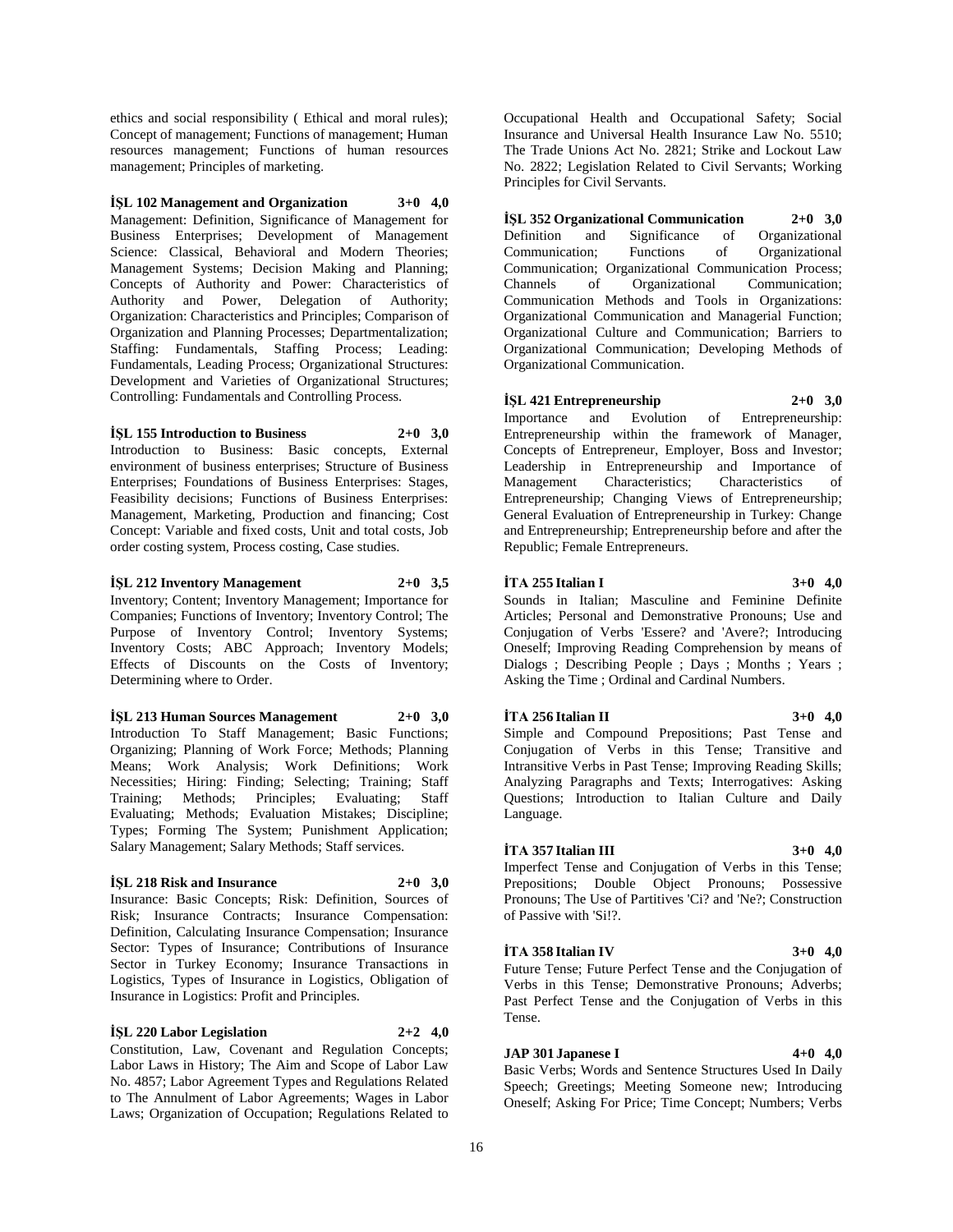And Words About Traveling By Train And By Bus; Likes And Dislikes; Apologizing.

## **JAP 302 Japanese II 4+0 4,0**

Introducing Oneself And One's Family; Ordering Food And Beverages In A Restaurant Or Cafe; Asking for the Bill; Meals And Expressions Used for Ordering Meals; Making A Reservation; Talking On The Phone; Asking For Information; Quantifiers; Demonstrative Adjectives; Talking About Past And Future.

## **JAP 403 Japanese III 4+0 4,0**

Requests and orders for something, giving directions to a taxi driver, asking permission, refusal situations, family terms, giving advice, negative positions of like and dislike at simple present tense and past tense, desire-preferencelike and dislike at adjectives and verbs, verbs used for public transportation.

#### **JAP 404 Japanese IV 4+0 4,0**

Guessing, expressing feeling about something, writing letter, situations at traffic, talking about business trip; direct and indirect verbs, modal of ability, basic conjunctions, negative positions at simple present tense, differences of niwa and -dewa, -ta form at verbs, -te/de and -ku/ni form at adjectives.

## **KÜL 199 Cultural Activities 0+2 2,0**

Participating Actively or as a Spectator in Sports Activities; Participating in Activities Arranged by the Counseling Center; Participating in Workshops in Art; Education on Museums; Participating in Art Trips; Participating in Cultural Trips; Participating in and Taking Duty in activities such as Cinema, theatre, scientific Meeting etc.; Taking duty in Clubs; Being a Student Representative and Participating in Environmental Activities.

**LOJ 101 Principles of Logistic I 2+2 4,0** Logistic: Basic Concepts, Its Significance; Supply Chain: Relationships, Management, Field of Application, Movement and Stocking up the Products in Supply Chain; Movement and Stocking up the Products in the Physical Distribution and Supply Chain; Explaining Logistic within the Networks of Physical Distribution and Supply Chain; Components of Logistic System; Outsourcing; Customer Satisfaction.

#### **LOJ 102 Principles of Logistic II 2+2 4,0**

Logistic Systems; Order Management and Customer Services; Protective Packaging and Material Handling; Stock Management: Principles of Stock Management: Distribution Centers and Stocking Up; Infrastructure and Management of Transportation: Delivering Products to Consumers from Production Line: Carrying the Raw Materials to the Production Line: Efficiency: Cost Management.

**LOJ 104 Use of Computer in Logistic 3+0 4,5** Terminology; Local Area Network: Application and its Cost; Wide Area Network: Application Fields and its Cost;

Internet, Transportation and Logistic Software: Application and its Cost; Softtrans: Application; Ulaşnet Project: Application; Custom-Edi Project: Application, Systems of Vehicle Follow up: Application in Turkey and the World.

**LOJ 106 Information Systems in Logistics 2+0 4,0** Definition of systematic information, Use of information, Creating information, Information planning and control, Establishing a model bank: Decision models, Macro models, Micro analytic models, Micro behavior models, Graphic models, Logical flowcharts, Casual flowcharts, Functional relationship diagrams, Feedback diagrams, Verbal models, Decision support systems, Creating periodical information, Outside information, Reporting, Analytical marketing system, Marketing intelligence system, Socio-technical systems, Information flow on environmental factors.

**LOJ 201 Technology Use in Logistic 2+0 2,0** New Trends in Logistic; RFID Technology; RFID Labels: Passive: Semi-passive, Semi-active or Active; RFID Arrangements; Map Systems; Use of GPS; Routing with the help of GPS.

#### **LOJ 205 Management of Storage and Ware House 2+1 3,5**

Storage Management; Logistic and Storage Management; Factors Affecting Effective Storage Management; Activities of Storage; Arrangements of Storage Placement; Identifying Dimensions of Storage; Use of Volume and Accessibility; Types of Pallets and their Configurations; Place of Pallets; Methods of Stocking; Measurement of Storage Performance; Productivity of Labor; Ratio of Space Use; Determining the Number of Workers; Cross Shipping; Physical Control and Security; Auditing Stock Records.

## **LOJ 206 Practices of Logistic 0+6 6,0**

Planning and Preparation Related to the Practicing Areas; Studies on Writing and Verbal Expressing; Practicing the Theoretical Logistic Knowledge; Practicing the Theoretical Purchasing Knowledge; Practicing the Theoretical Knowledge of Insurance Trade; Operating Logistic Firms; Reporting; Comparing the Logistic Practices of Different Companies.

**LOJ 207 Customs Transactions and Practices 2+0 2,0** Regime of Custom Warehouse; Regime of Free Circulations; Transit Regime; Regime of Internal Transactions; Transaction Regime Under the Control of Customs; Regime of External Transactions; Transactions of Posting; Border Trade; Representation Right; Not-Preferred Place of Origin of Goods; Preferred Place of Origin of Goods; Custom Value of Goods; Presentation of Goods to the Customs; Summary Statement; Transaction Approved by the Customs; Pro Forma Storage; Entrance to Free Circulation; Beginning and Ending the Custom Liabilities; Handling of Penalties Related to the Loss of Tax; Realization and Collection of Customs Tax.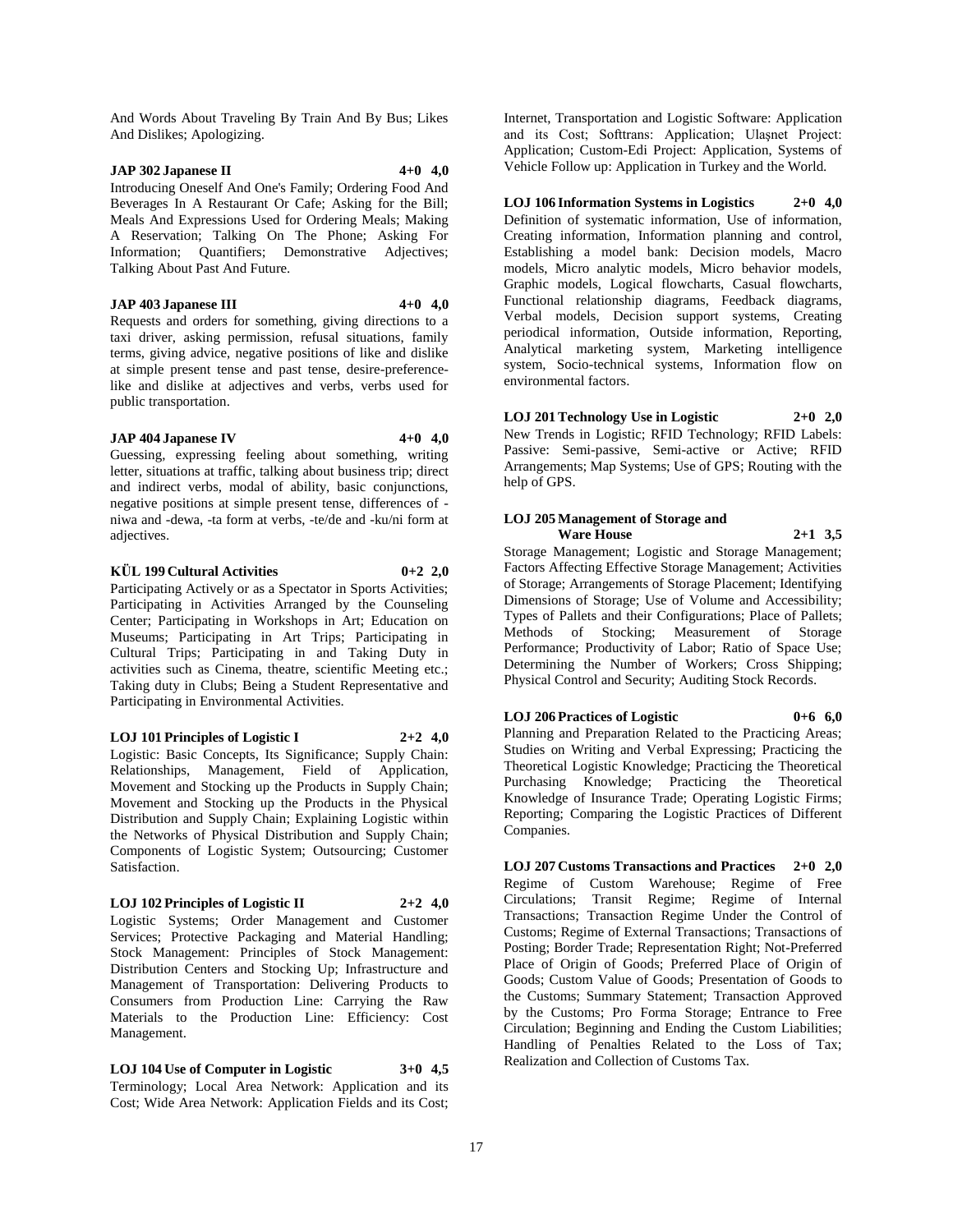#### **LOJ 208 Hazardous Materials 2+0 3,0**

Concept of Hazardous Materials and Classifications; Use of Hazardous Material Charts; Instruction for Packaging and Use of Tables; Features of Packaging and Performance Tests; Marking Packages and Labeling; Liabilities of Sender and Carrier for Hazardous Materials; Preparing Bill of Shipment; Acceptance; Storage; Shipment and Control of Hazardous Materials.

#### **LOJ 211 Vocational English 2+0 3,0**

Concept of Vocational English and its Importance in Practice; Terminology Used in Logistic; Practicing on Manuals by use of Translation; Practicing the Principles of Writing in Technical Reports; Writing a CV; Letters of Order and Formal Letters; Translation Practice with Vocational Texts; Preparing Documents; Writing Basic Formal Letters.

## **LOJ 212 Logistics Management 2+2 4,0**

Logistics Management Definition; Basic Logistics operations; Stock Management; Warehouse Management; Transportation Management and Mode of Transportation; Support Logistics Operations; Packaging; Customer Services; Other Operations; Order Processing; Handling; Information Management; Demand Forecasting/ Planning; Services Support After Buy; Factory and Warehouse Facilities; Buying; Clearance; Waste Item Management; Marketing; Distribution Channels; Supply Chain Concept; Supply Chain Management; Unified Supply Chain Management Practices; Outsourcing; Third Party Logistics; Fourth Party Logistics; Inverse Logistics; Information Technologies and Logistics.

#### **LOJ 213 Project Management 2+0 3,0**

What is aProject?; Basics of Preparing a Project; Project Team; Classification of Projects; Process of Project Management; Time Management; Resource Management; Cost Management; Technology Management; Project Patent; Notice of Content; Acquired Value Analysis; Gent Diagrams; Performance Indices; Risk Management in Projects; Financial Plan of Project; Implementing and Auditing the Project according to the Targets of the Project; Finalizing the Project.

# **LOJ 214 Logistics Costs Analysis 2+0 3,0**

Logistics and Cost Accounting, Logistics Activities and Activity Based Costing System: Stock ? Facility - Transfer Costing, Classification of Costs, Break Even Analysis, Variable-Standart-Order Costing Systems, Budgeting, Cost Analysis and Pricing Decisions, Supply Chain Costing, Win-Win Strategies, Data Requirement for Logistics Costing.

#### **MAT 121 Mathematics I 3+1 4,0**

Numbers: Aritmetical Operations, Power and root calculation, Binary, Octal and Hexadecimal systems; Algebra: Algebric operations, Formulas, Transformation of formulas, Factorization, Simplificaion of rational expressions, Equation and Unequalities: Equation systems and their solution; Functions: Derivation of values, Graphic plotting; Logarithm: Exponentional functions, Operation

with powers; Trigonometry: Transformation of angles, Trigonometric ratios, Function skipping; Geometry: Area and volume calculations, Pythagoras and Ochlides Equations.

## **MAT 122 Mathematics II 3+1 4,0**

Linear Equation Systems and Matrix: Solution of linear equation systems, Calculation of Determinant, Reverse matrix finding; Limits: Continuity, Diagnosis of limit, Rules of limit, Continuity of functions; Derivative: Definition of derivative; Integration and Applications: Integration, Gravity center calculation with area and volume; Differential Equations: Basic differential equations, Boundary conditions, Solutions of differential equations; Statistic: Fundamental terms, Frequency dissipation, Graphic representation of data.

#### **MAT 169 Mathematics I 3+0 3,0**

Basic Concepts: Sets, Number systems, Expressions with whole and rational powers, Identities; Equations: First and second degree equations, Equations reducible to second degree equations; Inequalities: Solutions of first and second degree inequalities; Relations: Definition, Equivalence relation; Functions: Definition, One to one function and subjective functions, Definition of inverse and composite functions, Graphs of some special functions; Limit and Continuity: Definition of limit, Principles of limit, Definition of continuity.

#### **MAT 170 Mathematics II 3+0 3,0**

Derivation: Definition of derivative, Rules of differentiation, Geometric meaning of derivative and equation of tangent line, Derivation of some special functions; Applications of Derivation: Extremum problems, Curve sketching; Integral: Definite integral, Indefinite integral; Techniques of Integration; Applications of Definite Integral: Computation of area and volume; Matrix: Definition, Operations on matrix; Determinants: Definition, Properties.

**MAT 220 Commercial Mathematics 1+1 3,0** Calculation of Percentage; Calculation of Interest: Simple interest, Description of interest and its features, Compound interest; Calculation of Discount: Simple discount, Compound discount, Discount calculation related to external discount method, Discount calculation related to internal discount method; Equivalent Notes: Consolidation of notes; Calculation of Purchase; Cost, Sale and Profit; Ratio and Calculation Relevant Firms; Mixture; Composition and Alloy Problems; Money and Capital Markets; Annuities: Annuity and amount of annuity, Normal annuities, Other annuities; Debt Payoff: Debt payoff with equal installment, Debt payoff with equal principles, Debt payoff with payment fund

## **MEK 103 Vehicle Mechanics 3+2 5,0**

Technological Revolution of Vehicles; Motorized Vehicles; Specifications of Motorized Vehicles; Resistance Forces Affecting Vehicle; Relationship of Air Resistance and Speed; Motorized Vehicle Systems; Linear Control of Vehicles; Mobility of Vehicles; Vehicle Types; Safe Brake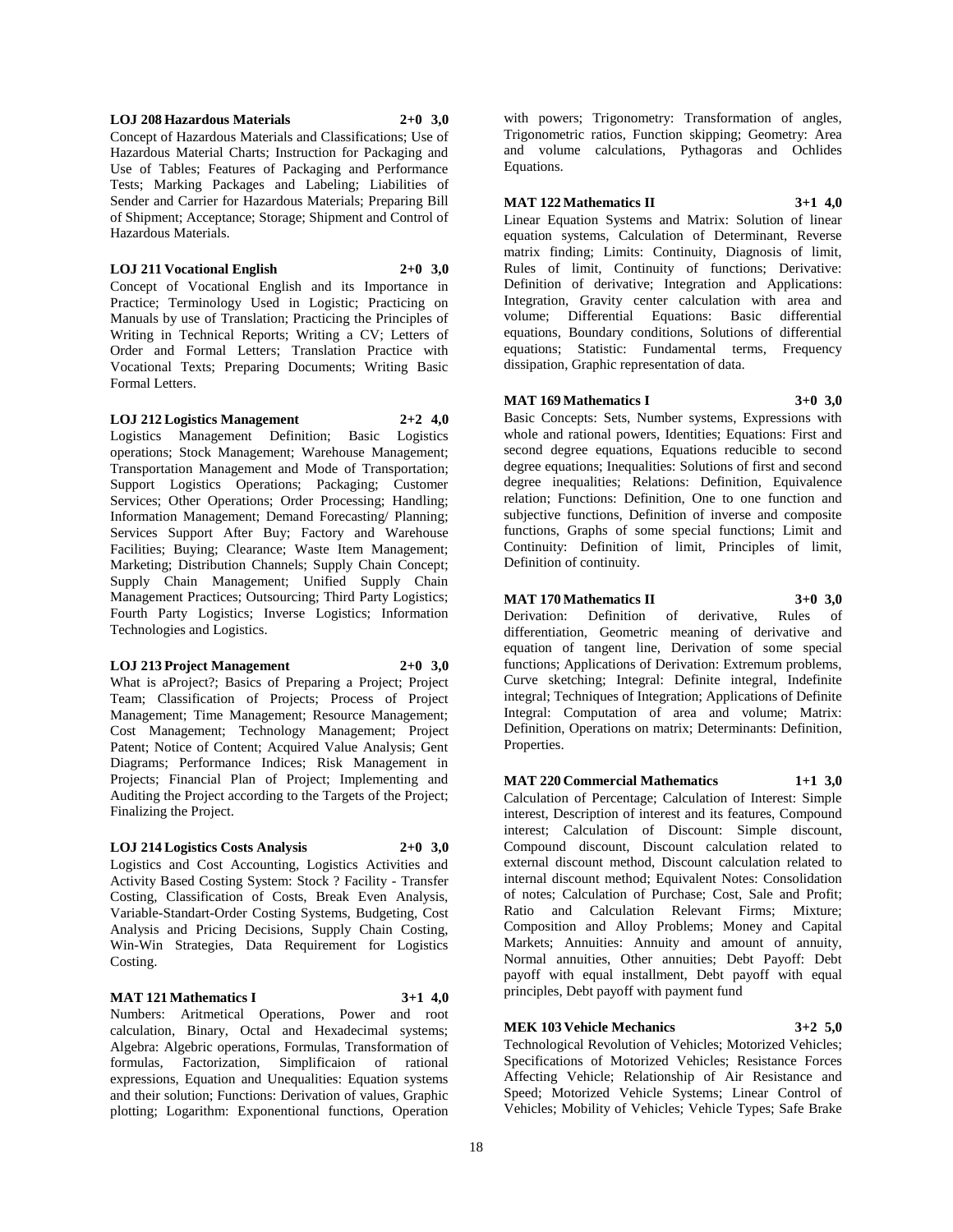Distance of Vehicles; Curve Balance; Forces Affecting Vehicle in Curves; Brake Mechanics; Adhesion Concept and Road-Tire Adhesion; Characteristic and Critical Speeds; Differences Between Blocking Types.

**MEK 104 Statics Strength of Materials 3+0 4,5** Introduction to Mechanics; Static of Rigid Materials; Truss Systems; Distributed Forces; Center of Gravity; Analysis of Structures; Forces in Beams and Cables; Method of Virtual Work; Friction; Mechanical Properties of Materials; Linear Elasticity; Hooke's law; Moments of Inertia; Bending Moment.

## **MEK 211 Soil Mechanics 3+0 4,0**

Physical and Index Properties of Soil: Gravity-volume relations, Viscosity limits; Classification of Soil; Water Currents on Soil: Permeability and leakage; Stress-Deformation Relation in Soil Block; Compaction; Squeezed Soil: Consolidation settling and sudden settling; Gliding Resistance of Soil; Ground Pressure; Soil Carrying Capacity for Superficial Foundation.

## **MLZ 104 Handling 2+2 3,0**

Atomic Construction; Composition and Properties of Atoms; Handling Concept; Construction Errors in Handling; Tests on Handling; Mechanical Tests and Characteristics; Deformation; Metallography; Preparing Samples and Microscopic Examination; Operations to Increase Handling Resistance; Thermal Processes; Steels; Cast Iron; Alloys: Aluminium, Titanium and copper alloys.

#### **MUH 113 Introduction to Accounting 2+2 4,0**

Concepts: Financial Transactions, Balance of Assets-Liabilities, Balance Sheet and Income Statement; Accounts of Balance Sheet and Income Statement: Concept of account, Types of accounts, Account Chart; Document and Books; Accounting Process: Follow up Goods Transactions; Liquid assets, Marketable Securities, Receivables, Long Term Assets, Liabilities, Shareholders Equity, Transactions of Income and Expenses; Ended Period Transactions: Concepts About Inventory and Inventory Transactions; Measurements of Valuation; Inventory Transactions About Preparation Financial Statements; Inventory Transactions About Income and Expenses; Preparation Trial Balance; Accounting Mistakes and Errors; Reparation Balance Sheet; Preparation Income Statements.

#### **MUH 151 Introduction to Accounting 3+0 4,5**

Concepts of Business and Accounting; Financial Transactions; Balance of Assets-Liabilities; Balance Sheet and Income Statement; Accounts: Concept of account, Types of accounts, Account chart; Document and Books; Accounting Process; Follow up Goods Transactions: Inventories and transactions of the purchase and sale of goods, Periodic inventory system, Perpetual inventory system; Liquid Assets: Cash, Banks, Checkups; Marketable Securities: Share certificates, Bonds; Receivables: Trade receivable, Other receivable; Long Term Assets; Liabilities; Shareholders Equity; Transactions of Income and Expenses;

End of Period Transactions; Preparing Financial Statements and Closing Transactions.

## **MÜZ 151 Short History of Music 2+0 3,0**

Mile Stones in the History of Music; Music of the Antique Period; Music of Far East; Music of Anatolia; Music of the Middle Ages: Gregorian Chants; Music of Renaissance: Bach and Handel; Music of the Classical Age; Pianoforte in the Classical Age; Romantic Age; Nationalist Movement; Contemporary Music; Nationalism and Universality.

## **MÜZ 155 Turkish Folk Music 2+0 2,0**

Folk songs from different Regions of Turkey are Taught; Aegean Region Zeybek Folk Songs: Eklemedir koca konak, Ah bir ateş ver, Çökertme, Kütahya'nın pınarları, Çemberinde gül oya; Kars Region Azerbaijani Folk Songs: Bu gala daşlı gala, Yollarına baka baka, Dağlar gızı Reyhan, Ayrılık, Dut ağacı boyunca; Central Anatolian Region Folk Songs: Seherde bir bağa girdim, Uzun ince bir yoldayım, Güzelliğin on para etmez, Mihriban ve Acem kızı; Southeastern Anatolian Region; Urfa and Diyarbakır Folk Songs: Allı turnam, Urfanın etrafı, Mardin kapısından atlayamadım, Fırat türküsü, Evlerinin önü kuyu; Blacksea Region; Trabzon, Rize, Artvin Folk Songs: Maçka yolları taşlı, Ben giderim Batuma, Dere geliyor dere.

# **MÜZ 157 Traditional Turkish Art Music 2+0 2,0** Description of Traditional Art Music: Basic concepts, Characteristics, Types, Notes, Instruments; The Mode

System of Traditional Turkish Art Music; The Rhythmic Pattern of Traditional Turkish Art Music; Samples from Different Modes; Samples from Different Rhythmic Patterns.

# **PSİ 203 Traffic Psychology 2+0 2,0**

Basic Behavior and Learning Concepts in Psychology; Behavior Concept; Learning Concept; Test of Learning a Concept; New Behavior Learning; Classical Conditioning; Control-Punishment Relationship; Importance of Psychological Education in Traffic; Control and Application Techniques in Traffic.

**PSİ 208 Conflict and Stress Management 3+0 5,0** Stress Concept and Effects on Human Body; Psychosomatic Stress Model; Stress and Personality; Different Types of Behaviors; Stress Symptoms and Effects; Attitude Stress Symptoms; Psychological Stress Symptoms, Stress Resources; Personal Strategies in Stress Management; Managers' Duties in Decreasing Organizational Stress.

**PZL 112 Marketing Principles 2+1 4,0** Marketing; Modern Marketing Management; Environmental Factors in Marketing; Strategic Marketing Process; Characteristics of Consumer Markets; Characteristics of Industrial Markets and Customer Behavior; Market Classification; Selection of Target Market; Product, Classification and New Product Development; Life - circle of the Product; Price; Types of Quotation; Distribution Channels; Physical Distribution; Acquainting; Acquainting Methods; Advertisement; Sales Development and Public Relations; Marketing Research;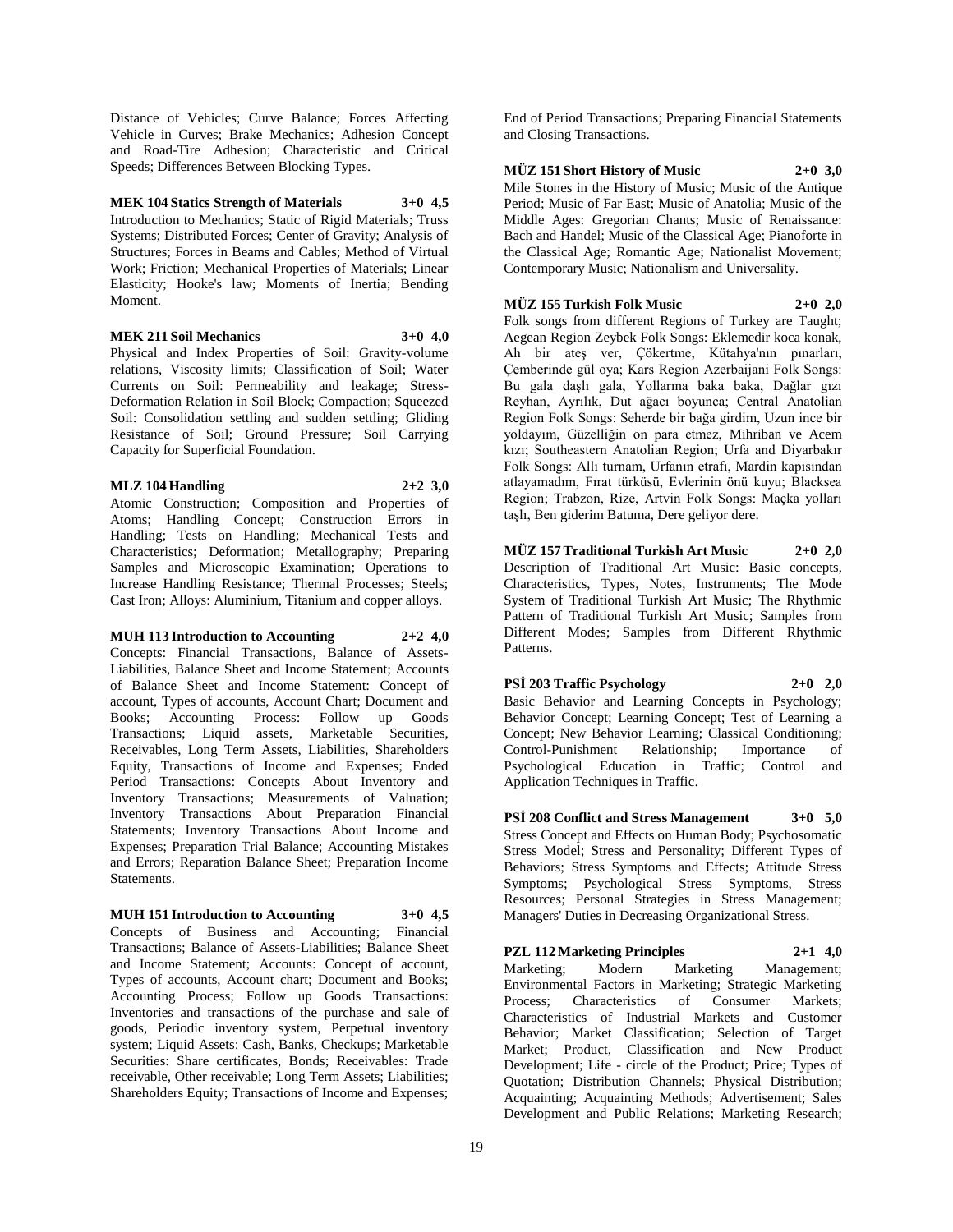Data Gathering Methods; Marketing Management and International Marketing.

**PZL 239 Physical Distribution Management 3+0 4,5** International Marketing and International Commerce; Collecting Data in International Marketing Research; Integration to International Markets; Internationalization Process; Environment of International Marketing; Market Segmentation and Selection of Target Markets; Export and Insurance Transactions in International Marketing; Banking Transactions; Marketing Mix: Product decisions and strategies, Brand selection, Brand and strategies, Packing and labeling; Price Strategies; Distribution Strategies; Promotion Strategies; International Marketing Organizations.

**PZL 241 Industrial Marketing 2+0 2,0** Industrial Marketing; Industrial Markets and Products; Nature of Industrial Markets; Examining Industrial Market Opportunities; Industrial Market Segmentation; Models of Industrial Buying Behavior and Factors Affecting Purchasing; Designing and Managing Industrial Marketing Mix; Planning and Developing Industrial Products; Industrial Pricing, Marketing Channel and Promotion Strategies; Gaining Customers and Establishing Long-term Relationship with Buyers; Case Study.

#### **PZL 401 Marketing 2+0 3,0**

Marketing Concept and Understanding of Modern Marketing; Environmental Conditions in Marketing; Marketing Information System; Consumption and Purchasing Behavior in Industrial Markets; Market Division and Choice of Market; Product: Product concept, Classification of products, Product groups, New product concept, New product development alternatives, Product life curve, Product properties; Distribution Channel and Physical Distribution; Effort to Increase Price and Sale; International Marketing.

**PZL 455 Supply Chain Management 2+0 3,0** Supply Chain and Concepts Related Supply Chain (Logistic; Supply Chain etc); Logistic and Concepts Related to the Logistic (Production; Purchasing; Stock and Logistic); Design and Management of Supply Chain; Selection and Evaluation of Suppliers; Logistic Information Systems; Stock Management; Purchasing Management; Design and Management of Storage; Management of Carrying; Shipping Management; Identifying Routes of Vehicles; Shipment and Tabulation; Software of Supply Chain Management.

#### **PZL 456 Services Marketing 3+0 4,5**

Distinctive Aspects of Services: Characteristics of services, Classification of services; Services and Environment; Marketing Mix for Services: Service as a product; Distribution of Services and Services Intermediaries; Pricing Services and Yield Management; Promoting Services; Human Factor in Service Sector: Importance of personnel, Human resource management, Role of customer in service Production Process; Management of Demand and Capacity in Service Sector; Service Quality: Dimensions of

Quality, Measurement of Quality, Gap Model of Quality, Approaches for Quality Improvement, Relationship<br>Marketing: Strategies for Retaining Customers; Strategies for Retaining Customers; Internationalization of Services.

#### **RAY 101 Introduction to**

**Railway Transportation 3+0 5,0** Importance and Role of Railroad Transportation; Classification and Features of Trains; Stations and Switches: Signs: Train Traffic Administration Systems: Passenger and Goods Transportation Operations; Safety Systems; Communications Systems; Electric Power Transmission Systems; Signs and Facilities on the Way; Classification and Features of Locomotives and Cars; Classification of Railways; Infrastructure and Superstructure on Railways; Switches; Basics of Railroad Projects and Track Maintenance.

**RAY 102 Railway System Traffic 3+0 4,0** Information about Trains and Other Railway Vehicles; Signs and Signals in Railways; Importance of Signs and Signals in Railway Transportation; Regulations and Crisis Management in Breakdowns and Disorders; Classification of Railway Vehicles; Preparation of Trains for Departures; Regulations for Railway Traffic.

#### **RAY 103 Work Safety 2+0 3,5**

Basics of Work Safety; Environmental Threats; Biological Threats; Chemical Threats; Physical Threats; Concepts for Safety at Work Places; Proactive Safety Regulations; Analysis and Classification of Accidents; Injuries and First Aid; Reports of Accidents; Fire; Work Safety Regulations

**RAY 104 Introduction to Machines 2+2 4,5** Definitions and Classification; Connection Elements; Demountable Connection Elements; Surmountable Connection Elements; Mobilized Connections; Lubrication, Transmission Systems; Brakes; Lifting and Moving; Hydraulics; Pneumatics; Flux Transmission Elements: Pipes, Hoses and Joints; Transforming Linear Motion to Angular Motion and Angular Motion to Linear Motion.

#### **RAY 105 Introduction to Locomotive Electrical Systems 3+1 4,0**

Electromechanical Systems: Definition, Block diagram, System components; Switching Elements: Structure, Symbols, Working principles; Package Type Switches; Buttons; Sensors; Limit Switches; Electromechanical Switching Elements: Relays, Contactors; Common Locomotive Equipment; Diesel Electric Locomotives: Electrical diagram, Electrical equipment and its components, Control and safety systems; Starting and Charging Systems of Diesel Engines and Their Failures; Electric Locomotives: Electrical diagram, Power transfer, Electrical equipment and its components, Control and safety systems; Electrical Diagram of Diesel Electric Rolling Stock; Electrical Principles of Rolling Stock Used in Urban Transport.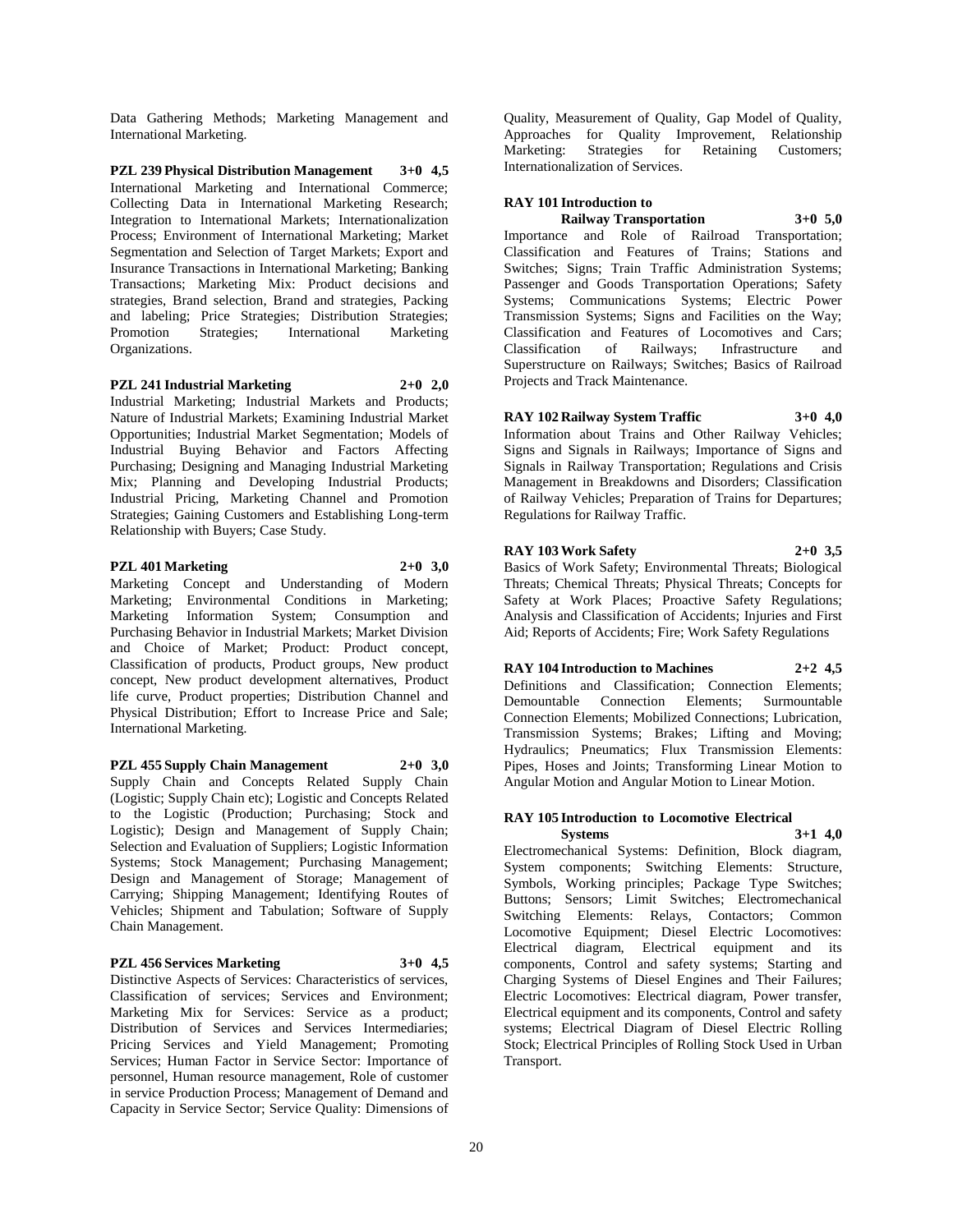**RAY 106 Circuit Analysis 4+2 7,0** Concepts of Circuit Analysis; Electric Current; DC Circuit Elements; Voltage; Energy, Power; Resistance; Capacitance; Inductance; DC Circuit Analysis; Alternating Current; Frequency; Phase; Impedance; AC Circuits Analysis; Relay Systems; Transformers; Principles of Electric Engines; Generators; Engines.

## **RAY 107 Transportation of Dangerous Substances 3+1 4,0**

Definition of Hazardous Substances; Necessity of Transportation of Hazardous Substances; Classification of Hazardous Substances; Major Types of Hazards; Inspection of Hazardous Substance Transportation and Environmental Protection; Packaging of Hazardous Substances; Marking and Labeling of Hazardous Substances; Storage of Hazardous Substances; Freighting of Hazardous Substances; Transport of Hazardous Goods; Documentation of Hazardous Substances; Emergency Procedures about Hazardous Substances; Regulations Related to Transportation of Hazardous Substances by Sea, Airline, Railroad; Methods and Principles Related to the Combined Transport of Hazardous Substances; Parties in the Transportation of Hazardous Substances and Responsibilities of Parties.

## **RAY 110 Measurement Technique 2+2 5,0**

Measurement Techniques; Measurement Errors and Tolerances; Analog and Digital Measurement Equipment; Current, Voltage, Power and Frequency Measurement; Mechanical, Pneumatic and Hydraulic Measurement; Measuring Speed, Velocity, Heat and Gravity; Quantitative Measurement in Transmission Systems and Determining Failures; Safety Regulations of Electrical Measurement.

**RAY 115 Scientific Principles of Technology I 2+0 2,0** Measurement and Unit Systems; Scaler and Vectoral Quantities; Kinematics: Velocity, acceleration; Dynamic: Work, power and energy; Friction Between Surfaces; Momentum and Collision; Stress and Strain Forces; Equilibrium and Center of Gravity; Electric Fields; Electric Potential; Capacitor, Electric Current; Magnetic Field and Sources; Electromagnetic Induction; Chemical Effects of Electric; Characteristics of Light.

**RAY 116 Scientific Principles of Technology II 2+0 2,0** Fluid Mechanics; Fluid Characteristics: Types of fluids, Density, Pressure, Monometers, Viscosity, Properties of fluid flow, Continuity principle of flow, Equality of energy and friction losses; Heat: Thermometer and temperature scales; Heat and Thermal Energy; Heat Capacity and Specific Heat; Heat Transfer Concept and Heat Transfer Mechanisms: Conduction, Convexion, Radiation; Heat Transfer Equipments and Principles of Studying; Energy Sources: Fossil sources, Fresh energy sources.

**RAY 118 Construction Materials 3+0 3,0** Definition of Materials, History; Natural Stone as an Element of Construction Materials; Aggregate: Classification, Screen Analysis, Granulometry, Properties of Aggregates Used in Foundation Construction; Properties

of Bitumen Aggregate; Experiments Applied to Aggregate; Plaster; Lime; Cement, Properties of Cement; Mortar and Properties; Concrete and Properties of Concrete; Mixture Ratios for Concrete Materials; Metals, Woods, Glass, Plastic Materials.

## **RAY 120 Train Mechanics 2+2 3,0**

Properties of Locomotives and Cars; Determining Speed For Trains with Load Types and Amounts; Determining Trip Time; Introduction of Equipment Used in Cars: Strings; Strength of Power Required for Cars? Strings in Straight and Hooked Areas; Harness Equipment and Location of Rantor Locomotive According to the Earth Surface; Types of Brakes: Electric and pneumatic brakes, Stopping distance; Relation of Locomotive?s Power and Load; Pulling Power and Junction Points.

## **RAY 148 Railway System Traffic I 3+0 4,0**

Enumeration, Denomination and Classification of Trains and Related Plants; Train Speed; Preparation of Trains; Passenger Cars and Cold Locomotives in Trains; The Number, Length, Weight and Testing of Axles of Trains; Locomotives and Supporting Operations in Trains; Number of Personnel Working in Trains and Required Equipments; Brake Types, Need for Braking, Brake Calculation; Brake Testing of Trains.

## **RAY 201 Urban Railway**

**Transportation Systems I 3+0 4,0** General Definitions and Concepts about Urban Railway Transportation Systems; Importance and Kinds of Urban Railway Transportation Systems and Planning of These Systems; Defining the Vehicles Used in These Systems, Features and Repair of These Vehicles; Data Processing Systems in Urban Railway Transportation; Working Principles; Signs and Signals for the Information Processing System.

## **RAY 202 Urban Railway**

**Transportation Systems II 3+0 4,0** Type, Class and Speed of Trains Used in Urban Railway Transportation Systems; Planning of Traffic and Rules of the Regulation; Checking Vehicle Navigation; Facilities Providing the Safety of Control Systems; Maintenance and Repair of these Facilities Preparing All Vehicles for Traffic; Rules for Urban Railway Transportation Systems.

## **RAY 203 Basics of Engine 2+2 4,0**

Transformation of Alternating Linear Motion to Circular Motion; Compressing Proportion Concept; Valve Setup Diagrams and Engine Diagrams; Diesel Engines and Gasoline Engine Components; Operating Principles; Compound Proportions; Fuel Systems; Stroking and Reasons; Power and Efficiency; High pressure Pipes and Injectors; Lubrication Systems; Cooling Systems; Supplementary Parts of Engines.

## **RAY 204 Railway Cars 2+2 4,0**

Position of Passenger and Load Cars in National and International Transportation and Regulations; Passenger Cars, Load Cars, Types of Cars; Loading and Unloading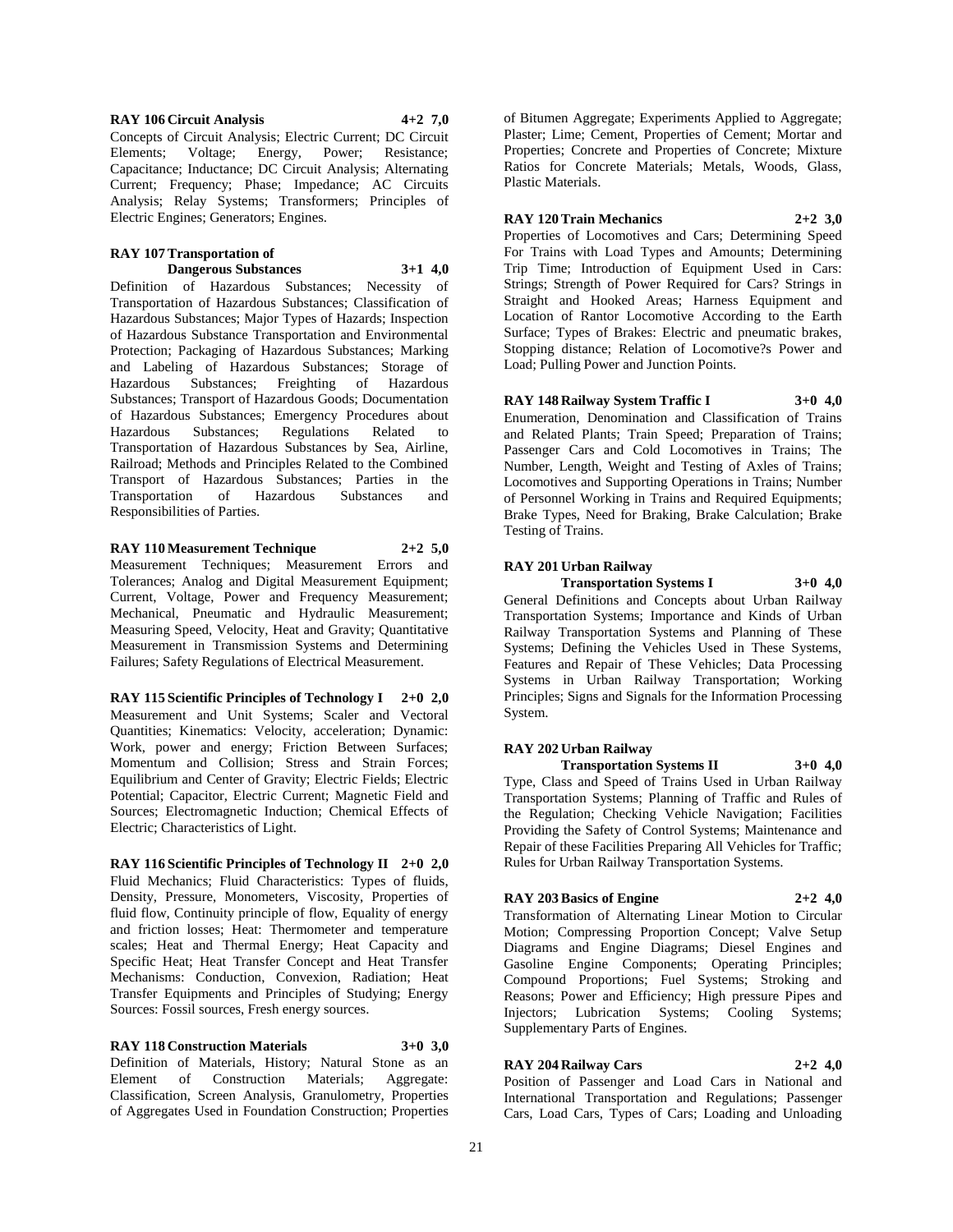Methods; Measurements and Interpretation; Types of Loading; Conditions of Passenger cars; Teaching Signs and Numbers of Trains and Rolling Stock; Parts of Cars and Their Functions; Containers.

**RAY 206 Trains and Roundhouses 2+2 4,0** Calculations About Rolling Stocks and Hauled Vehicles: Calculations for passengers carried on railways, Calculations for passengers on urban railway transportation system, Load calculations on railways; Revision and Maintenance Programs of Rolling Stocks; Calculation Planning of Rolling Stock Drivers; Evaluation of Rolling Stocks; Planning of Periodic Maintenance of Rolling Stock Depots, Round House Plan, Organization and Process of Rolling Stock Maintenance; Economy of Passenger and Load Transportation: Development of passenger and load transportation for GSMH increase and determination of needs, Intervention of round houses to railway accidents and taking steps.

## **RAY 207 Electric Engines 2+2 4,0**

Operation Principles of Direct Current Machines; Structure; Elements; Their Operation As an Engine And A Generator; Maintenance; Driver Circuits; Monophase and Triphase Induction Machines; Synchroneous Machines; Synchronic Induction Machines; Step Machines and Their Operational Principles, Structure, Elements, Operation, Maintenance; Driver Circuits.

## **RAY 208 Basics of Brake 2+2 4,0**

Production and Use of Compressed Air; Brake Types; Brake Influence; Brake Hardware; Perception System; Supplementary Brakes and Elements; Determining Failures in System and Repair; Differences Between Basic Line Railway Engines and Maneuver Railway Engines Brakes Hardware; Testing Brake Hardware in Railway Cars and Engine Line.

#### **RAY 209 Energy Plants 2+2 4,0**

Diesel and Electrical Locomotives; Diesel Engines; Operating Principles: Maintenance and operating; Electrical and Engines and Generators: Types, Operating principles, Running and maintenance; DC, AC Current Sources; Accumulators, Structure, Running, Maintenance; Invertors and Converters; Tests and Measurements in Energy Plants.

**RAY 211 Electrical Management Plants I 2+2 3,0** Establishing Stationary Electrical Management Plants, Maintenance and Repairs; Necessary Road Plans and Data for Electrical Management Plant Projects; Route and Station Plants Tunnel and Over-Crossing Plants; Speed, Pantograph, Width, Determining and Planning electrical management plant feeding System; Posts and Foundations; Railway Electrification.

**RAY 212 Electrical Management Plants II 2+2 3,0** Preperation and Interpretation of Installation Report Cards; Protection and Grounding; Interpretation of Grounding Plan; Transformer; Characteristics of Machines; Energy Determination, Voltage Determination and Equipment Selection; Systems and Equipments of Remote Control;

Tranformer Construction; Operation and Maintenance of Electrical Facilities.

**RAY 213 Communication Technology 2+2 3,0** Communication Systems and Their Principles; Examining Signals in Time and Frequency Regions; Modulation; Cordless and Cord Communication Systems; Filters; Multiplexing and Demultiplexing; Transmission Errors: Noise, Signal Weakness; Removing Transmission Pipes; Maintenance and Repairing.

**RAY 214 Communication Technology II 2+2 3,0** Communication Systems on Railways; Study of Block Diagrams; System Line and Main Center Filters; Telegraph Bands; System Mounting; Grounding System; Feeding Types; Repeaters; Crossing Circuits; Adjustments; Error Determination; Railway Comprator Network; Telegraph Techniques; Telem Centrals; Adjuster Facilities.

**RAY 217 Infrastructure and Maintenance 2+2 4,0** Basic Technical Principles Which Must Be Taken into Consideration in Preliminary Study of Railway Route; Recognizing of Road Substructure Installations; Maintenance and Repair; Water of Face of the Earth and Underground in Substructure Installations; Preventive Measures Against the Factors such as Snow Avalanche and Landslide Gabaris Relevant to Railway Substructure; Measures Against the Factors such as Snow Avalanche and Landslide Gabaris Relevant to Railway Infrastructure; Station Installations; Recognizing Signs and Signboards on Road Routes, Comprehending when and how to use.

**RAY 218 Telephone Station Technology 2+0 2,0** Concept of Sound; Telephone Apparatus; Telephone Stations and Their Types; Digital Stations; Crossbar Stations; General Station Montage and Taking in to Operation; Roof Signalization; Subscription Roof; Group Selective Roof; Railway Telephony Network; Telecom Network Connections; Direction Selectors; Long Distance Circuit Selectors; Environment Plants.

# **RAY 220 Superstructure Technique**

**and Maintenance 3+2 4,0** Superstructure and Duties; Superstructure Materials and Connection Types; Rails, Rail Standard and Connection: Crossroads, Ballast, Short Road Materials, Superstructure Technique, Curves and, Influences, Altitude, Connection parabola, Replacement files, Road construction and repair, Superstructure's relation with speed, Switches and types; Basic Techniques of Superstructure Repair and Maintenance.

#### **RAY 221 Road Machines 2+0 2,0**

General Information About Road Machines; Classification; Road Repair Machines: Rail welding machines, Road Renovation, Ballast adding, Regulator; Road Work Machines: Work otomobiles, Snow Shoveling, Infrastructure improvement and other work machines; Auxiliary Work Machines: Trifonoz blonoz, Rail profile grinding machines, Rail cutting, Rail milling, Crosstie milling, Rail carrying, Stretching, Grazing, Hand burage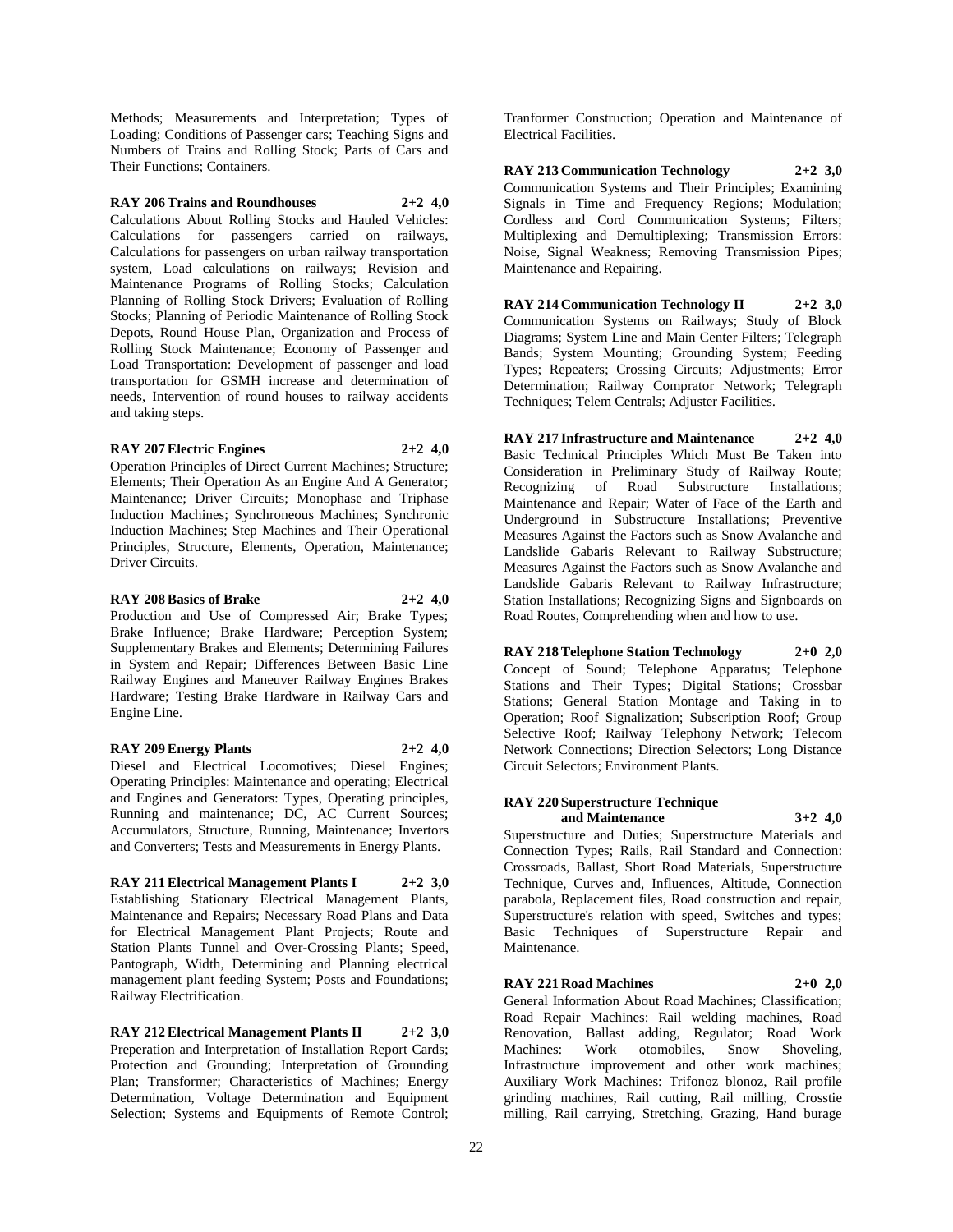machine, Jacks and the other helper machines; Machine road repair: Basis, Benefits, Preparations before, after and during the repair, Burage machines and basis of road repair with machine; Giving the value for dever and flange; Laws of Nivelman.

## **RAY 222 Rail Welding 2+2 3,0**

General Information and Importance in Rail Welding: Aims, Welding types, Works to be done before, after and while welding on railway: Termit Welding: Team forming, Template, Preparing mold, Dampening, Preparing crucible, Casting, Opening molds and cleaning weld waste materials, Welding control; Preparation and Production of Machine Welding; Welding of material used for filling; Electric Arc Face Welding; Aluminothermy Rail Welding; Long Welded Rail Applications, Definition, Works, Measuring average temperatures; Taking Extension; Attention in Maintenance of Rail with UKR; Forming Systematic and Learned Welding Teams: Determining places where will be welded rail, Welding controls, Works in broken Rails.

**RAY 223 Railway System Management 2+2 3,0** Position and Importance of Railways in Transportation; Definition and Classification of Haul and Dragged Vehicles in Railway; Types of Stations; Midways of Stations and Switches; Definition of Signs in Railways; Systems of Train Traffic Operating; Procedures of Carrying Passengers and Loads; Special Loading According to Types of Cars; Loading Gauges; Types of Security on Special Loading.

#### **RAY 224 Railroad Project and Railroad Technique 2+2 4,0**

Introduction to Railroads: Railway mechanics, Traffic and trains; Project Standards; Standard Elements of Route: Design and geometry, Grades, Vertical and horizontal curves, Cant, Easement curves; Route Design: Plan and profile, Loading gauge, Cross sections; Earthworks; Superstructure: Rails, Ballast, Sleepers; Design of Superstructure; ORER Diagrams and Economics.

**RAY 225 Train and Wagon Planning 3+2 4,0** Transportation; Repartition; Vehicles; Importance of Utilization and Rotation for Railway Systems; General Procedures for Planning Trains and Railway Cars; ORER and Works of Orer; Reading Train Itınerary on Graphs; Calculations of Capacity and Personnel; Information on Statistics and Evaluations.

**RAY 226 International Railway Transportation 3+0 3,0** International Organizations Regulating the International Freight and Passenger Transportation; Regulations on International Freight and Passenger Transportation; General Information on International Passenger and Freight Transportation; Tariffs on International Freight and Passenger Transportation; General Trade and Tariff on Freight; Cards and Tolls Used in International Passenger Transportation; General Information about International Freight Transportation; Relationships Between International Passenger and Freight Transportation with Railways; International Tariffs, Application areas; Prices of Freight Transportation on Railways.

**RAY 227 Railway Transportation I 3+0 3,0** Passenger Transportation and Carrying Out; Main Line Passenger Transportations; Preparation of whole Tickets and Season Tickets and Season Tickets Used for Railway Transportation; Preparation of Documents Used for Luggage and Cargo Transportation; Preparation of Necessary Models at Transportation Disorders; Filling in Transportation Disorders Notebook Orderly.

**RAY 228 Introduction to Human Resources 2+2 4,0** Structure of Railway Institutions; Concept of Organization; Personnel Working in Railways: Personnel Working Lines, Duties and Responsibilities, Electric-Electronics Personnel, Duties and Responsibilities; Concept of Job Security, Vacation Time, Retirement; Concept of Duty and Responsibility; Evaluating Human Resources; Concepts of Punishment and Discipline.

**RAY 229 Introduction to Electric-Electronics 2+2 4,0** Facilities Providing Safety in Railway Operation; Telecommunication Facilities; Signal Facilities; Fixed Electrical Operating Facility; Positive Affects on Environment; Signals Facilities along Railway Related to Electrical Operating; Contribution of Service of Facilities to Economy and Business Administration; Providing the Safety of Train Traffic; Increasing the Capacity of Line and Contributing to Economy of the Country.

**RAY 230 Introduction to Railway Networks 2+2 4,0** Basic Concepts of Railways and Classifications; Railway; Radius; Route, Ditch, Application Variant; Switch, Incline, Main Line, Secondary Lines, Division Line, Concepts of Structure and Main Structure; Fissures; Reclaimed Tunnels, Bridges, Passages (Mountain Pass), Fortification Structures and Support Walls, Definition and Kinds of Main Structure; Materials: Definition and kinds of materials connecting rail to rail and rail to travers, Switches, Fixed facilities at stations, Signs and rules; Importance of Railway Maintenance.

#### **RAY 231 Introduction to Railway System Administration 2+2 4,0**

Transportation, Modes and Importance, History of Railroading in World and Turkey, Description and Properties of Trains, Classification of Trains, Description and Properties of Stations, National Freight Processing, Pricing and Documentation, International Freight<br>Processing and Documentation, Pricing, General Processing and Documentation, International Freight Transportation Documentation, Trade and Tariffs (CIV), Regulations on Exceptions on International Freight Transportation.

**RAY 233 Introduction to Machinery 2+2 4,0** Basic Concepts and Classification of Vehicles Trailing and Being Trailed on Railways; Trailing Vehicles on Railways: Steam locomotives, Diesel locomotives, Electric locomotives; Railway Vehicles Being Trailed: Passenger railway wagons, Cargo railway wagons, Open-air type railway wagons, General Structure of Railway Wagons.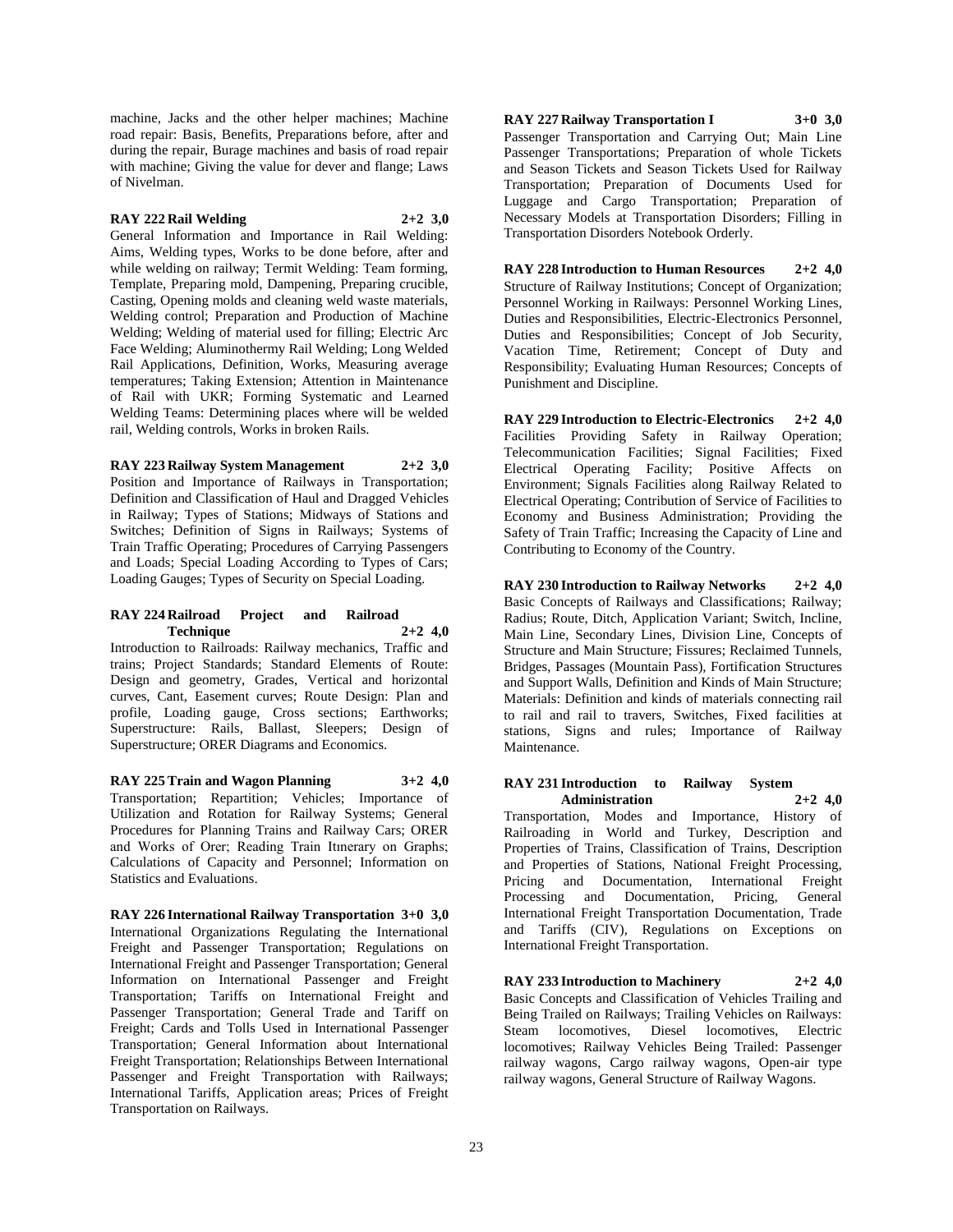**RAY 234 Technical English 3+0 3,0**

Railway and Railroad Transportation Terminology in English and Turkish Meanings; Translation of Articles in English about Railway Technology; Education with aduio and visual agents designed for Railway Technology Education; Technical Reports and Technical Report Writing.

#### **RAY 235 Electronics 3+2 4,0**

Conductivity, Isolation, Semi-Conductors; Diodes; Transistors: Structure and Types, Characteristics; Amplifiers; Power Supplies; Electro-Optical Circuits; Silicon Controlled Rectifiers; Amplifiers; Differential Amplifiers; Oscillators and Types of Oscillators; Integrated Circuits; Modulation and Demodulation; Senders and Receivers; Transmission Lines.

#### **RAY 236 Signal Technique 2+2 3,0**

Development of Signalling Systems; Signalling Concept and Importance; Mechanical Signalling Systems; Level of Mechanical Signaling Systems, Types, and equipment; Design of Electrical Signalling Systems; Remote Controlled Signalling Systems; Direct Remote Signalling Systems; Automated Block Signalling Systems; Equipment Used in Automated Block Signalling Systems, Signals, Switch equipments, Track switch equipments, Grade crossing safety equipments, ATS system equipments, Energy source equipments, Remote center equipments, Conveyance line equipment; Track circuts; Communications Systems.

**RAY 237 Historical Development of Railways 2+2 4,0** Global Development Process of Railways; Railway History in Ottoman Period; Ottoman Empire's Railway Politics (Rumelia- Anatolian- Baghdad, Anatolian-Hedjaz Railways); Construction Period; Station, Locomotives, Passenger and Freight Investigation; Railway Uniform; Railways at Republic Period (1920-1950); Development Period in the First Years of Republic Period; Railways Situation After 1950; EU 's Railway politics Turkish Railway's Approach to EU Railway; Cultural and Social Effect of railway to Turkish People.

**RAY 238 Railway Systems Cost Analysis 2+0 2,0** Accounting Information Systems for Railway Systems; Cost Concept of Railway Systems; Materials and Labour Costs of Railway Systems; Operating Costs and Properties; Operating Costs and Budgeting; Expenses in Railway Systems, Pricing in Railway Systems; Application of Cost Accounting in Pass a Tool in Planning, Controlling, Appraisal and Decision making.

## **RAY 239 Towing Vehicles I 2+2 4,0**

Fundamental Concepts; Definitions and Classification of Towing Vehicles in Railway Technology: Definition of train sets and motor coaches, Transmission equipments Main and supplementary equipments in towing vehicles; Power supplies, Engines and Transformers; Wheels and Rails: Side and longitudal actions of cars and train sets in general; Lase Movements; Axle run downs and affects.

## **RAY 240 Towing Vehicles II 2+2 3,0**

Diesel Hydraulics Main Line and Maneuvour Locomotives: Transmission systems, Engines and characteristics, Properties of diesel engines; Diesel Hydraulics Trains' and Motor Coaches' Characteristics of Engines and Transmission Systems; Diesel-electric and Electric Locomotives: Properties and Transmision systems; Electric Powered Motor Coaches: Suburban lines, Subways; Lightrail Transportation Systems: Power and transmission systems of lightrail systems; Protection Circuits and Safety Sytems in Cars; Power Schemes; Dynamic Brakes.

#### **RAY 241 Locomotive Failure and Maintenance Techniques 3+0 2,0**

Maintenance and Maintenance Types: Preventive Maintenance, Annual Maintenance, Periodic Maintenance, Maintenance of Diesel Locomotive and Detection of Failure: Lubricant control, Fuel control, Water control, Motor cooling system test; Nondestructive Test of Diesel Locomotive Equipment: Brake system control, Transmission test, Bogie test; Maintenance of Electrical Locomotive and Detection of Failure: Lubricant control, Fuel control, Water control, Motor cooling system test; Nondestructive Test of Electrical Locomotive Equipment: Brake system control, Transmission test, Bogie test.

**RAY 242 Computer Aid Circuit Analysis 2+2 4,0** Structure of Packet Program; Schematicaly drawing-ISIS: What is ISIS?, Chosing, Locating and Connecting of components, General concepts of ISIS: Graphics, Raporing, Print outputs; Simulation-VSM: Interactive simulation, Graphic based simulation; Types of Analysis: Analog analyse, Digital analyse, Frequency analyse, Noise analyse, Audio analyse, Interactive analyse, Digital conformance analyse; Models of SPICE: Definitrion of SUBCKT, Card of model, Libraries of model.

**RAY 243 Electrical Management Plants 3+0 2,0** Establishing Stationary Electrical Management Plants, Maintenance and Repairs; Fundamentals of Catenary Systems; Factors Affecting Catenery Type Selection; Necessary Road Plans and Data for Electrical Management Plant Projects: Route and station plans, Tunnel and overcrossing plants, Speed, Pantograph width; Determining and Planning Electrical Management Plant Feeding System; Determination of Catenary System; Poles and Ground Mountings; Catenary Equipments and Elements; Railway Electrification.

#### **RAY 244 Digital Electronic 2+2 4,0**

Basic concept; Number systems: Decimal, Binary, Octal, Hexadecimal number systems; Conversion of number systems; Logic Gates: And, Or, Nand, Nor etc., gates; Truth tables; Boolean Algebra: Rules, De- Morgan theorems, Simplification of logic circuits; Karnaugh Maps, Simplification of Logic Circuits; Adders and Subtractors: Half-Full adders, Half-Full subtractors; Combinational Circuits: Decoder, Encoder, 7 segment display; Flip-Flops: S-R, D, T, J-K flip flops and truth tables; Counters; Registers; Memory Units: RAM, ROM, EPROM, EEPROM and their characteristics.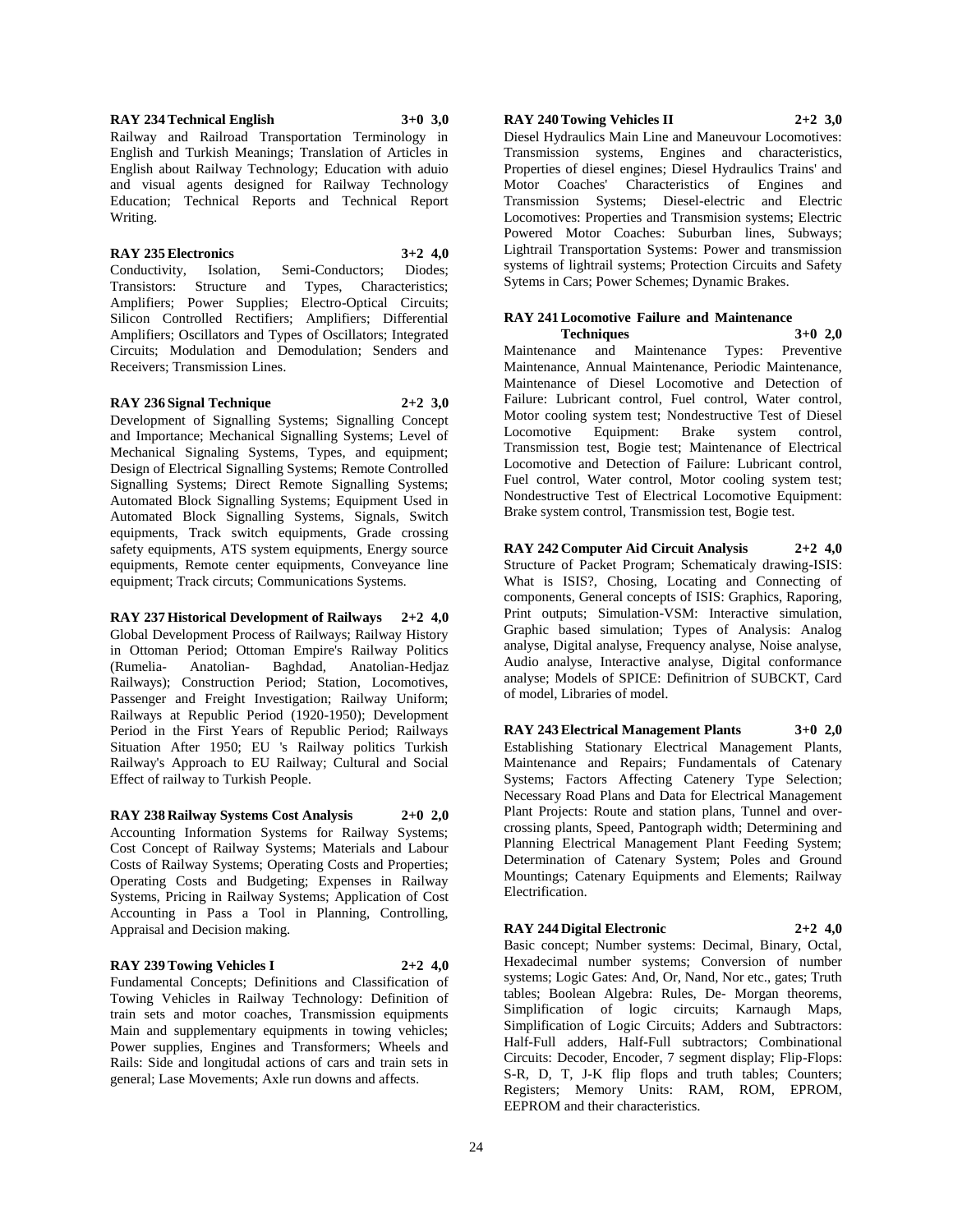**RAY 245 Telecommunication Technique 2+0 2,0** Communication Systems Used in Railways; Investigation of Block Diagrams; System Line and Main Center Filters; Telegraph Lines; System Installation; System Grounding; Feding Types; Repeaters; Transition Circuits; Calibrations; Failure Detection; Railway Kramportör Network; Telegraph Technique; Telem Stations; Dispatcher Plants.

## **RAY 246 Train Driving Signal Technique 2+0 2,0**

Development of Signalling Systems; Signalling Concept and Importance; Mechanical Signalling Systems; Level of Mechanical Signaling Systems, Types, and Equipment; Design of Electrical Signalling Systems; Remote Controlled Signalling Systems; Direct Remote Signalling Systems; Automated Block Signalling Systems; Equipment Used in Automated Block Signalling Systems: Relays, Signals, Switch equipments, Track switch equipments, Grade crossing safety equipments, ATS system equipments, Energy source equipments, Remote center equipments, Conveyance line equipment: Track Circuts: Communications Systems.

## **RAY 247 Train Air Conditioning 2+2 4,0**

Basic Concepts: Temperature, Heat, Measurement, Specific heat, Change of state, Boiling and melting point, Entalphy curve, Heat transfer, Effective pressure, Absolute pressure; Cooling System: Cooling, Types of cooling systems, Cooling cycle schema, Compressor, Condenser, Evaporator, Heat exchanger; Cooling Electricity: The elements used in electrical circuit and their working principles;Air Conditioner Systems: Air, Cooling, Electrical circuit, Heat pump electrical circuit; Train Air Conditioner Systems.

## **RAY 248 Train Drive Techniques 2+2 3,0**

Straight Line Practice: Upward Light Slope Practice; Upward Perpendicular Slope Practice; Downward Light Slope Practice; Downward Perpendicular Slope Practice; Mixed Practice; RANFOR application; ATS Application; Maneuvers: Regular maneuver, ATMA Maneuver, Manual maneuver, Sliding maneuver, Side maneuver, Control of Maneuver Process: Train formation maneuver, Brakes on maneuver, Switch Services, Maneuver Line Control and Observation.

## **RAY 249 Railway System Traffic II 3+0 4,0**

Train Traffic; Acceptance and Departure of Trains; Disorders in Train Traffic; Models Assigned to Trains; Traffic Scale; Traffic of Service Trains, Railroad Machines and Railway Rotary Snow Plugh; Train Traffic in Muti-Way Lines; Special Regulations of Different Traffic Systems; Signal Colour Notifications; Train Traffic in Special Regions; Railroad Vehicle Traffic; Maneuvers; Signs Used in Railways.

#### **RAY 251 Train Mechanics I 3+0 3,0**

Properties of Locomotives and Cars; Determining Speed For Trains with Load Types and Amounts; Determining Trip Time; Introduction of Equipment Used in Cars: Strings; Strength of Power Required for Cars; Strings in Straight and Hooked Areas; Harness Equipment and Location of Rantor Locomotive According to the Earth

Surface; Calculations About Rolling Stocks and Hauled Vehicles: Calculations for passengers carried on railways, Calculations for passengers on urban railway transportation system, Load calculations on railways; Revision and Maintenance Programs of Rolling Stocks; Types of Brakes: Electric and pneumatic brakes, Stopping distance; Relation of Locomotive's Power and Load; Pulling Power and Junction Points.

## **RAY 252 Train Mechanics II 3+0 3,0**

Production and Use of Compressed Air; Brake Types; Brake Influence; Brake Hardware; Perception System; Supplementary Brakes and Elements; Determining Failures in System and Repair; Differences Between Basic Line Railway Engines and Maneuver Railway Engines Brakes Hardware; Testing Brake Hardware in Railway Cars and Engine Line; Calculation Planning of Rolling Stock Drivers; Evaluation of Rolling Stocks; Planning of Periodic Maintenance of Rolling Stock Depots, Round House Plan, Organization and Process of Rolling Stock Maintenance; Economy of Passenger and Load Transportation: Development of passenger and load transportation for GSMH increase and determination of needs, Intervention of round houses to railway accidents and taking steps.

## **RAY 253 Towing Vehicles 2+2 4,0**

Fundamental Concepts; Definitions and Classification of Towing Vehicles in Railway Technology: Definition of train sets and motor coaches, Transmission equipments Main and supplementary equipments in towing vehicles; Power supplies, Engines and Transformers; Wheels and Rails: Side and longitudal actions of cars and train sets in general; Lase Movements; Axle run downs and affects; Properties and Transmission Systems of Diesel Hydraulics Main Line and Maneuvour Locomotives, Diesel Hydraulics Trains and Motor Coaches, Diesel-electric and Electric Locomotives; Electric Powered Motor Coaches; Lightrail Transportation Systems; Protection Circuits and Safety Sytems in Railway Cars; Power Schemes; Dynamic Brakes.

## **RAY 254 European Union Transportation Legislation 2+2 4,0**

Railway Legislation: Framework law for rail sector, TCDD law, Foreseen legal arrangements in rail freight due to harmonisation with European Union; Mutual Operability; Railway Infrastructure Access Regulation: Limits for the rail freight; International Rail Freight Organizations; International Rail Freight Pricing; Combined Transport Legislation; United Nations International Combined Transport Convention; Turkish Foreing Trade Legislation: Investment and promotion legislation for international trade, International transportation and logistics legislation, International carriage contracts legislations, rights and responsibilities due to contracts; Transport Associations.

## **RAY 256 Railway Cars 2+0 3,0**

Position of Passenger and Load Cars in National and International Transportation and Regulations; Passenger Cars, Load Cars, Types of Cars; Loading and Unloading Methods; Measurements and Interpretation; Types of Loading; Conditions of Passenger cars; Teaching Signs and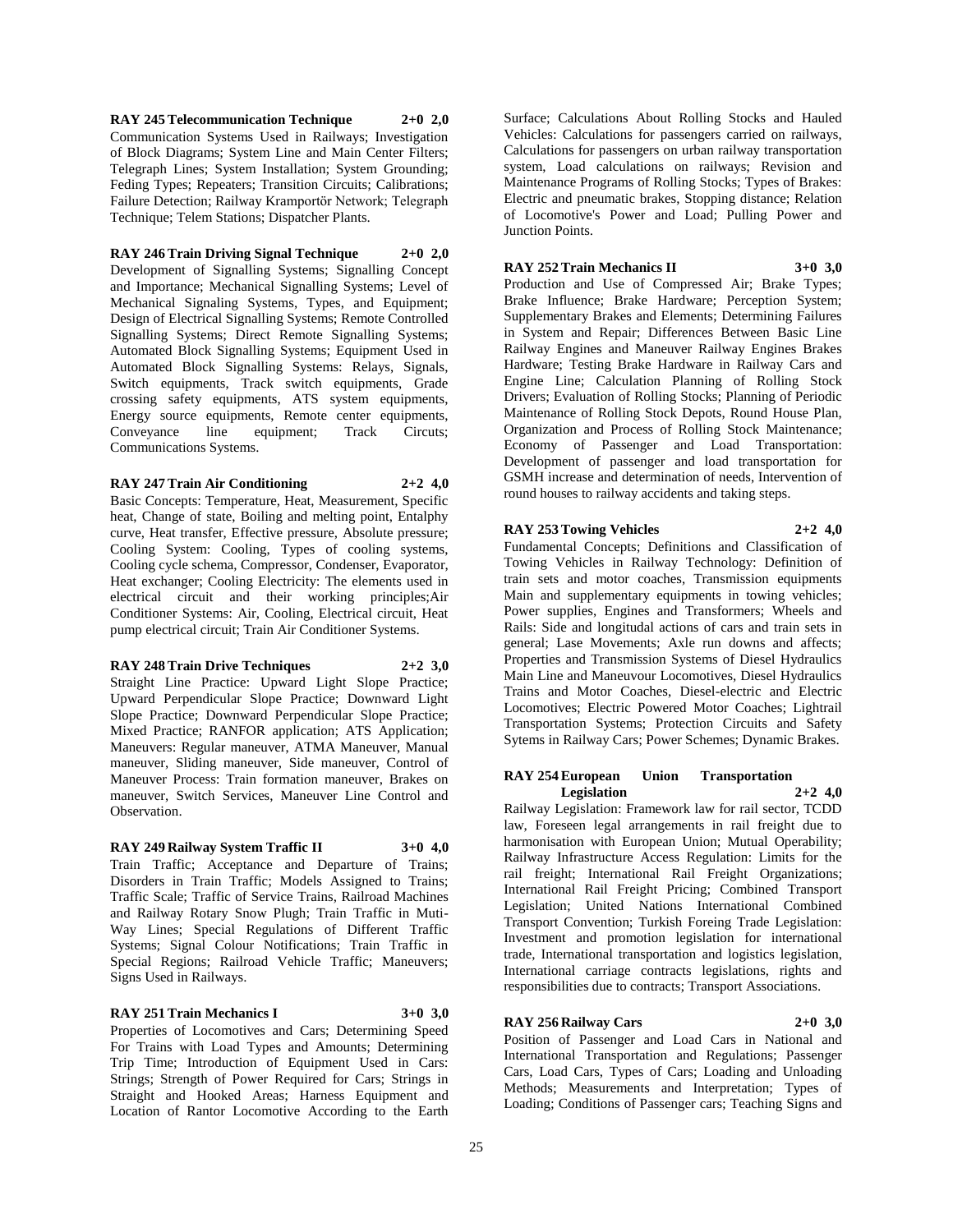Numbers of Trains and Rolling Stock; Parts of Cars and Their Functions; Containers.

## **RAY 258 Railway Networks 2+0 2,0**

Basic Concepts of Railways and Classifications; Railway; Radius; Route, Ditch, Application Variant; Switch, Incline, Main Line, Secondary Lines, Division Line, Concepts of Structure and Main Structure; Fissures; Reclaimed Tunnels, Bridges, Passages (Mountain Pass), Fortification Structures and Support Walls, Definition and Kinds of Main Structure; Materials: Definition and kinds of materials connecting rail to rail and rail to travers, Switches, Fixed facilities at stations, Signs and rules; Importance of Railway Maintenance.

## **RAY 260 Transportation Management 2+2 4,0**

Transportation and Logistics; Determination of Customer Needs; Passenger-Load Transportation and Main Transportation Classes: Airway Transportation, Highway Transportation, Railway Transportation, Sea Route Transportation; Transportation Management; Transportation Planning; Sender and Receiver Sides; Evaluation of Vehicle-Load-Route; Time-Cost Analyses; Performance Analyses in the Transportation Management; Contract Genres; Pricing; Jural Charge and Legal Frame; The European Union Legislation: Legislations Regarding Highway-Airway-Sea Route and Railway; Arrangements About Transportation; Education of Human Sources; R&D Activities; Quality Management Systems.

#### **RAY 261 Railway System Vehicle Mechatronics I 3+1 4,0**

Control Algorithms: Traction motor control algorithms, PWM rectifier control algorithm, Traction based slipping ? skidding control, Dynamical brake system control (via braking resistance); Start Up/Switch Off Procedures: VCB, Main contactors and pre-charge contactors, DC bus discharge contactor, Manual switch off; Monitoring and Protection Procedures: Protection procedures for traction system related error/warning conditions, Traction system related event and error logging, Controlling and monitoring the traction system related cooing circuits/devices; Traction Motor Speed, Thermal, Current and Voltage Monitoring Circuits; Air Brake and Its Interface with Central Control Unit.

#### **RAY 262 Railway System Vehicle Mechatronics II 3+1 4,0**

Cruising and System Logging; Monitoring, Protection and Control Procedures related to Auxiliary Systems; Processing Error Scenarios and Error Identification; Sending the Engine Driver?s Requests to Related Subsystems Considering Security Parameters; Manual Control of Pantograph and VCB; Sending Traction and Brake Requests to Related Units; Monitoring Locomotive Parameters; Manual Command and Control Signs Production; Collecting Engine Driver?s Data; Collecting the Data from Units related to Maintenance Monitor; Locomotive Protection and Warning Circuits; Railroad Signal Equipments and Communication Techniques; Control Desk (EUDD standard requirements).

# **RAY 264 Cultural Values in**

**Railway Transportation 2+2 4,0** Cultural History of Railway Transportation; Railway Transportation Culture; Elements of Railway Transportation Culture; Subcultures in Railway Transportation; Emergence of The Subcultures in Railway Transportation; Historical Development of Turkish Railway Transportation; Historical Development of The Railway Transportation Education; Institutional Structure of Turkish Railway Transportation; Legislation about Turkish Railway Transportation; Institutional Culture in Turkish Railway Transportation; Cultural Values in Turkish Railway Transportation; Professional Ethics in Railway Transportation.

# **RAY 266 New Approaches in Railroad**

**Traffic Management 2+2 4,0** Historical Development of Railway System Traffic; Centralized Traffic Control (CTC) System; Traffic Control using Signals (TSI); Automatic Train Stop (ATS): Structure, Operation, Units, Railroad signal equipment; Automatic Train Control System (ATB): Structure, Operation, Units, Railroad and on board signal equipment; ATCS System: Structure, Operation, Classification, Railroad and on board signal equipment; The European Train Control System (ETCS): Structure, Operation, Level-1, level-2 and level-3 ETCS Systems, Railroad and on board signal equipment; SCADA System: Structure, Control systems, Planning, Railroad and on board central signal equipment, Communication and programmable electronic control units, Electrical panels; Global Development Process of the High Speed Train Management; High Speed Train Management Traffic Control in Turkey: Ankara-Eskişehir and Ankara-Konya examples.

#### **RAY 268 Scientific Principles in Railway Engineering 2+2 4,0**

Physics Concepts in Railway Applications; Implementation of Physics Concepts; Application of Newton's Laws, Forces Affecting Trains in Motion; Work-Power-Energy Calculations of Trains; Electric and Magnetic Fields; Grounding Railway Tracks, Information Transmission Lines and of Information Transmission, Electromagnetic Waves, Light and Optics.

#### **RUS 255 Russian I 3+0 4,0**

Russian Alphabet; Transcriptions of Sounds in Russian; Russian Ortography; Phonetic Perception of Sounds; Consonants and Vowels; Intonation and Stress; Nouns: Proper and Common Nouns; Masculine, Feminine and Neutral Nouns; Russian Names for Men and Women; The Use of Number with Nouns; Greeting Structures; Asking for Directions; Introducing Oneself; Asking and Telling the Time; Patterns Used in Shopping; Patterns Used in Telephone Conversations.

## **RUS 256 Russian II 3+0 4,0**

Plural Nouns; Construction of Plural Nouns: Plural-only and Singular-only Nouns; Adjectives: Types of adjectives, Forms of Adjectives; Numbers: Different Types of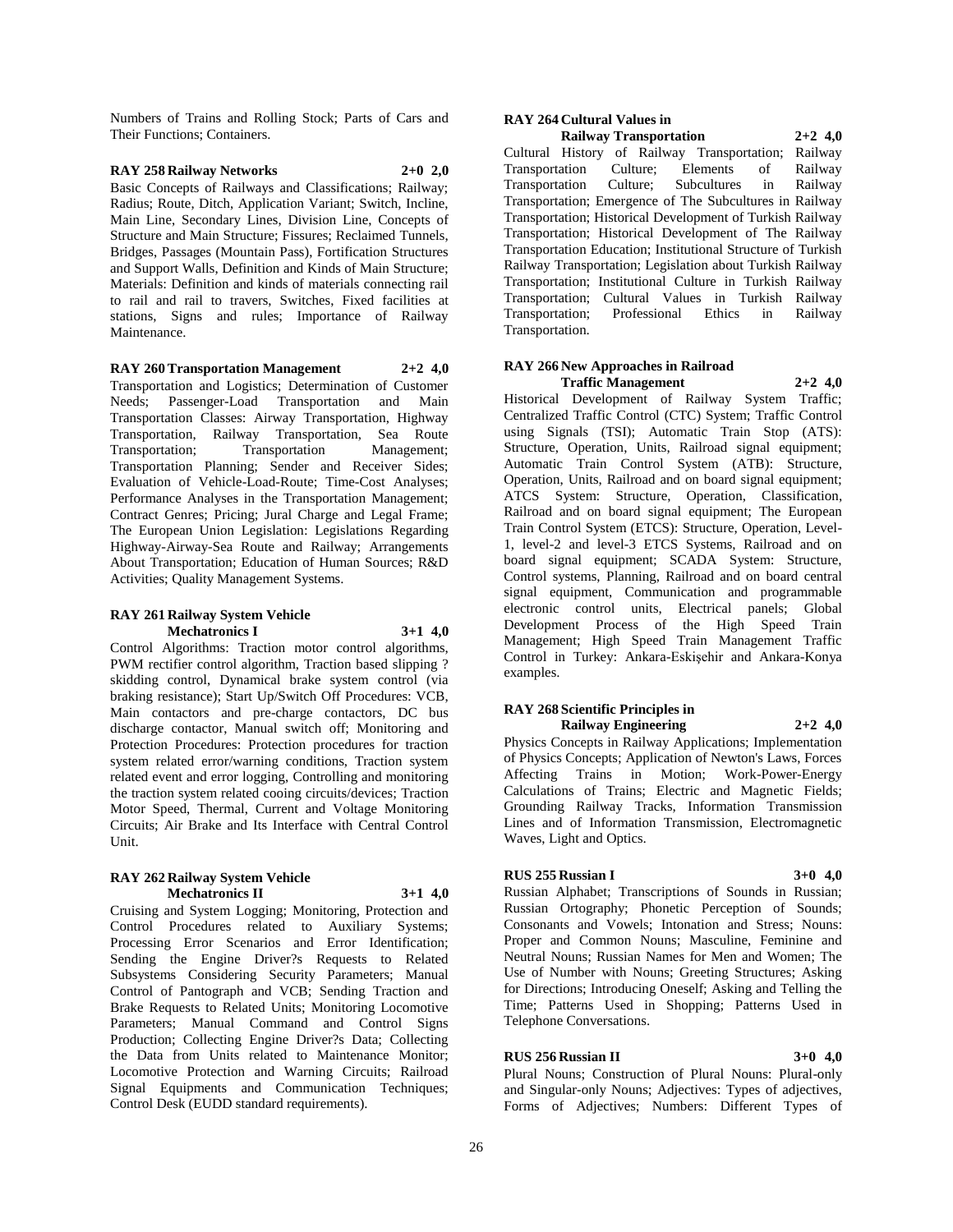Numbers; Verbs: Types of verbs; Infinitives; Tenses: Present Continuous Tense, Past Tense, Future Tenses; Action Verbs.

## **RUS 357 Russian III 3+0 4,0**

Modal Verbs; Imperatives; Conditionals; Reflexive Verbs, Their Construction and Use; Adverbials, Their Construction and Use; Prepositions: Prepositions of Place and Purpose; Conjunctions and Words Used as Conjunctions; Prepositions Used in Complex Sentences; Days; Months; Seasons; Introducing Russian Culture: Regime in Russia, Time-Zone Differences in Russia.

#### **RUS 358 Russian IV 3+0 4,0**

Adverbs: Adverbs of direction; Adverbs of manner, Adverbs derived from adjectives, Time Adverbials, Adverbs used as verbs: Adverbs with negative meaning; Adverbs of quantity; Short Adjectives; Comparative and Superlative Forms of Adjectives; Pronouns: Personal and Demonstrative Pronouns; Possessive Pronouns; Reflexive Pronouns; Reciprocal Pronouns; Interrogative Pronouns; Negative Pronouns; Neutral Pronouns; Different Uses of Pronouns.

#### **SAĞ 102 First Aid 2+0 2,5**

Social Importance of First Aid; Aims of First Aid; Precautions To Be Considered by The One Who Will Apply First Aid; Human Body; First Aid Materials; Strangulations and Supplying Respiration; Stopping Bleedings and Supplying The Blood Circulation: External and internal bleeding signs and first aid, Recognition of blackout of consciousness and first aid, Shock causes and recognition of shock related to bleeding and first aid, Coma degrees and first aid, First aid in heartbeat stopping, Applying cardiopulmonary resuscitation (CPR) and artificial respiration together; Injury Types and First Aid; Burn and Boils; Fractures, Dislocations and Spraining; Poisonings, Freezing, Hot and Electric Shocks; Communication; Preparation of Injured Person for Carrying and Carrying Types.

#### **SAĞ 116 Health Information and First Aid in the Cabin 1+2 3,0**

Knowledge of Basic Anatomy; Infectious Diseases and Prevention; Flight Hygiene; Physiological Effects of Flight; Basic Concepts of First Aid and Responsibilities of Cabin Attendants; First Aid Materials and Applications; Patient Consultation and Three Vital Situations; Respiration Halt and Opening of Airway: Artificial respiration, Heimlich method; Shock; Bleeding and Ways to Stop Bleeding; Wounds and Tetanus; Heart Attack and Cardiac Arrest; Revival of Heart and Lungs and Revival Table; Burns; Fractures; Sprains; Loss of Conscious; Stroke; Food Poisonings; Psychological First Aid; Delivery and Reporting; Death on Board and Reporting.

#### **SAN 155 Hall Dances 0+2 2,0**

Basic concepts. The ethics of dance, Dance Nights, Dance Costumes, National International Competitions and rules/grading, Basic Definitions, Classifications of Dances: Social Dances; Salsa, Cha Cha, Samba, Mambo, Jive,

Rock'n Roll, Jazz, Merenge; Flamenko, Rumba, Passa - Doble, Argentina tango, Vals, Disco, Quickstep, Foxtrot, Bolero, European Tango: Ballroom Dances; Sportive Dances; Latin American Dances; Samba, Rumba, Jive, Passa-Doble, Cha Cha, Standart Dances; European Tango, Slow vals (English), Viyana vals, Slow foxtrot, Quickstep.

## **SEK 107 Commercial Documents 2+0 3,0**

Accounting and Balance Sheet; Presentation of Periodic Financial Statements; Classifications of Accounts; Information of Processing Cycle; Recording Chronologically; Accounting Documents for Banking; Chamber of Trade and Industry.

## **SHK 101 Knowledge of Basic Flight and Aircraft 1+1 2,0**

Theory of flight, Aerostatics Aerodynamics, Basic Airodynamics, Physical characteristics of air, Standard atmosphere, airflow, components of aerodynamic force, wing configurations, flaps, Fuselage, Types of aircraft, Flight control surfaces.

**SHK 102 Meteorology 2+0 3,0** History of Meteorology, The Atmosphere, Pressure, Density, Synoptic Charts, Pressure Systems, Altimetry, Temperatura, Humidity, Stability, Turbulence, Wind, Local winds, Upper winds, Air masses, Global circulation, Jet Stream, Cloud formation and precipition, Thunderstroms, Meteorological Visibility, İcing, Meteorological documentation, Weather Charts, Weather Report (METAR, TAF..)

## **SHK 103 Professional English I 2+1 3,0**

Aviation Alphabet; Terms/ Aviation terminology, Historical Development of Civil Aviaiton, National and International Civil Aviation Organizations, Legal Statements: Nine Air Trafic Statements; general view to Air transport Industry; Airline Services, Airport Services, Ground Services. Reading and examining articles about aviation sector/field based on the curriculum; Case studies.

## **SHK 104 Professional English II 2+1 4,0**

Announcements: announcements for normal conditions/situations, announcements for emergency conditions/situations. Human Sources in Aviation Industry: the importance of human sources in the process of industry, The importance and position of cabin attendants in this process, human psychology, English communication skills; Reading and examining articles about responsibilites for cabin attendants; case studies.

**SHK 106 Introduction to Cabin Attendant 1+2 3,0** Cabin Attendant Duties and Responsibilities: Safety of cabin, Safety of passenger, Catering, Documentation, Dutyfree; Cabin Attendant Lifestyle: Cabin Attendant Healthy Living, Considering the time and climate differences in cabin attendant health, Relocation; Diction; Personal Hygiene, Make-up; Etiquette and grace.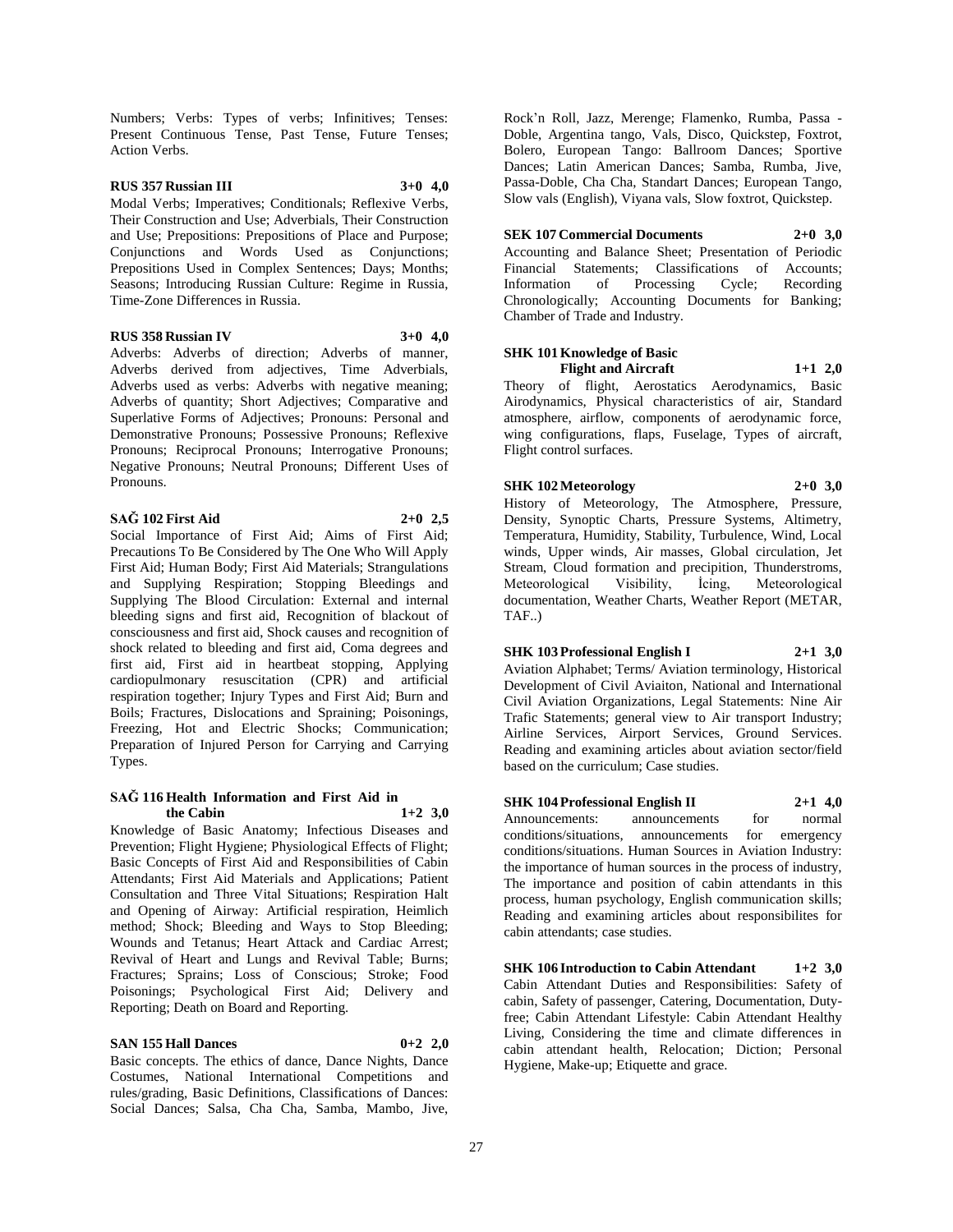#### **SHK 107 English in Real Life I 3+0 4,0**

Oral Communication Functions: Meeting, Greeting, Saying goodbye, Shopping, Asking for/Giving Permission, Stating opinion about any topics and issues; Making Reservations; Offering and Suggesting and/or Refusing; Phrases and Vocabulary: Phrasal verbs and meanings; Adjectives and Phrases Used to Define and Describe People, Events and Social Contexts; Structures: Comparisons; Modal Verbs Used to Express Possibility, Obligation, Permission, Ability.

**SHK 108 English in Real Life II 3+0 4,0**

Samples of Various Written Text Types: Short story, Newspaper article, Advertisement, Curruculum Vitae/Resume, Diary, Critic, Anecdote; Reading Comprehension Strategies: Guessing unknown words in the context, Finding main and specific ideas, Scanning, Skimming; Parts of Speech: Nouns, Adjectives, Verbs, Adverbs; Effective Dictionary Use.

## **SHK 201 Normal Safety Procedures 1+3 3,5**

Cabin description: Electronic communication systems, Lavatories, Galleys, Water systems, Passenger oxygen systems, Passenger overhead lockers, Doors, Practical education, Passenger management: Knowing the passengers under medication or alcohol and methods, Controlling the crowd, Settlement of disabled passengers, Carrying pets in the cabin, Hand luggage on bags, Practical education; General methods during turbulence and methods during turbulence, Methods before flight and during take off, Methods during flight; methods of landing and after flight; fuel-loading on the ground when passengers on board; carrying dangerous materials by air; practical education.

#### **SHK 202 Emergency Procedures 1+3 3,5**

Emergency Equipment: Oxygen and oxygen systems, Survival equipment, Aircraft evacuation equipment, Lifejacket, Practical training; Basic Principles; Decompration; Emergency Oxygen Applications; Types of Fire and Fire-related Procedures: Fire Extinction Training; Emergency Procedures During Takeoff, Flight and Landing; Evacuation Procedures: Survival techniques, Practical training; Passenger and Crowd Control in Emergency; Emergency Procedures Related with Dangerous Goods; Practical Training.

## **SHK 203 Basic Service Knowledge 1+1 2,0**

Basic concepts of catering and hospitality; Presentation of service material and storage; Hijyene and Sanitation; Service Procedures: Standard service, Preparation; Food Knowledge: Hot foods, Cold foods; Drink information: Bar management, Beverage types, Spirits, Kocktail, Wine varieties, Beer varieties, Soft drink, Drink service, Aperitives, Drinks served at dinner, Digestion, Practical Training

#### **SHK 204 In-Flight Services 1+1 2,0**

In-Flight Service and Its Importance; Main Factors in In-Flight Service Planning; Financial Benefits of Food-Drink Finance Control on Airlines and Role of Flight Attendants in Finance Control; Materials Served in Cabin: Storage of

food and drinks, Use of seals, Newspaper service, Headphone service, Amenity service, Hot towel service; Types of Services According to Various Hours of a Day; Types of Service According to Passengers; Service to Cockpit; Service of Duty-Free; Service Procedures; Galley, Food heating procedures, Procedures to follow during service, Rules for beverage service; Standard Ways of Service; Reports and Forms; Practical Training.

## **SHK 205 In-Flight Customer Services 1+2 3,0**

The importance and role of front-line attendant in airlines. Communication with passengers and using body language; Welcoming and saying goodbye to passengers; Passenger types and meeting their expectations: Passenger types in different classes on board, Businessmen, frequent flyers, loyal flyers, very important passengers, workers, unaccompanied miners, ill and disabled passengers, pregnant passengers and passengers with babies, passengers who required special menu, tourist groups, free flyers, dissatisfied passenger management, in-flight entertaintment.

**SHK 206 CRS Application 1+3 3,5** Concepts; Global Indicators; Fare Calculation for One-Way and Return Tickets and Ticket Issuance; PTA, MPD Issuance; Special Fares; Mixed Class; Fares for Children and Infants; Coding; Encoding; Timetable Entries; Flight Display; Sale from Flight Display; Waitlist; ARNK Segment; Name, Telephone, Ticketing and Booking Entries; OSI, SSR Entries; Division of a Reservation File; Fare Screen: Pricing procedure; Various Entries; Ticket Printing.

#### **SHK 207 Passenger Service 1+1 2,0**

Definition of Passenger; Handling of Valuable Documents; Baggage Handling; Intermediate Points During Journey: Stopover, Transfer, Transit; Points to Consider Regarding Passenger Tickets; Tickets Subject to Special Fare; Baggage Subject to Special Fare; Peace Rate System Transportation; Excess Baggage Handling Procedures; Procedures for Traveling with Pets; Rules Related with Cabin Baggage; Endorsement; Reissue.

## **SHK 208 Dangerous Goods 1+1 2,0**

The Concept of Dangerous Goods and Classification of Dangerous Goods; Dangerous Goods Not Transported by Air; Units and Documents Used; Responsible Parties in Air Transportation of Dangerous Goods: Shippers, Cargo agencies, Airline companies, Load planners and flight crew, Loading and storing personnel; Use of Dangerous Goods Table; Use of Packaging Instructions and Tables; Packaging Procedures and Performance Tests; Package Marking and Labeling; Responsibilities of Shipper and Transporter with Regard to Dangerous Goods; Making a Bill of Loading; Reception, Storage, Loading and Control of Dangerous Goods.

**SHK 210 In-Flight Resource Management 1+2 3,0** Basic Concepts Concerning Flight Safety; Human Factors; Aircraft Flight Attendant and Resource Management; Human Performance and Its Limitations; Human Error and Its Management; Stress Management; Fatigue and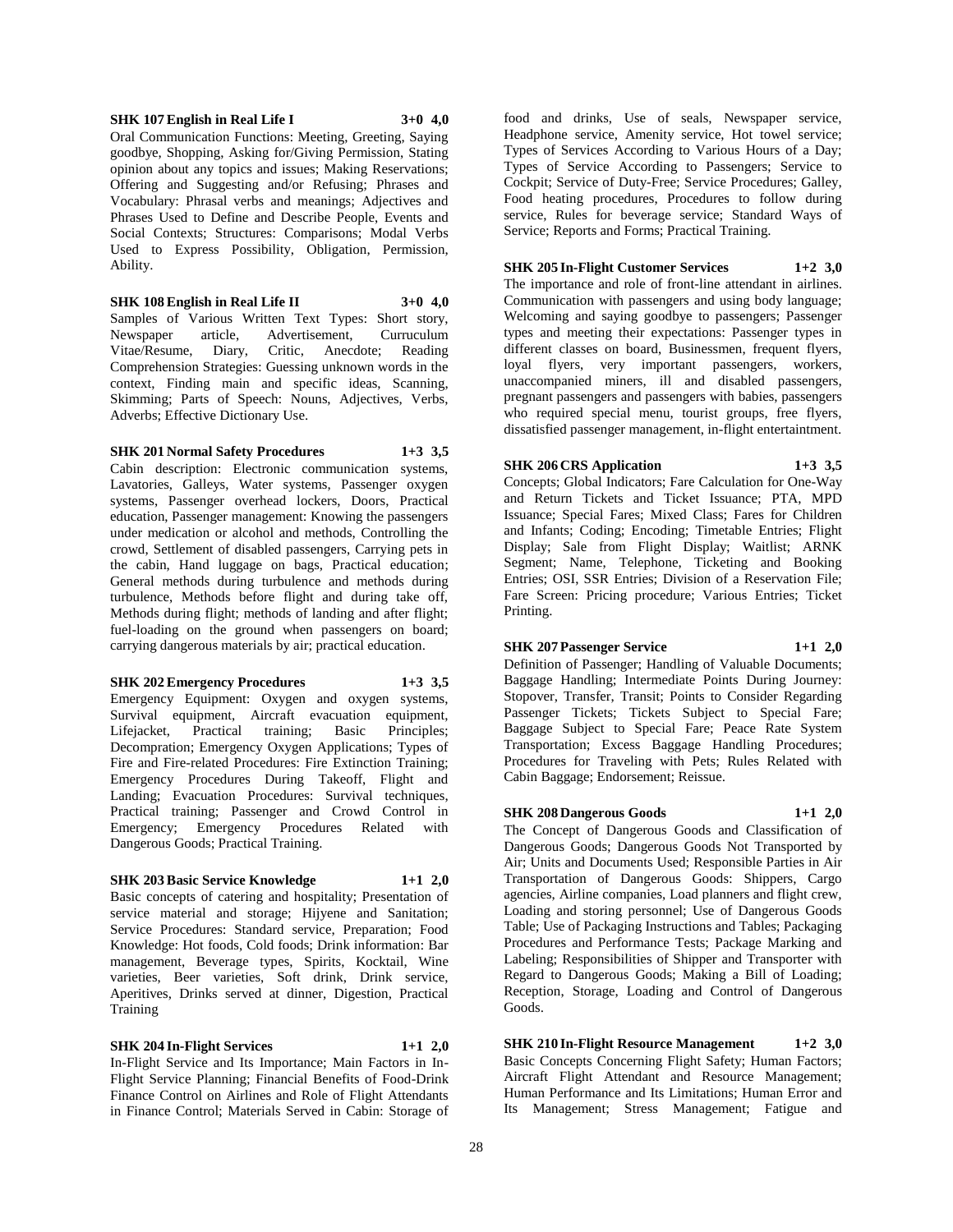Attention; Self-confidence and Persistence; Situational Awareness; Workload Management; Communication and Coordination between Cabin Attendant and Cockpit Crew; Communication and Coordination with Other Personnel; Leadership in Aircraft Cabin Attendant; Management of Human Factors Among Passengers: Crowd control, Passenger stress, Crowd conflict management, Factors Concerning Flight Types; Cases Related with In-Flight Safety.

**SHK 212 Ground Handling and Operation 1+1 2,0** Weights Concerning Load and Balance: Importance of Balance: Center of gravity and balance, moment, imaginary starting line, ground number for aircraft fuselage center of gravity, center of gravity of an empty plane. Aerodynamic Blade Section: Blade section, the distance of frontend of blade section to starting line, the distance of backend of blade section to starting line, main wing cross-section calculations, stabilizer trim graph, limits of gravity center, failure to hover. Effects of Overloading on Aircraft Performance: During takeoff, flight and landing, and failure to hover. Effects of Loading at Front and Back Limits of Gravity Center on Aircraft Performance: During takeoff, flight and landing. Passenger and Cargo Transportation by Air: Passenger, cargo, luggage regulations and limitations Loading Limitations: Load limitations, loading limitations, aircraft limitations. Preparation of Load and Balance Forms: Preparation of load and balance forms for Boeing 737 airplanes, Preparation of load and balance forms for Airbus A-340, Preparation of load and balance forms for Airbus A-319-320-321.

## **SHU 426 Transportation Policies 2+0 3,5**

Definition and Importance of Transportation; Transportation Industry; Transportation Policy and Intersystems Coordination; Transportation Modes; Intermodal Transportation; Changes Affecting Transportation Industry; European Union Transportation Strategies and Policies; Analysis of Turkey's Transportation Policies; Air Transportation Industry Analysis; Impacts of Changes on Air Transportation Industry; Strategic Management in Air Transportation Industry; Analysis of internal and external environment; Investment strategies and planning; Strategic management case studies.

## **SHU 428 Logistics Management 2+0 3,0**

The Concept of Logistic; Development of Logistic Management; Logistic and Services; Consumer Services; Supply Chains; Production/Service Activity Process; Integration of Logistic Activities; Integrated Logistic; Global Logistic; Elements of Logistic; Network Design; Information Systems; Transportation; Stock Procedures; Package and Distribution; Tools and Supplies; Logistic Sources; Logistic Management Applications; Organization; Planning; Costs; Pricing; Performance Measurement and Reporting; Examples; Applications of Logistic Management in Airlines.

**SNT 155 History of Art 2+0 2,0** History of Civilization and Evolution of Art: Prehistory to Present; Concepts and Terminology in Art with Samples;

Interrelation among Art-Religion and Society; Effects of Religion on Artistic Development; Reflections and Interpretations of Judaism, Christianity and Islam on Art; Renaissance: Emergence, Effects, Artists, Works of Art; Architecture and Plastic Arts; Art in the 19th and 20th Centuries: Relevanceof the main historical events of the period.

## **SOS 155 Folkdance 2+0 2,0**

Dance in Primitive Cultures; Dance in Earlier Civilizations; Dance in the Middle Age and Renaissance; Dance in the 18th and 19th Centuries; Dances of the 20th Century; Ballet; Turkish Dances; Emergence of Folkdance; Anatolian Folkdance: Classification, Accompanying instruments; Methods and Techniques of Collecting Folkdance; Problems in Collecting Folkdance; Teaching of Folkdance; Adapting Folkdance for Stage: Stage, Stage aesthetics and Choreography, Orientation and choreography.

#### **TAR 165 Atatürk's Principles and History of Turkish Revolution I 0+0 2,0**

Reform efforts of Ottoman State, General glance to the stagnation period, Reform searching in Turkey, Tanzimat Ferman and its bringing, The Era of Constitutional Monarchy in Turkey, Policy making during the era of first Constitutional Monarchy, Europe and Turkey, 1838-1914, Europe from imperialism to World War I, Turkey from Mudros to Lausanne, Carrying out of Eastern Question, Turkish Grand National Assembly and Political construction 1920-1923, Economic developments from Ottomans to Republic, The Proclamation of New Turkish State, from Lausanne to Republic.

## **TAR 166 Atatürk's Principles and History of Turkish Revolution II 0+0 2,0**

The Restructuring Period; The Emergence of the fundamental policies in the Republic of Turkey (1923-1938 Period); Atatürk's Principles, and Studies on Language, History and Culture in the period of Atatürk; Turkish Foreign Policy and Application Principles in the period of Atatürk; Economic Developments from 1938 to 2002; 1938-2002 Period in Turkish Foreign Policy; Turkey after Atatürk's period; Social, Cultural and Artistic Changes and Developments from 1938 to Present.

**TEK 107 Scientific Principles of Technology 3+1 4,0** Material Properties: Chemical operations in burning and oxidation, Prevention from oxidation, Elasticity of material and Hook's Law; Static: Static balance state, Vctorial and scalar quantities, Moment, Center of gravity; Dynamics: Path, time, velocity and acceleration; Mechanic and Electromagnetic Wave Movement: Wave length, Frequency; Fluid Pressure: Pressure and its units, Absolute presuure, Relative Pressure; Electric and Magnetism: Simple circuits with serial and parallel connected resistants, Current, voltage difference and resistant problems.

## **THU 201 Community Services 0+2 2,0**

The course aims to integrate the students with the community and enable them to utilize the knowledge they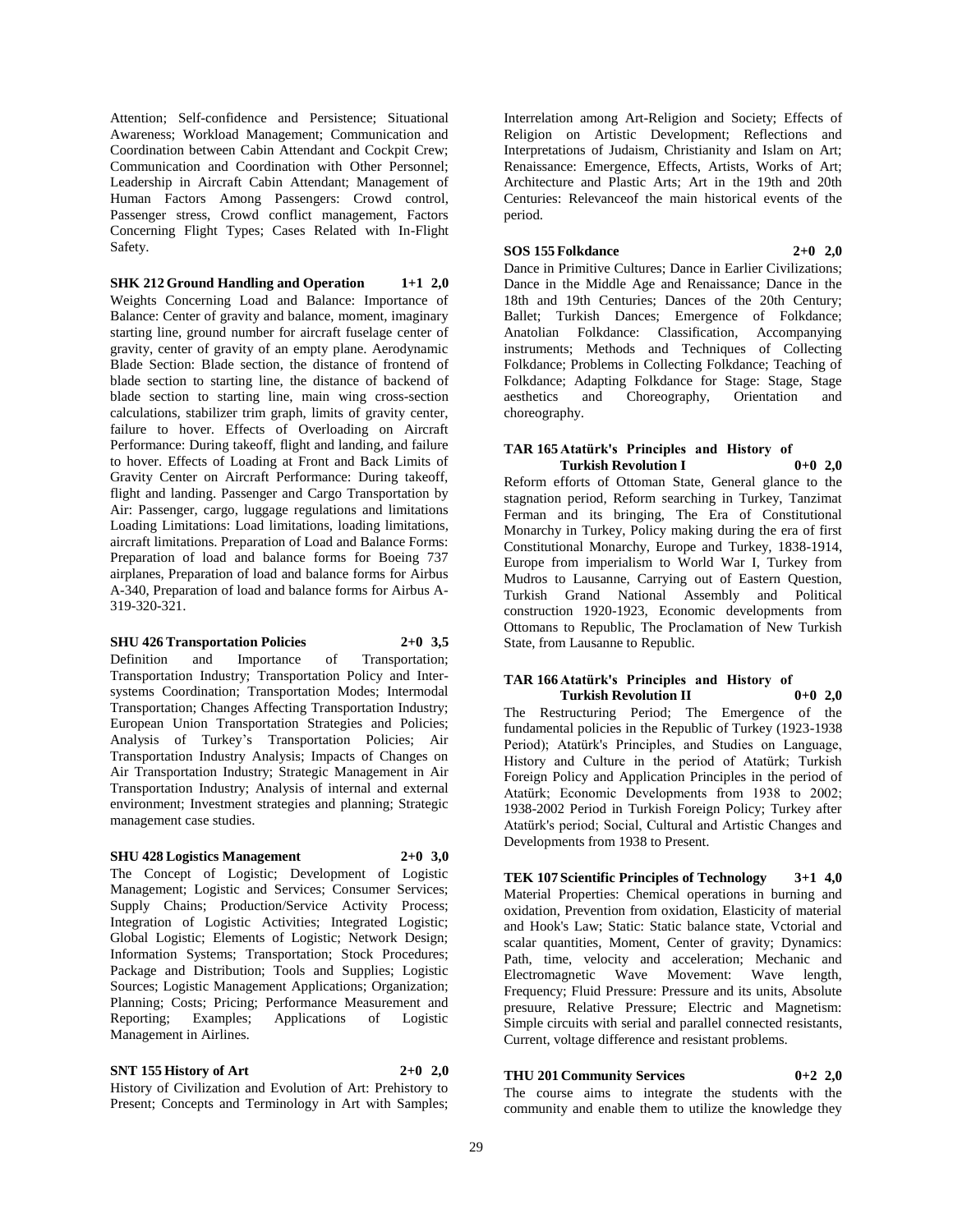have accumulated in their courses. The students participate in different community projects such as helping young students at their study periods or after school study sessions, aiding the elderly in nursing homes, helping disabled individuals with various tasks, helping Social Services and aiding children with their education etc. The students also try to work in projects which raise environmental awareness.

#### **THU 205 Community Services 0+2 4,0**

The course aims to integrate the students with the community and enable them to utilize the knowledge they have accumulated in their courses. The students participate in different community projects such as helping young students at their study periods or after school study sessions, aiding the elderly in nursing homes, helping disabled individuals with various tasks, helping Social Services and aiding children with their education etc. The students also try to work in projects which raise environmental awareness.

**TİC 106 International Trade Theory 3+0 4,0**

Classical Theory of International Trade: Absolute advantage theory, Comparative advantage theory; Internetional Trade Theory based on Supply and Demand, Formation of International relative prices, Analysis with Social Unconcern Curve, General equilibrium in economy; Factor Equipment Theory, Basic result from theory, Theorems from Heckscher-Ohlin Model, Testing theory; New theorems for explaining International Trade; International Trade Theory and Economic Growth Analysis; Increase in factor supply, Technological development, Growth, Trade boundaries and welfare relation, Becoming destitution growth, Improvement and Comparative advantage.

#### **TİC 214 E-Trade 1+1 2,0**

Electronic Trade; Chronological Development of Electronic Trade; Basic Concepts Related to the Internet and Electronic Trade; Importance of Electronic Trade; Explaining Logistic Services Given via Internet; Conducting Marketing Activities on Internet; Management of Marketing Activities on Internet; Sample E-Trade Practices

**TİY 308 Republic Era Turkish Theatre 2+0 3,0** Republic Era Turkish Theatre: Political, Social, Cultural Art Life; Theatre Concepts; Western Theatre; Theatre Perception; Effects of Western Theatre on Turkish Theatre; Dramatic Types; Acting Methods, Directing, Playwriting, Dramatic Styles; Theatre Buildings; Directing Techniques; Analyzing Developments of Theatre; Theatre Education; State Theatres; Private Theatre Companies.

# **TKY 204 Total Quality Management 2+0 2,0**

Quality Concept; Historical Evolution; Strategic Quality Concept; Quality Dimensions; Factors Effecting Product and Service Quality; Quality Management and Evolution of Management; Characteristics of TQM as a Management System; Preparing TQM; Tools Using TQM; TQM in

Turkey; TQM, ISO 9000 Quality Assurance Systems and Quality Circle Applications for Problem Solving.

## **TOP 102 Surveying 2+2 4,5**

Concepts Related to Topography; Simple Measurement Tools and Horizontal Measurement: Application of right angles, Application of right angles by the help of prisms, Application of lines; Length Measurement: Calculation of Surveying and levelment; Calculation of Area: Calculation of area according to measurement values, Calculation of area according to coordinate values, Calculation of area according to Cross Method; Theodolite and Angle Measurement: Measuring horizontal and vertical angles, Length measuring; Drawing Maps and Plans Using The Dimensions of a Field: Calculation of Coordinates; Calculation of Polygons.

#### **TRA 101 Introduction to Transportation and Traffic Technique 3+0 5,0**

Transportation and Traffic Concept; Urban Transportation; Traffic Arrangement and Beginning of Traffic; Changes in Traffic Trend; Transferring Traffic and Saturation Point; Basic Elements of Traffic and Relations Between Them; Capacity Concept and Speed-Flow Relationship for Capacity; Service Level; Studies and Measurements in Traffic; Human as a Traffic Element; Vehicle; Roads and Crossroads; Traffic Lights, Traffic Signs.

**TRA 104 Traffic Regulations and Law 2+0 2,5** Definitions; Organizations; Traffic Signs; Signals; Signaling Regulations and Road Information; Using the Road; Speed Regulations, Distance to be kept between the vehicles during traffic flow, Overtaking; To Let the Others Overtake, Passing priority, Rail road cross, Zebra crossings; Stopping, Waiting and Parking Regulations; Service Vehicles, Legal responsibility and insurance; Highway Regulations; Regulations for Responsibility in Accidents; Major Fault; Experts; Traffic Documents.

**TRA 106 Transportation Politics and Planning 3+0 4,0** Transportation Politics, Basic Concepts in Planning and Introduction Long Term Planning; Determination of Research Areas in Transportation Planning; Data Types and Methods of Data Collecting; Travel Distribution; Long Term Planning: Transportation creation, Assignment; Short Term Planning: Short term planning application, Preventions and observations, Urban transportation systems, Sample planning and cautions.

**TRA 201 Traffic Planning and Application I 2+2 4,5** Traffic Technique and Scientific Fundamentals of Traffic Technique; Relations between Elements of Traffic; Analysis of Relation and Alternation Between Traffic Elements; Study Concept in Traffic, Importance and Performation; Traffic Load Concept; Road Design With Respect to Load, Examination of Urban and Intercity Crossroads with Respect to Load and Obtain of Project Information.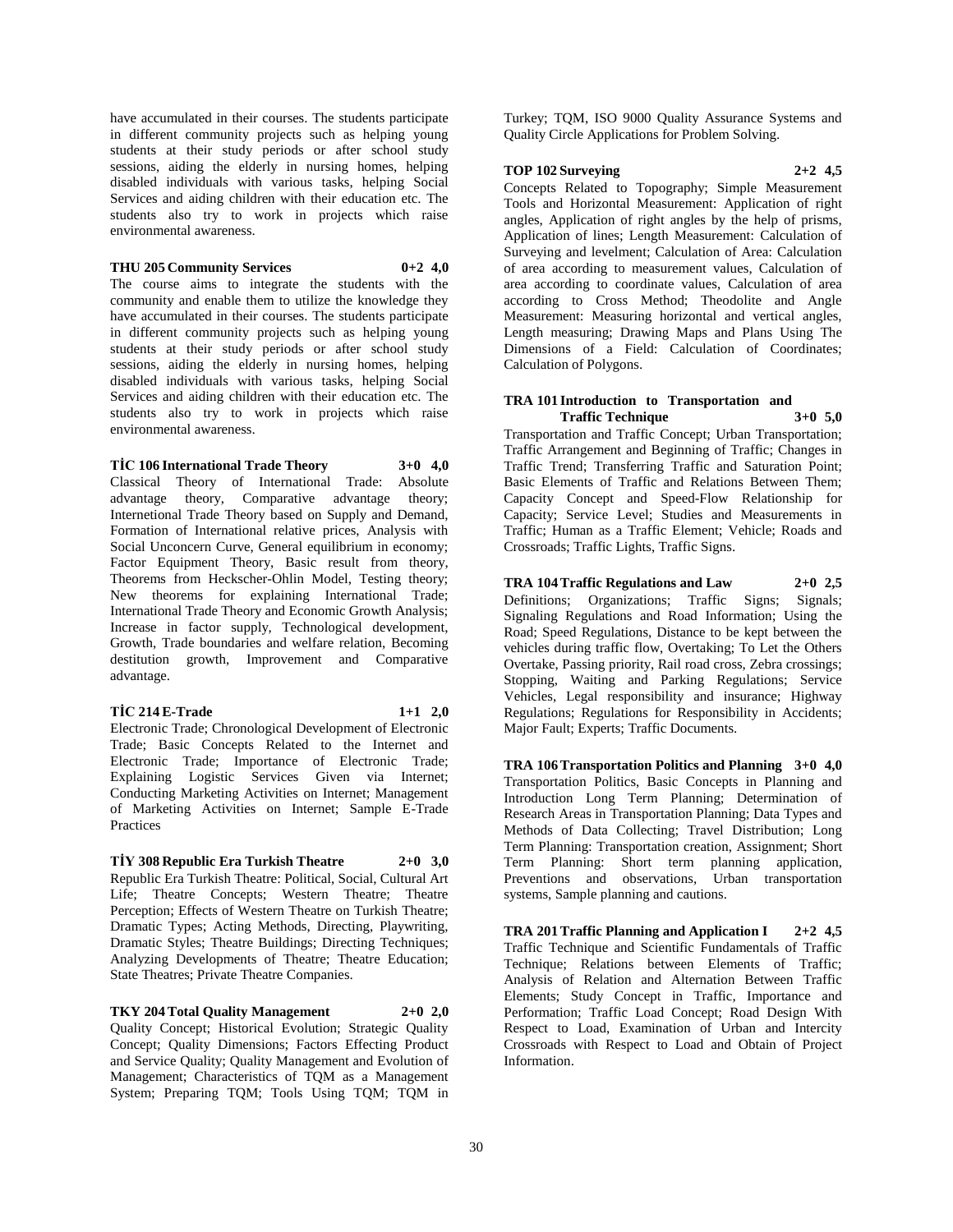**TRA 202 Traffic Planning and Application II 2+2 3,0** Light Signals Theory and Practice; Traffic Signs; Car Parks; Study on Effects of Traffic Elements such as Roads and Crossroads on Accidents; National and International Projects and Their Results; Long Term Planning in Transportation and Planning: Landscape usage, Traffic; Short Term Planning: Effective usage of existing establishment; Public Transportation.

#### **TRA 203 Bridges and Tunnels 3+0 4,0**

Bridges: Definition of bridges, Parts, Types; Bridge Standarts; Types of Bridges: Choosing, Factors effect on choosing; Road Bearing by Bridge and Complementary Parts; Computations and Solution Methods about Bridges; Bridge Project; Definitions about Tunnels; Aims of Tunnel Construction; Classification of Tunnels; Standarts of Tunnels; Transportation Tunnels; Strength Effect on Tunnels; Behavior of Tunnels under Effect; Technics of Opening Tunnels, Effect of factors on selection of tunnels; Machines Using on Construction of Tunnels; Tunnel Project.

#### **TRA 204 Road Superstructure 2+0 2,0**

Elastic Pavements: Elastic pavements with low standart, Elastic pavements with high standart; Bituminous hot emulsions: BSK emulsion compozision, Bituminous hot emulsion construction, Defects of elastic pavements, Restoration and design of elastic pavements; Rigid Pavements: Concrete and concrete components, Properties of early concrete, Concrete hardening properties, Concrete pavement design, Concrete pavement construction, Defects and restoration of concrete pavements, Construction and design of concrete cobblestone pavement.

#### **TRA 206 International Traffic Law Enforcement 3+0 4,0**

Road Concept; Urban Roads and their Characteristic; Urban Pass of Main Distribution Road; Regional Distribution Roads; Local Distribution Roads; Pedestrian and Bicycle Roads; Standards and Projects of Pedestrian and Bicycle Roads; Inter city Roads, Standards and Projects; Urban Roads, Standards and Projects

**TRA 209 Traffic Documentation Operations 3+0 4,0** Basic Operations in Traffic Documentation Operations; The Necessity of Vehicle Registration; Authorized Institutions in Registration Operations and Vehicles to be Registered; Conditions Where Registration Is Not Necessary; Registration Periods; Traffic Fines; Traffic Documents and Validity; New Registration and New Registration Procedures; Procedure for Sales and Transferring of Vehicles; Work Machines; Non-Motorized vehicles.

#### **TRA 210 Accident Location, Investigation and Consultative Authority 2+2 3,0**

Accidents on Roads; Experts; Working Principles; Studying Effects of Weather Conditions and Road Elements on Accidents; Handling the Traffic without Accident by Educational Side; Infrastructure Arrangement: Signs, Traffic lights, Road elements; Studying Effects of Infrastructure Arrangement on Accidents; Deaths and

Injuries; Social-Economical Costs; Effects of Accidents on Injured Parties.

## **TRA 211 Traffic Education 3+0 4,0**

Importance of Traffic Education; Arrangement of Educational Activities; Co-operation Between Associations; Educational Activity: Using suitable materials in education; Choosing the Right Place for Educational Activity; Evaluation of Education Activities; Examination of Traffic Education and Traffic Safety.

## **TRA 212 Technical English 3+0 3,0** Description and Usage of the Frequently used Words and Expressions about Highway Transportation and Traffic;

Equivalents of these Words and Expressions in Turkish; Translation of Sections of Highway Transportation and Traffic in Turkish; Studying on this Subject with Computer Programs and Films at Class; Writing Technical Report.

**TRA 213 Highway Services and Maintenance 3+0 4,0** Perpendicular and Horizontal Marking on Highways: Determination and application of locations; Vehicle Examination: Properties of vehicles required for entering highway traffic, Reasons and controling; Weight Controling Methods and Applications: Contribution to Economy; Keeping Highway Open to Traffic: Prevents of keeping highway open to traffic under all environmental and climate conditions, To project, Preparing scenario, To make a decision against sudden events and applications.

## **TRA 214 Computer Applications in Traffic Planning 2+2 3,0**

Basic Arithmetical Methods on Computers in solving Complex Problems; Program Writing; Basic Principles of Using Computers; Matrix Operations and Definition of Linear Equations: Their solutions, Solutions of non-linear equations; Interpolation and Regression; Derivation and Integral; Solutions of Differential Equations; Optimization.

**TRA 215 Motorized Vehicle Technology 3+0 4,0** Definition of Motorized Vehicle: Internal combustion engines; Parts and Materials of Engines; Systems of Forming Vehicles; Fuel Systems; Cooling Systems; Ignition Systems; Lubrication Systems; Concepts; Gearboxes, Shafts, Differential wheels; Brake System; Front Mechanic Geometry; Tires; Tire Materials; Measurement Standarts.

**TRA 216 Highway Traffic Safety Control 3+0 4,0** General Look at Highway Safety; Safety and Highway Design: Human factors affecting highway traffic accidents, Road factors affecting highway traffic accidents, Vehicle factors affecting highway design accidents, Determination of points and sections having highway safety problems (Methods and Selection of Method), Relations between design elements concerning highway safety (Horizontal-Vertical Geometry and Safety); Sight Distance and Safety; Traffic Condition; Design Speed and Safety-Platform Characteristics and Safety; Roadside and Safety; Traffic Control Elements (Signing, lighting etc.) and Safety; Other Highway Design Elements and Safety; Cost Effectiveness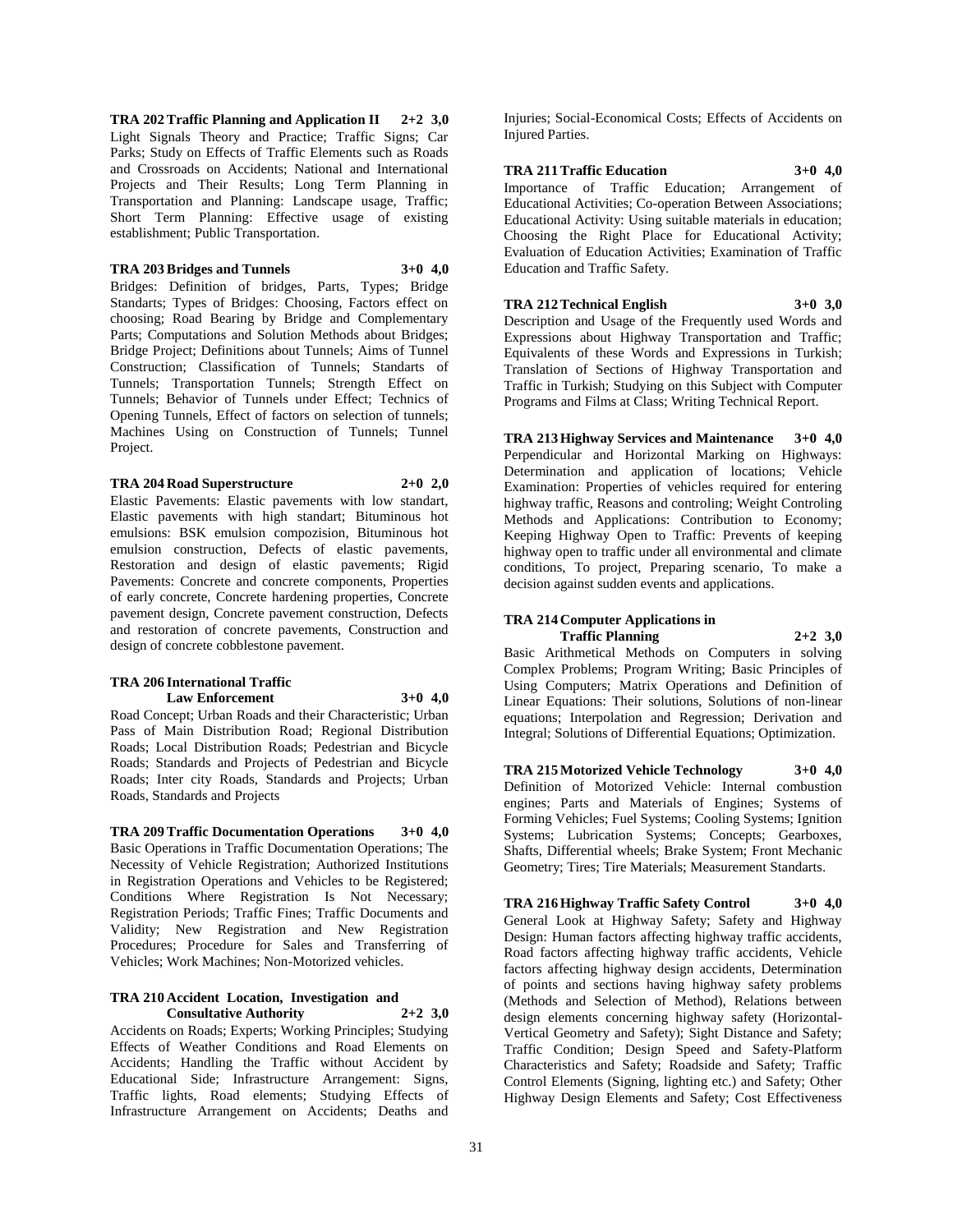of Safety Development; Modeling Highway Safety; Worldwide Highway Safety.

## **TRA 217 Road Projects and Highway Techniques 2+2 4,0** Road Concept; Characteristics of Road Users; Vehicle

Movements and General Properties of Highway Traffic; Capacity of Roads: Counting traffic mass of the year of project; Choosing Geometrical Standarts: Planing urban roads and characteristics, Standarts of highways and projects, Distributor roads, Pedestrian and bicycle roads, Planning crossroads; Route Examination: Horizontal curves and crossing curves, Cross section and perpendicular curves; Measurement of Surveying: Substructure formation, Drainage of roads, Economical research.

**TRA 219 Traffic Audits and Regulations 3+0 4,0** Types of Audits: On motion, Informing, stable, Selector controls; Types of Advanced Controls: Hidden, Open, Camouflaged audits; General Audit Components: transportation of dangerous materials on highway, speed, alcohol, load and passenger, Parking limits, Lighting of vehicles, Following distance, Documents of vehicles and drivers, Lane and Light violations, Motorless vehicles and Pedestrians audits, Audits of safety belt; Works of Traffic Regulation: Prohibition of vehicles and drivers from traffic, how to open a congested road, warning of drivers about road conditions and giving information, education of commercial vehicle drivers.

#### **TRA 221 Geographic Information Systems and Road Modeling 3+0 4,0**

What is Geographic Information Systems (GIS)?; How GIS can be apply to the Transportation Sector ; Flow Chart of an General GIS Application Project; Data Collection, Digitization, Vector Data Editing; Data Structure Desing in the Transportation Sector; Relationships of the Graphic Data and Database; Preparation of Vector Graphic Features of Railroad Definitions: Point, Line and Poligon; Line and Node Logic in the Transportation Analysis; Topology Logic in the GIS; General Overview of the Railroad Transportation and GIS; Linear Segmentation (AM/FM); General Definitions and Concepts; Some Linear Segmentation Concepts; Some Linear Segmentation Concepts in Turkey; Some Linear Segmentation Softwares.

## **TRA 223 Geotechnics for Roads 2+2 4,0**

Geotechnical Investigation for Road Construction; Soil Borings; Soil Compaction and Stabilization for Pavements; Fundamental of Drainage and Consolidation; Slope Stability and Retaining Structure Practices; Geosynthetics Design for Road Construction; Ground Anchors Practices for Road Construction; Road Earth Structures; Rock Mechanics for Road Construction.

## **TRS 102 Technical Drawing 2+2 4,5**

Engineering Drawing and Tools: Drawing tools, introduction, use and care; Engineering Drawing Papers: Papers used at drawing, Measurements of paper standards; Scales: Applications; Standard Line: Areas of application; Line studies; Standard Writing: Inclined and Perpendicular

writing, Writing studies; Geometrical Drawings: Angles, Setsquare, Ruler, Drawing angles by using compasses, Dividing to equal parts, combinations, Drawing regular polygons into a circle; Geometric Projection and Drawing Views; Scaling and Measuring; Cross Section Views; Perspective; Roughness of Surfaces and Surface Processing Signs; Tolerance and Exercises.

## **TRS 123 Technical Drawing 2+2 4,0**

Drawing and Tools: Drawing tools, introduction, usage and care; Engineering Drawing Papers: Papers used at drawing, Measurements of paper standarts; Scales: Applications; Standart Line: Usage areas, Line studies; Standart Writing: Inclined and Perpendicular writing, Writing studies; Geometrical Drawings: Angles, Setsquare, Ruler, Drawing angles by using compasses, Dividing to equal parts, combinations, Drawing regular polygons into a circle; Geometric Projection and Drawing Views; Scaling and Measuring; Cross Section Views; Perspective; Roughness of Surfaces and Surface Processing Signs; Tolerance and Exercises.

# **TÜR 151 Turkish Language I 2+0 2,0**

Language: Theories on the Origin of Language; Language, Culture and Society; Language-reform: Turkish Language Association; Languages of the World; Language Families; Turkic Languages; Characteristics of Modern Turkish: Phonetics, Morphology, Syntax, Spelling, and Punctuation; Rules of Composition: Punctuation; Correspondence: Writing a CV, Writing petitions, Business and personal letters

## **TÜR 152 Turkish Language II 2+0 2,0**

Features and Rules of Spoken Turkish: Effective Speech; Effective Listening: Rules of Listening; Reading: Reading comprehension, Critical reading; Text Types: Short story, Novel, Articles, Essays, Poetry, Drama.

# **TÜR 215 Sign Language 1+1 3,0**

Sign Language and Environment: Features, Letters, Definitions and usage, Signs related to the signer, Signs related to the environment, Building sentence; Signs of School and Education: Educational materials, Numbers and math signs, Measurement signs: Sign of Food and Clothes: Names of meals-fruit-vegetable and legumes, clothes; Grammar in Turkish Sign Language: Nouns, Verbs, Adjectives, Antonyms: Feelings and Properties: Feelings, Colors, Home and domestic appliances; Time and Periods of Time: Calendar, Hour, Adverbs of time; Traffic and Living Creatures: Traffic and traffic signs, Plants, Animals; Professions; Terms of Sports and Geography; Terms of sports, Meteorological events, Geographical terms: states, cities of Turkey, local settlements; Dialogue: Sentence construction, Meaningful sentences, Tenses, Dialogues using Turkish Sign Language.

## **UÇT 101 Airplane Knowledge I 2+0 2,0**

Atmosphere: Physical properties of the air, International Standard Atmosphere, ; Aerodynamics: Airflows, Boundary layer, Types of airflow, Vortices, Stagnation; Wings and related terms, Aerodynamic forces, Thrust, Weight, Lift and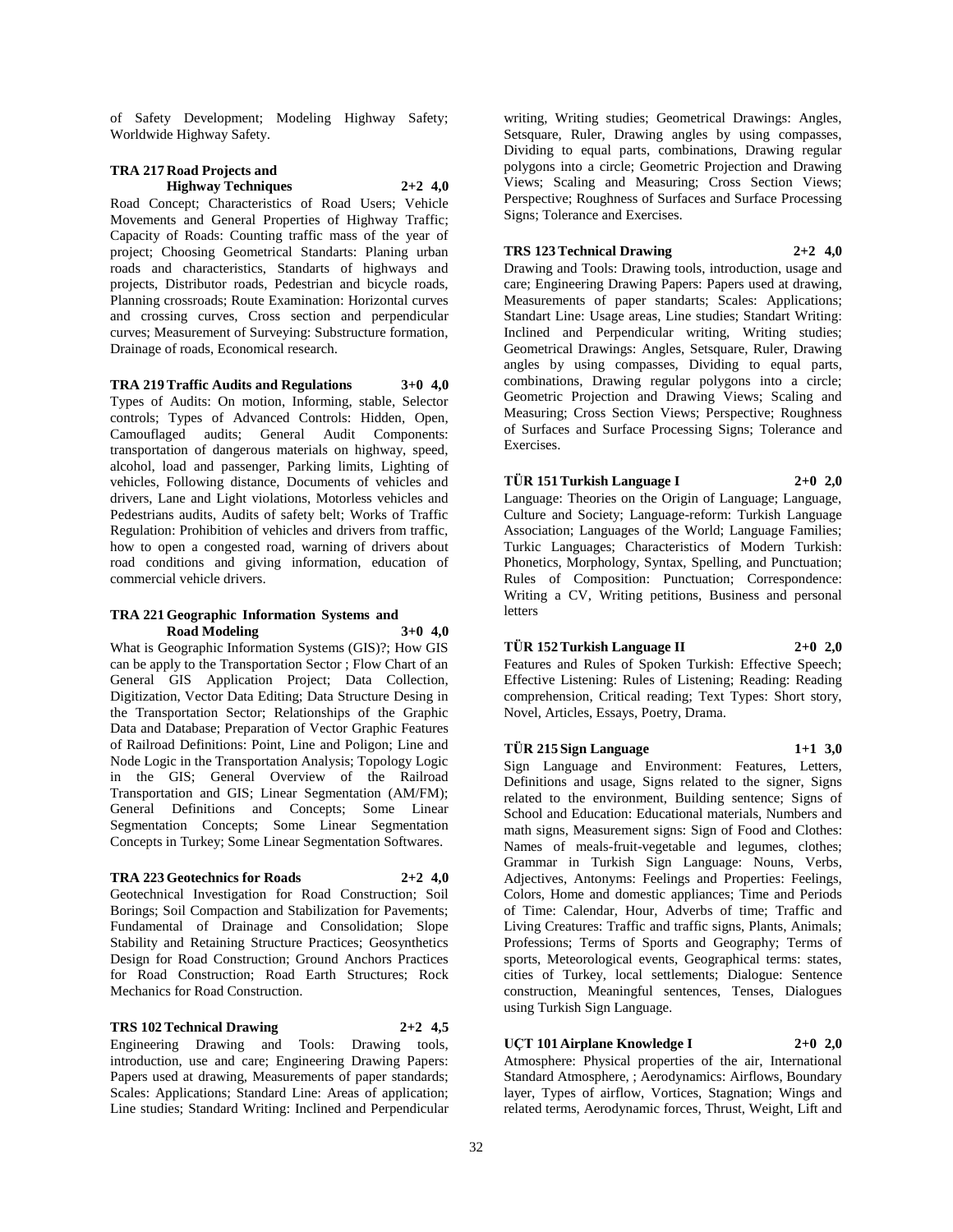Drag, Lift and Drag Coefficients, Angle of Attack, Stall, L/D Ratio; Flight Theory: Lift, Drag, Thrust and Weight relations, Glide ratio, Steady flight, Turning flight, Load factor, Structural limitations.

## **UÇT 102 Airplane Knowledge II 2+1 4,0**

Aircraft Stability and Dynamics: Longitudinal Stability, Lateral stability and Directional Stability; Aircraft Controls: Ailerons and Spoilers, Roll control, Elevator systems and Pitch attitude control, Rudder and Directional control; Lift augmentation systems: Slots, Slats, Flaps; Drag generation systems: Spoilers, Lift dumpers, Air Brakes, Wing fences, Sawtooth leading edges; Boundary layer control systems; Trimming Surfaces; High Speed Flight: Speed of sound, Subsonic, Transonic and Supersonic Flights, Mach number, Shock waves, Critical Mach number, Aerodynamic heating.

#### **UÇT 104 Aircraft Materials 2+1 4,0**

Ferrous Materials: Properties and identification of common alloy steels used in aircraft; Heat treatment of alloy steels; Non-Ferrous Metals: Characteristics, properties of common non-ferrous materials used in aircraft; Heat treatment of non-ferrous materials; non-metallic materials other than wood and fabric, Properties of composite materials, production methods and repair of composite materials. Other materials such as Plastic, Rubber; Wooden structures: Properties of wooden structures and adhesives used in aircrafts, Types of defect in wood structure and detection of defect, wood production and repair of Wood Structures; Fabric Coverings, Fabric coverings and repair of damages; Corrosion: Corrosion Occurrence and Types of Corrosion, Corrosion Protection Measures.

#### **UÇT 106 Aircraft Hardware 3+2 6,0**

Fasteners: Screws, Bolts, Studs, Nuts, Locking Devices, Rivets, Specification, Identification and Use of Fasteners, Aircraft Practices; Pipes and Unions: Rigid and Flexible Pipes, Pipe Connectors, Standard Unions for Aircraft Hydraulic, Fuel, Oil, Pneumatic and Air Systems; Bearings; Transmissions: Gears, Belts and Pulleys, Chains and Sprockets; Control Cables: Pulleys and Cable System Components; Electrical Cables and Connectors.

#### **UÇT 201 Aircraft Maintenance, Repair and Manufacturing I 3+3 7,0**

Occupational Safety: Occupational Safety Equipment, Pre-Safety Measures, First Aid in fire or accidents; Tools and Kits: Hand Tools and Kits, Motor driven tools and kits, Precision Measuring Instruments, Test Equipment, Lubrication Sets; workshop Study: Care and usage of tools and kits Dimensions, tolerances, calibration of tools and instruments, Fits and Tolerances: Dimensions of Bolt Holes, Aircraft and Engine Fit Tolerances, Limits of Wear and Torsion, Wire Safety Method; Electric Cables and Connectors: Insulation and Connecting Techniques, Use of compression Instruments, Testing of compressed links, Removing and Replacing the connection pins, Laying and Test of coaxial cables and Protection Techniques.

#### **UÇT 202 Aircraft Maintenance, Repair and Manufacturing II 3+4 8,5**

Riveting: Riveting Connections, Rivet Ranges, Rivet Connection Inspection, Pipes: Pipes Bending Aircraft, Testing, Compression and Connecting; Springs Inspection; Bearings: Bearings test, Clearance, Inspection, Lubrication, Bearings Claims; Transmissions: Inspection of gears, belts, pulleys, Inspection and Maintenance of the chain and sprockets, worm screws, Link Bars Repair; Control Cables: Inspection, Maintenance and Repair; Technical publications: Aircraft Equipment Maintenance, Repair, Service and Controls; Hydraulic Units: Overhaul of the units, such as Pumps, Actuator, Valve and Testing of them.

#### **UÇT 203 Aircraft Structures 2+3 6,0**

General Terms: Airworthiness requirements for structural strength, Structural classification, Fail safe, safe life, damage tolerance concepts; Zonal and station identification systems; Stress, strain, bending, compression, shear, torsion, tension, hoop stress, fatigue; Lightning strike protection provision, Aircraft bonding; Structural Construction Methods; Structure assembly techniques: riveting, bolting, bonding; Surface Processes and Surface Cleaning; Airframe Structures: Pressurized cabin, Attachments with other aircraft elements; Seat installation; Doors and emergency exits; Windows; Construction of wings: Fuel storage; Attachments to other aircraft elements; Flight Control Surfaces; Nacelles and Pylons.

## **UÇT 204 Aircraft Propellers 2+1 4,0**

Propeller Theory: Blade Element Theory, Forces Acting on the Propeller; Structure of Propellers: Wooden, Composite and Metal Propellers, Hub and Blades, Fixed Pitch Propellers; Ground-Adjustable Propellers; Controllable Pitch Propellers; Control of the Pitch of the Propeller: Mechanical, Electrical and Electronical Methods, Feathering, Reverse Pitch, Overspeed Governor; Propeller Synchronization; Anti-ice and De-icer Systems; Propeller Maintenance and Repair: Propeller Damages, Repair of Propeller Damages, Operation of Propellers; Storage of Propellers.

**UÇT 205 Aviation Legislation and Regulations 2+0 3,0** Role of International Civil Aviation Organization (ICAO); Role of Turkish Directorate General of Civil Aviation; Role of European Aviation Safety Agency (EASA) and EASA Regulations; Relationship Among EU-OPS, Part-145, Part-, Part-66, Part-147 Regulations; General Description of Part-66 Certifying Staff Maintenance Regulation; Detailed Understanding of Part-145 Approved Maintenance Organizations Regulation; General Description of EU-OPS Commercial Air Transportation Regulation; Aircraft Certification; National and International Civil Aviation Requirements.